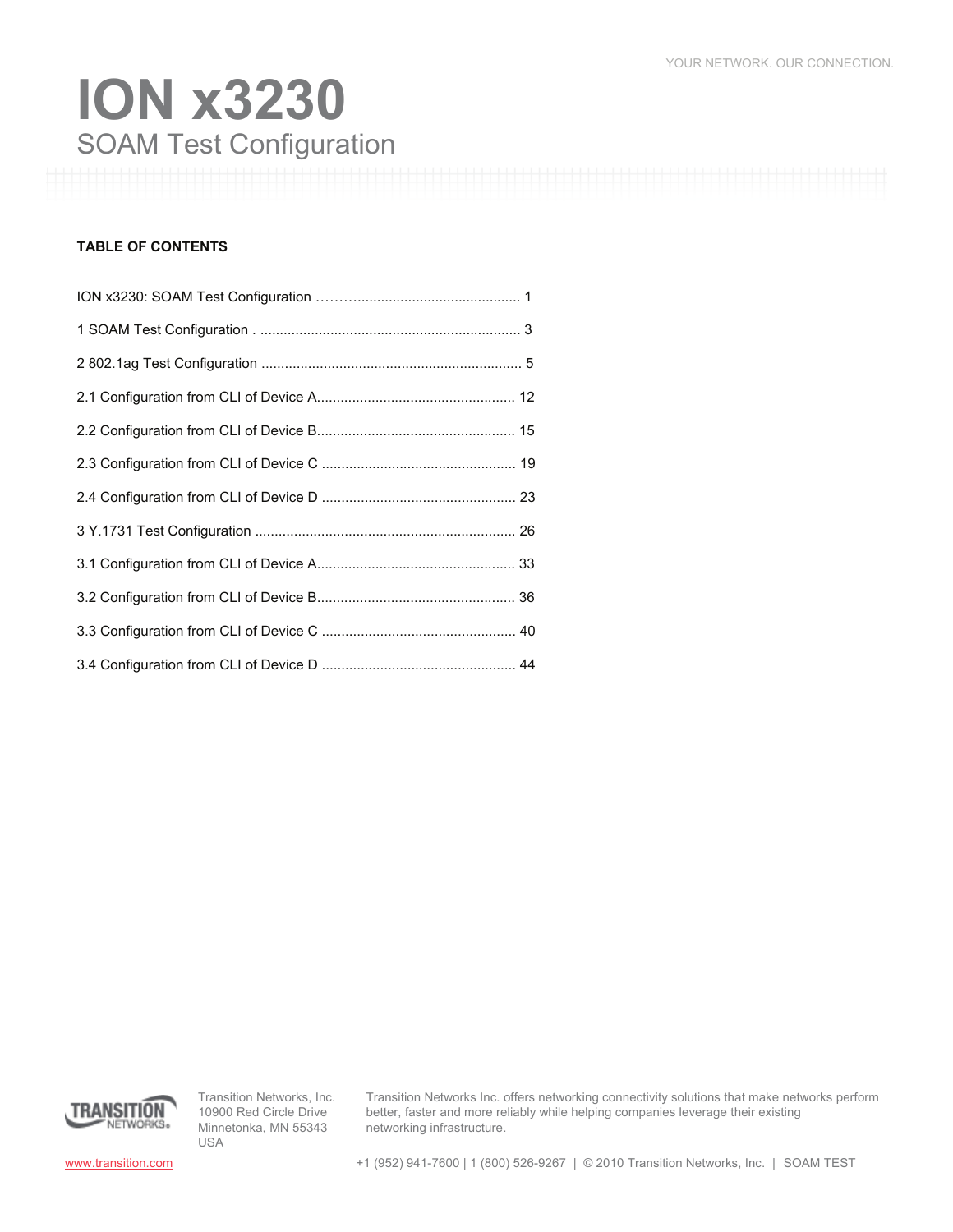# **1 SOAM Test configuration**

The test setup tests SOAM between two subscriber sites: CPE1 and CPE2 (for testing it is managed in the same chassis.) This configuration will allow testing of Y.1731 (UP-MEPs, DOWN-MEPs, MIP, AIS, etc) and 802.1ag (UP- MEPs, DOWN-MEPs and MIP) and also will help verify nesting rules of Management Domains. This configuration is a typical configuration of devices for a customer network.



- 1) Two C3230-S3230 pairs will be used for SOAM testing
- 2) A total of 3 MEG levels will be tested as specified in the configuration document. Two of them will be C-tagged MEGs and one untagged MEG.
- 3) Devices A and D will have the MEPs for provider MEG, devices B and C will have the MIPs at Level 6.
- 4) Devices B and C will have MEPs and MIPs for operator MEG at Level 3
- 5) UNI MEG will be configured between A-B, B-C, and C-D.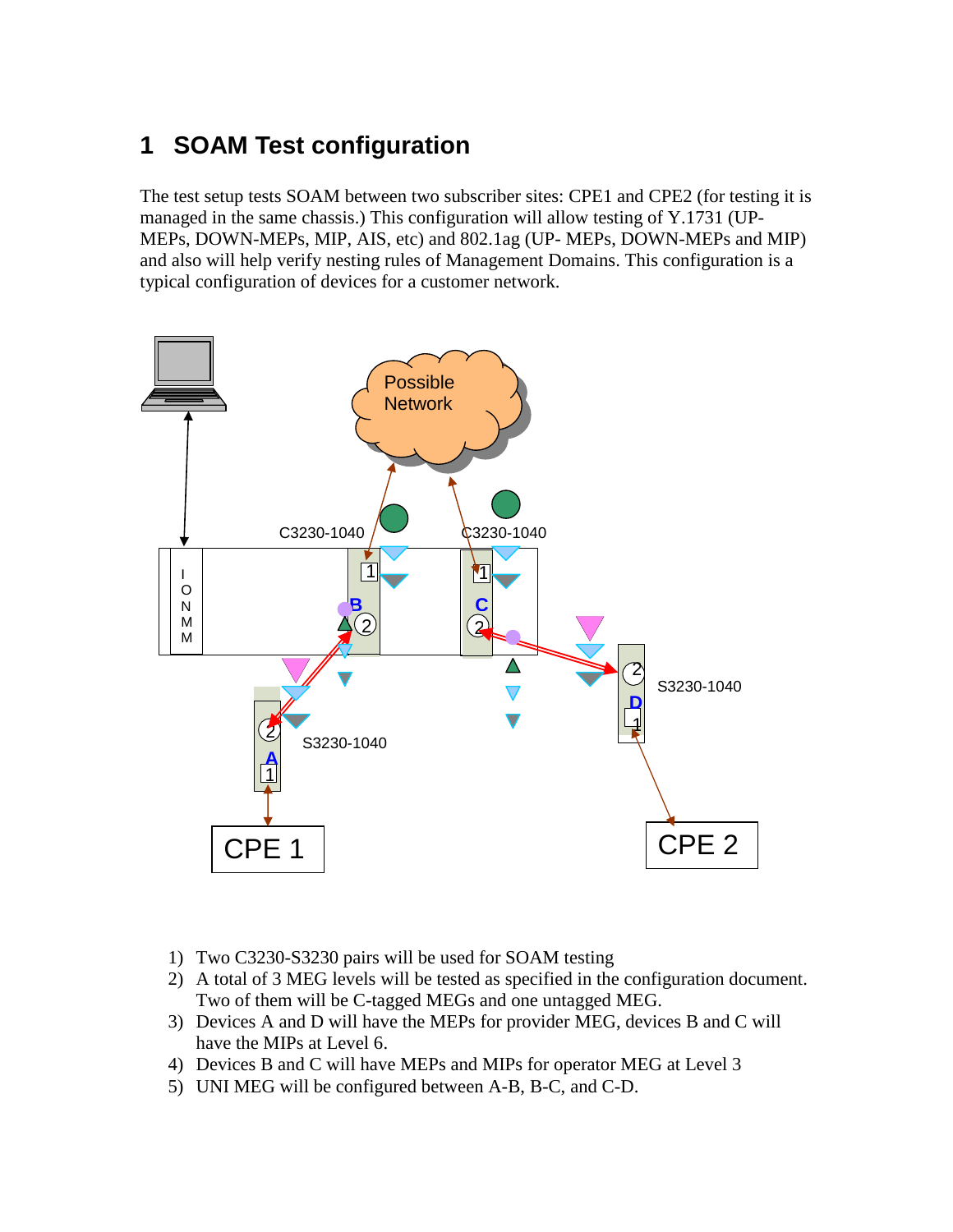The layouts of the MEG levels are as below:

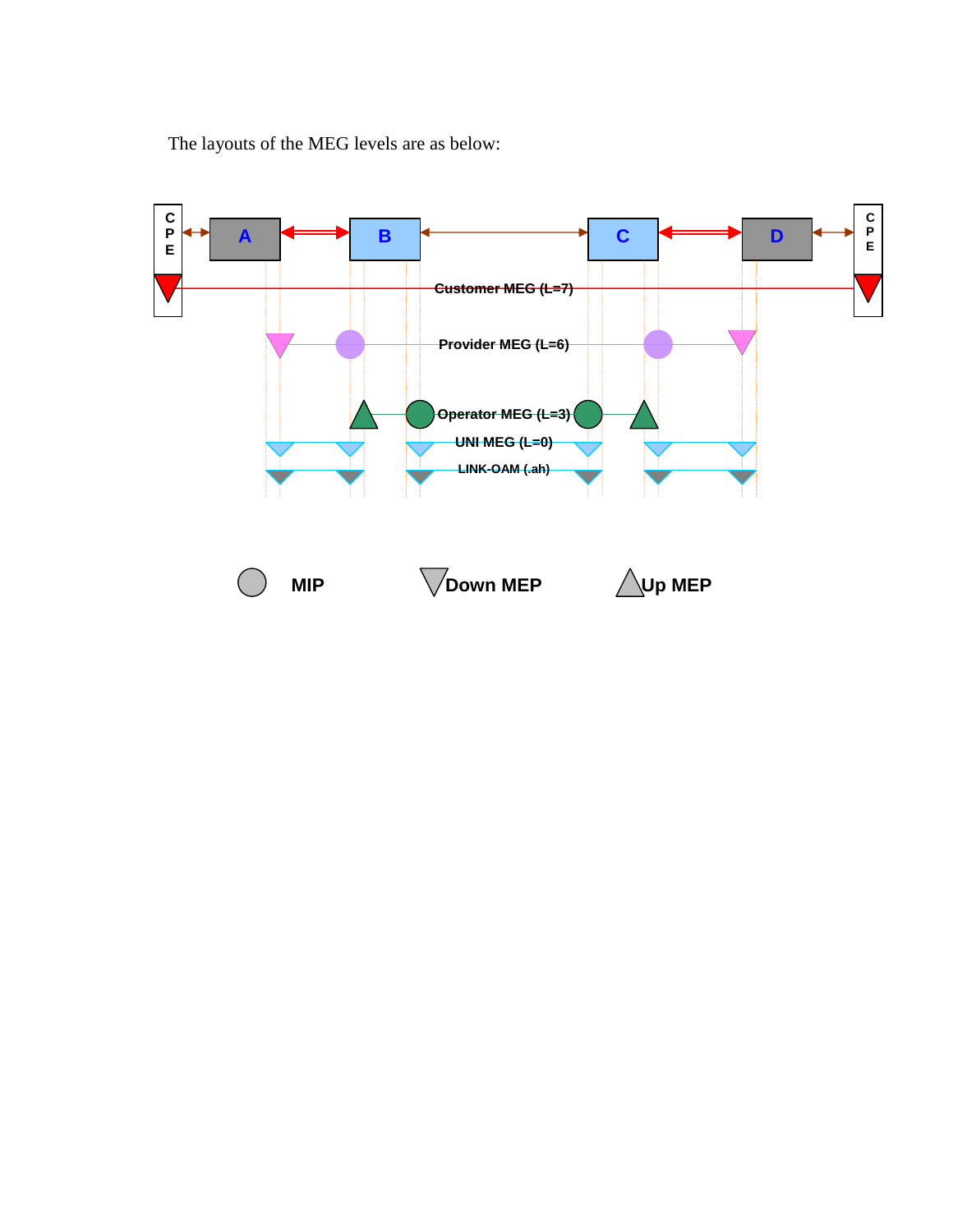

# **2 802.1ag Test Configuration**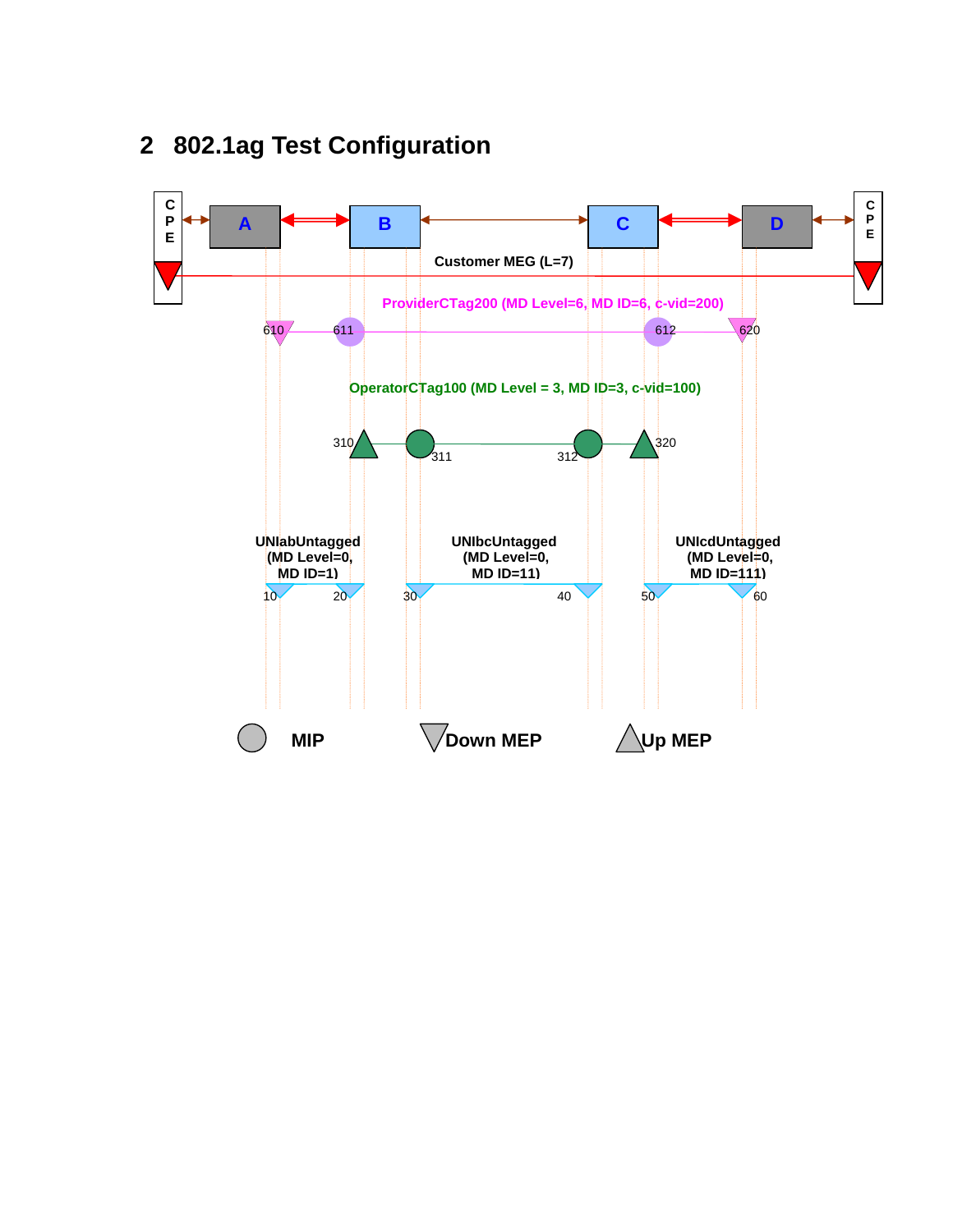### **\*\*\*\*\*\*\*\*\*\*\*\*\*\*\*\*\*\*\*\*\*\*\*\*\*\*\*\*\*\*\*\*\*\*\*\*\*\*\*\*\*\* \* 802.1ag ( All MAs on different CTAGs) \* \*\*\*\*\*\*\*\*\*\*\*\*\*\*\*\*\*\*\*\*\*\*\*\*\*\*\*\*\*\*\*\*\*\*\*\*\*\*\*\*\*\***

### **## Device A ################################**

### **## Level 0 UNI ##**

add soam md local-md-id 1 md-name UNIabMD md-level 0

add soam ma local-ma-id 1 local-md-id 1 ma-name UNIabUntagged vlan-type none

set soam ma local-ma-id 1 attr\_name mepid-add attr\_value 10

set soam ma local-ma-id 1 attr\_name mepid-add attr\_value 20

add soam mep mep-id 10 local-parent-id 1 direction down port 2

set soam mep config mep-id 10 local-parent-id 1 attr\_name admin attr\_value enable

set soam mep config mep-id 10 local-parent-id 1 attr\_name cci attr\_value enable

### **## Level 6 Provider MD ##**

add soam md local-md-id 6 md-name ProviderMD md-level 6

add soam ma local-ma-id 6 local-md-id 6 ma-name ProviderCTag200 vlantype ctype 200

set soam ma local-ma-id 6 attr\_name mepid-add attr\_value 610

set soam ma local-ma-id 6 attr\_name mepid-add attr\_value 620

add soam mep mep-id 610 local-parent-id 6 direction down port 2

set soam mep config mep-id 610 local-parent-id 6 attr\_name admin attr value enable

set soam mep config mep-id 610 local-parent-id 6 attr\_name cci attr\_value enable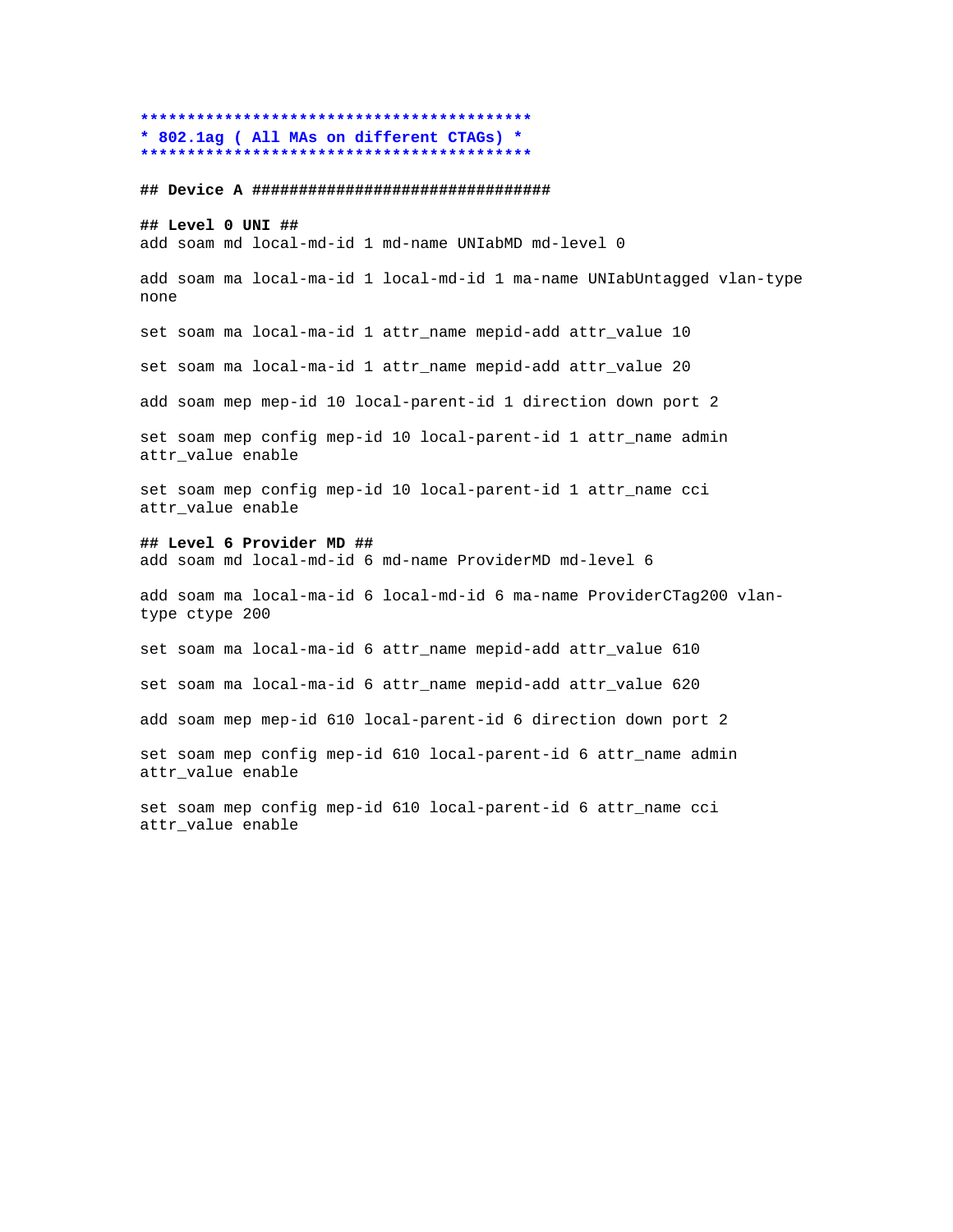**## Device B ################################ ## Level 0 UNI ##** add soam md local-md-id 1 md-name UNIabMD md-level 0 add soam ma local-ma-id 1 local-md-id 1 ma-name UNIabUntagged vlan-type none set soam ma local-ma-id 1 attr\_name mepid-add attr\_value 10 set soam ma local-ma-id 1 attr\_name mepid-add attr\_value 20 add soam mep mep-id 20 local-parent-id 1 direction down port 2 set soam mep config mep-id 20 local-parent-id 1 attr\_name admin attr\_value enable set soam mep config mep-id 20 local-parent-id 1 attr\_name cci attr\_value enable **## Level 0 UNI ##** add soam md local-md-id 11 md-name UNIbcMD md-level 0 add soam ma local-ma-id 11 local-md-id 11 ma-name UNIbcUntagged vlantype none set soam ma local-ma-id 11 attr\_name mepid-add attr\_value 30 set soam ma local-ma-id 11 attr\_name mepid-add attr\_value 40 add soam mep mep-id 30 local-parent-id 11 direction down port 1 set soam mep config mep-id 30 local-parent-id 11 attr\_name admin attr\_value enable set soam mep config mep-id 30 local-parent-id 11 attr\_name cci attr value enable **## Level 3 Operator MD ##** add soam md local-md-id 3 md-name OperatorMD md-level 3 add soam ma local-ma-id 3 local-md-id 3 ma-name OperatorCTag100 vlantype ctype 100 set soam ma local-ma-id 3 attr\_name mepid-add attr\_value 310 set soam ma local-ma-id 3 attr\_name mepid-add attr\_value 320 add soam mep mep-id 310 local-parent-id 3 direction up port 2 set soam mep config mep-id 310 local-parent-id 3 attr\_name admin attr\_value enable set soam mep config mep-id 310 local-parent-id 3 attr\_name cci attr value enable add soam mip mip-type 802.1ag local-mip-id 311 local-parent-id 3 port 1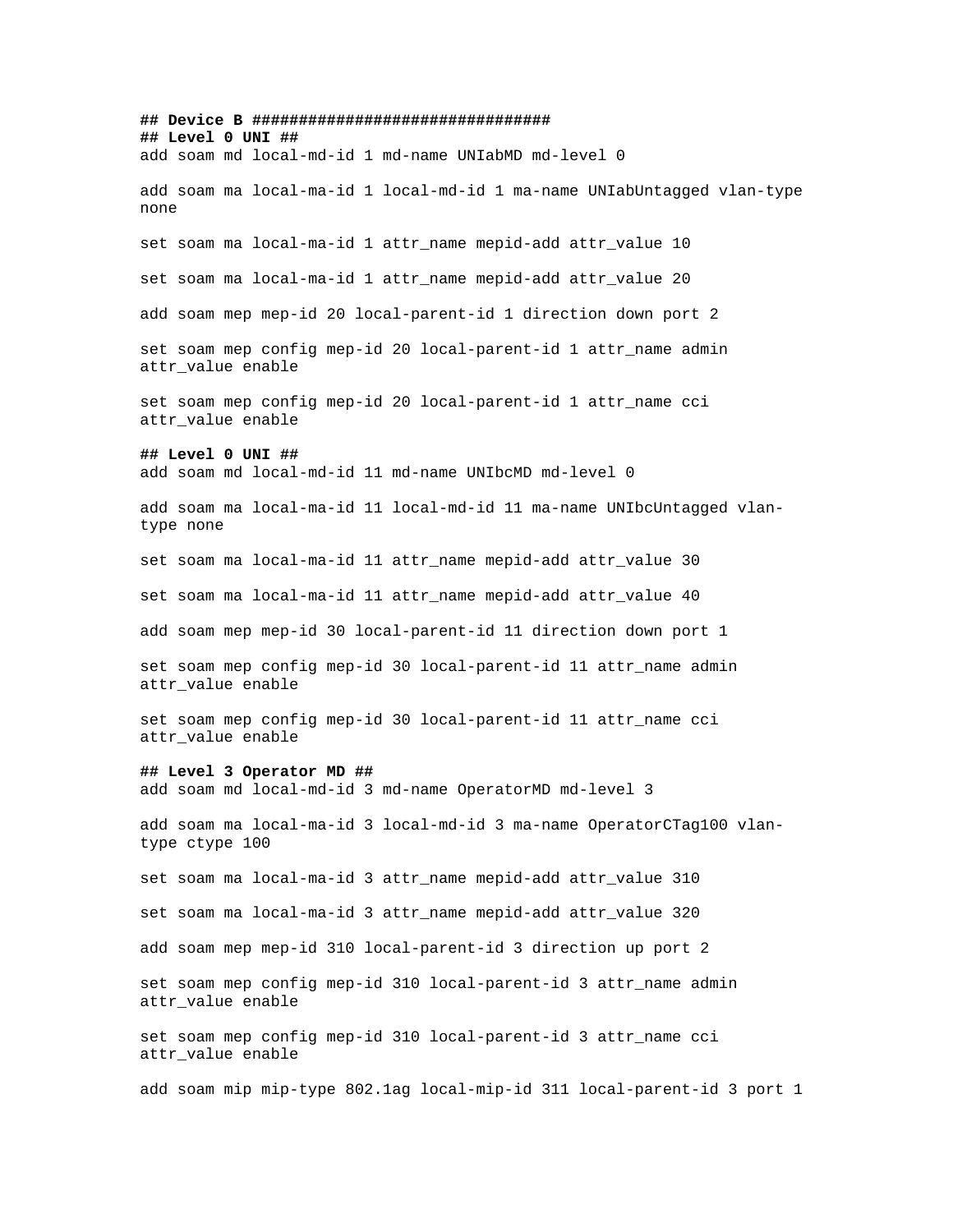set soam mip local-mip-id 311 attr-name admin attr-val enable

### **## Level 6 Provider MD ##**

add soam md local-md-id 6 md-name ProviderMD md-level 6

add soam ma local-ma-id 6 local-md-id 6 ma-name ProviderCTag200 vlantype ctype 200

add soam mip mip-type 802.1ag local-mip-id 611 local-parent-id 6 port 2

set soam mip local-mip-id 611 attr-name admin attr-val enable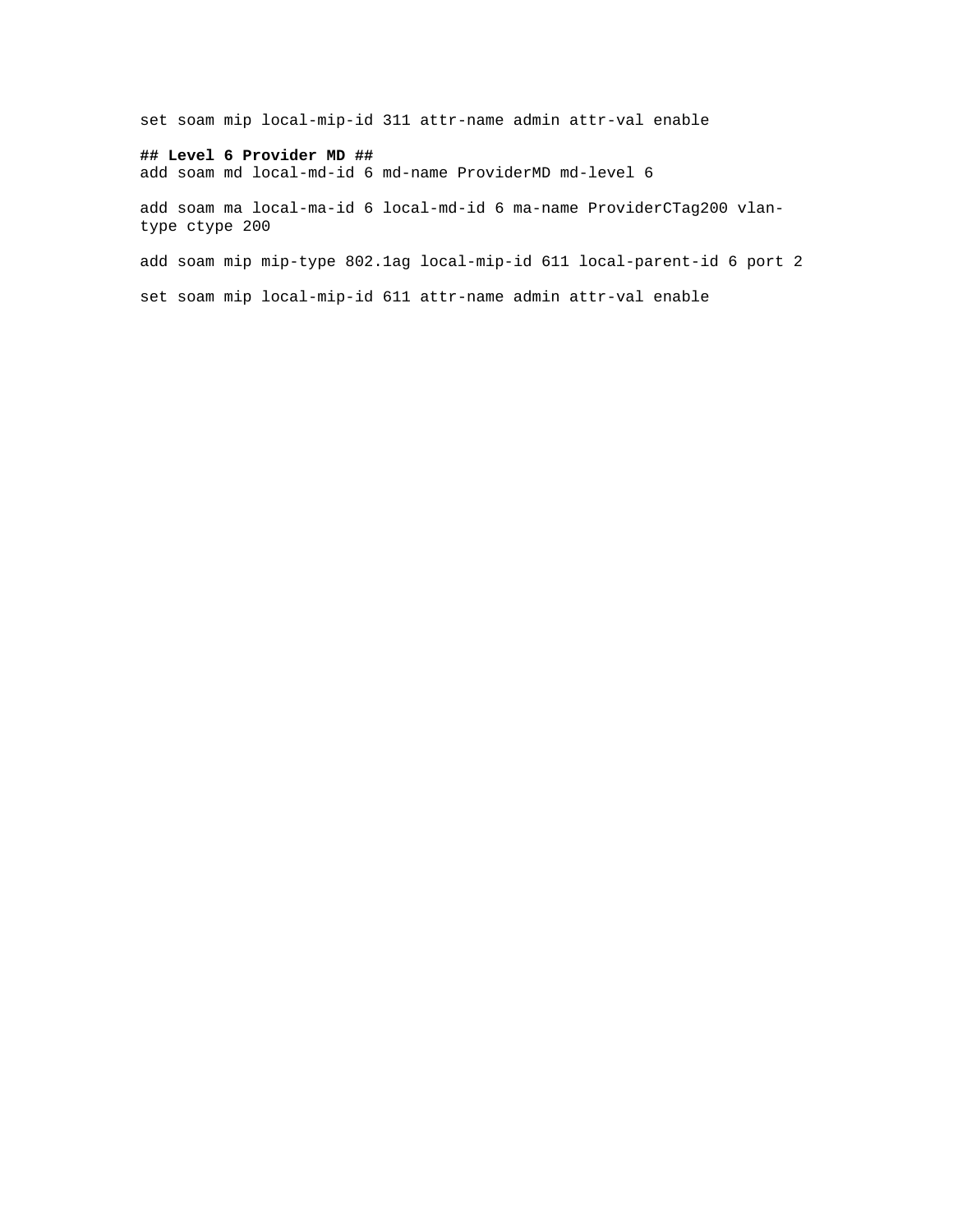**## Device C ################################ ## Level 0 UNI ##** add soam md local-md-id 11 md-name UNIbcMD md-level 0 add soam ma local-ma-id 11 local-md-id 11 ma-name UNIbcUntagged vlantype none set soam ma local-ma-id 11 attr\_name mepid-add attr\_value 30 set soam ma local-ma-id 11 attr name mepid-add attr value 40 add soam mep mep-id 40 local-parent-id 11 direction down port 1 set soam mep config mep-id 40 local-parent-id 11 attr\_name admin attr\_value enable set soam mep config mep-id 40 local-parent-id 11 attr\_name cci attr\_value enable **## Level 0 UNI ##** add soam md local-md-id 111 md-name UNIcdMD md-level 0 add soam ma local-ma-id 111 local-md-id 111 ma-name UNIcdUntagged vlantype none set soam ma local-ma-id 111 attr\_name mepid-add attr\_value 50 set soam ma local-ma-id 111 attr\_name mepid-add attr\_value 60 add soam mep mep-id 50 local-parent-id 111 direction down port 2 set soam mep config mep-id 50 local-parent-id 111 attr\_name admin attr\_value enable set soam mep config mep-id 50 local-parent-id 111 attr\_name cci attr value enable **## Level 3 Operator MD ##** add soam md local-md-id 3 md-name OperatorMD md-level 3 add soam ma local-ma-id 3 local-md-id 3 ma-name OperatorCTag100 vlantype ctype 100 set soam ma local-ma-id 3 attr\_name mepid-add attr\_value 310 set soam ma local-ma-id 3 attr\_name mepid-add attr\_value 320 add soam mep mep-id 320 local-parent-id 3 direction up port 2 set soam mep config mep-id 320 local-parent-id 3 attr\_name admin attr\_value enable set soam mep config mep-id 320 local-parent-id 3 attr\_name cci attr value enable

add soam mip mip-type 802.1ag local-mip-id 312 local-parent-id 3 port 1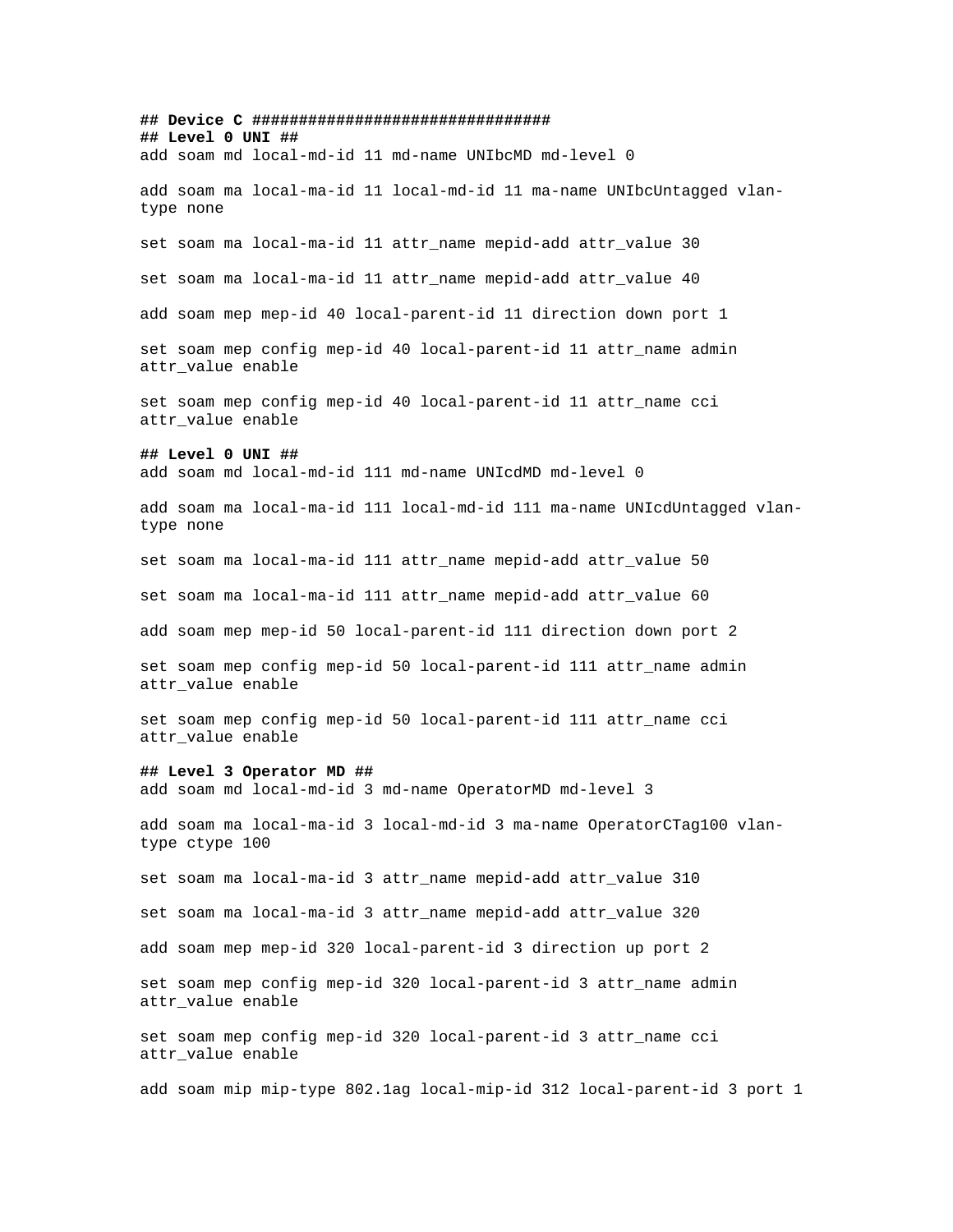set soam mip local-mip-id 312 attr-name admin attr-val enable

### **## Level 6 Provider MD ##**

add soam md local-md-id 6 md-name ProviderMD md-level 6

add soam ma local-ma-id 6 local-md-id 6 ma-name ProviderCTag200 vlantype ctype 200

add soam mip mip-type 802.1ag local-mip-id 612 local-parent-id 6 port 2

set soam mip local-mip-id 612 attr-name admin attr-val enable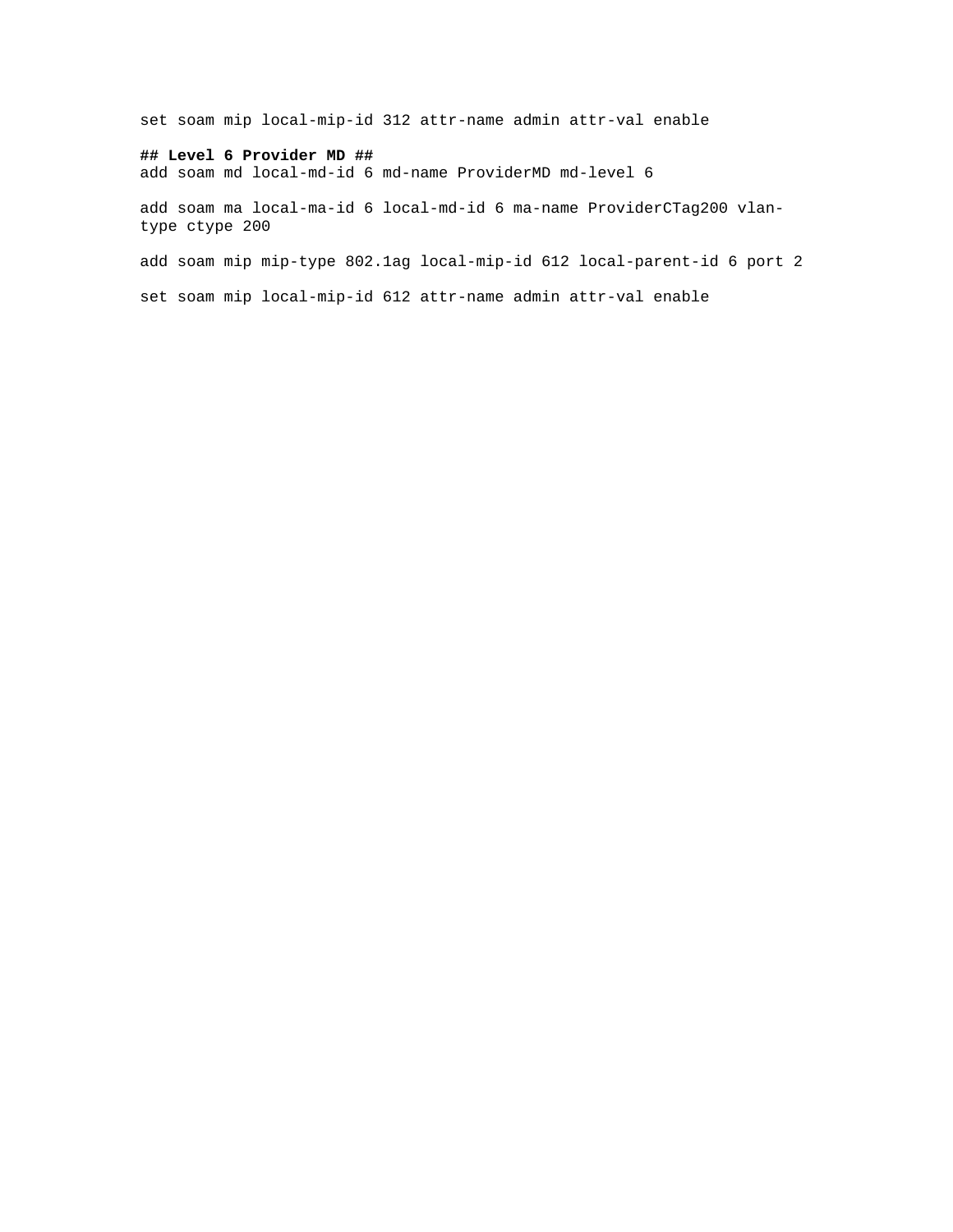**## Device D ################################ ## Level 0 UNI ##**

add soam md local-md-id 111 md-name UNIcdMD md-level 0

add soam ma local-ma-id 111 local-md-id 111 ma-name UNIcdUntagged vlantype none

set soam ma local-ma-id 111 attr\_name mepid-add attr\_value 50

set soam ma local-ma-id 111 attr\_name mepid-add attr\_value 60

add soam mep mep-id 60 local-parent-id 111 direction down port 2

set soam mep config mep-id 60 local-parent-id 111 attr\_name admin attr\_value enable

set soam mep config mep-id 60 local-parent-id 111 attr\_name cci attr\_value enable

#### **## Level 6 Provider MD ##**

add soam md local-md-id 6 md-name ProviderMD md-level 6

add soam ma local-ma-id 6 local-md-id 6 ma-name ProviderCTag200 vlantype ctype 200

set soam ma local-ma-id 6 attr\_name mepid-add attr\_value 610

set soam ma local-ma-id 6 attr\_name mepid-add attr\_value 620

add soam mep mep-id 620 local-parent-id 6 direction down port 2

set soam mep config mep-id 620 local-parent-id 6 attr\_name admin attr\_value enable

set soam mep config mep-id 620 local-parent-id 6 attr\_name cci attr\_value enable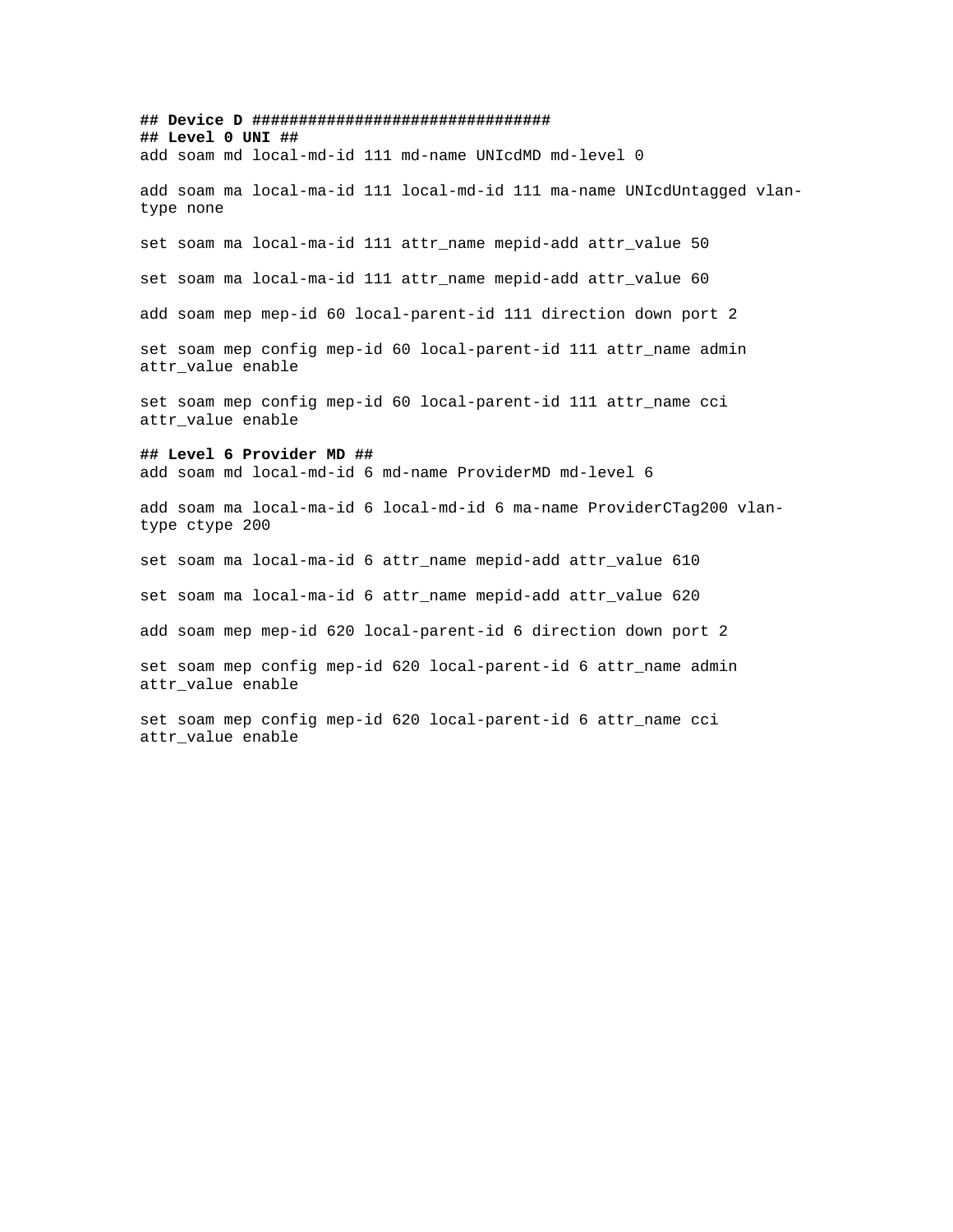### 2.1 Configuration from CLI of Device A

C1|S12|L1AP2|L2D>#### DEVICE A ### C1|S12|L1AP2|L2D>show soam md Local MD ID **Name Level MAs MIPs** Permission ----------------------------------------------------------- 1 UNIabMD 0 1 0 none 6 ProviderMD 6 1 0 none C1|S12|L1AP2|L2D>show soam ma MA index : 1 MD index : 1 MD level : 0<br>MD name : UNIabMD MD name : UNIabMD MA name  $\qquad \qquad : \text{UNIabUntagged}$ CCM interval : 1s MEPs
 : 1<br>
MEP
ID
list
 : (2 : (2 MepIds) 10 20 Permission : defer VLAN ID list : none Auto detection timeout : 4000 Auto detect remote MEP : disabled MA index : 6 MD index : 6 MD level : 6 MD name : ProviderMD<br>MA name : ProviderCT : ProviderCTag200 MA name  $\cdot$  Pro<br>CCM interval : 1s MEPs : 1<br>
MEP ID list : : : : : (2 MepIds) 610 620 Permission : defer<br>VLAN ID list : ctype VLAN ID list : ctype: 200 Primary VLAN ID : 200 Auto detection timeout : 4000 Auto detect remote MEP : disabled C1|S12|L1AP2|L2D>show soam mip config The MIPs table is empty. C1|S12|L1AP2|L2D>show soam mep config  $MEP$  id : 10 MD local ID : 1 MD level : 0 MD name : UNIabMD MA local ID : 1 MA name : UNIabUntagged<br>Direction : down : down Direction : do<br>Port : 2 Port VLANs : none Primary VLAN : 0 Admin status : enabled example of the contract of the contract of the contract of the contract of the contract of the contract of the<br>  $\mathcal{C}$  contract of the contract of the contract of the contract of the contract of the contract of the contr Fault notification state : Reset Defects :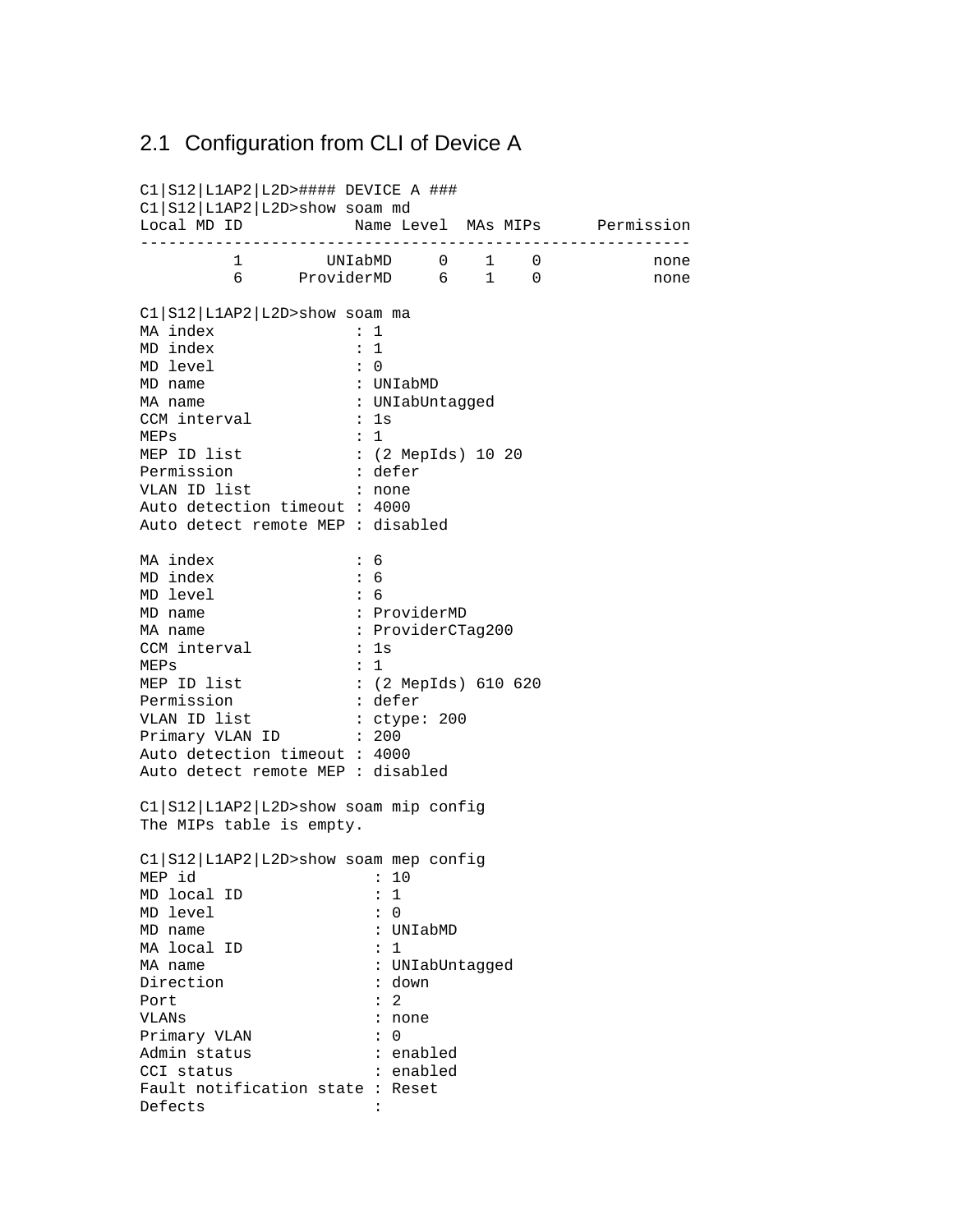Next LTM transaction ID : 1 Next LBM transaction ID : 1 CCM and LTM priority : 7 Fault Alarm Detect Time : 2500 ms Fault Alarm Reset Time : 10000 ms Lowest Alarm priority : macremerrxcon MEP id : 610 MD local ID : 6 MD level : 6 MD name : ProviderMD MA local ID : 6 MA name : ProviderCTag200 Direction : down<br>Port : 2 Port VLANs : ctype: 200 Primary VLAN : 200 Admin status : enabled CCI status : enabled Fault notification state : Reset Defects : Next LTM transaction ID : 1 Next LBM transaction ID : 1 CCM and LTM priority : 7 Fault Alarm Detect Time : 2500 ms Fault Alarm Reset Time : 10000 ms Lowest Alarm priority : macremerrxcon C1|S12|L1AP2|L2D>show soam mep cc mep-id 10 local-parent-id 1 MEP ID : 10 MD Local ID : 1 MD level : 0 MD name : UNIabMD Remote MEP ID : 20<br>State : OK State TimeStamp : 233.98 sec MAC : 00:C0:F2:20:E2:18 RDI BIT : False Port Status : No Port State Interface Status : No Interface Status Chassis id subtype : None Chassis id Manage address domain : 0.0 Manage address : Autodetected : No C1|S12|L1AP2|L2D>show soam mep cc mep-id 610 local-parent-id 6 MEP ID : 610 MD Local ID : 6 MD level : 6 MD name : ProviderMD Remote MEP ID : 620 State : OK TimeStamp : 5569.85 sec MAC : 00:C0:F2:42:01:8E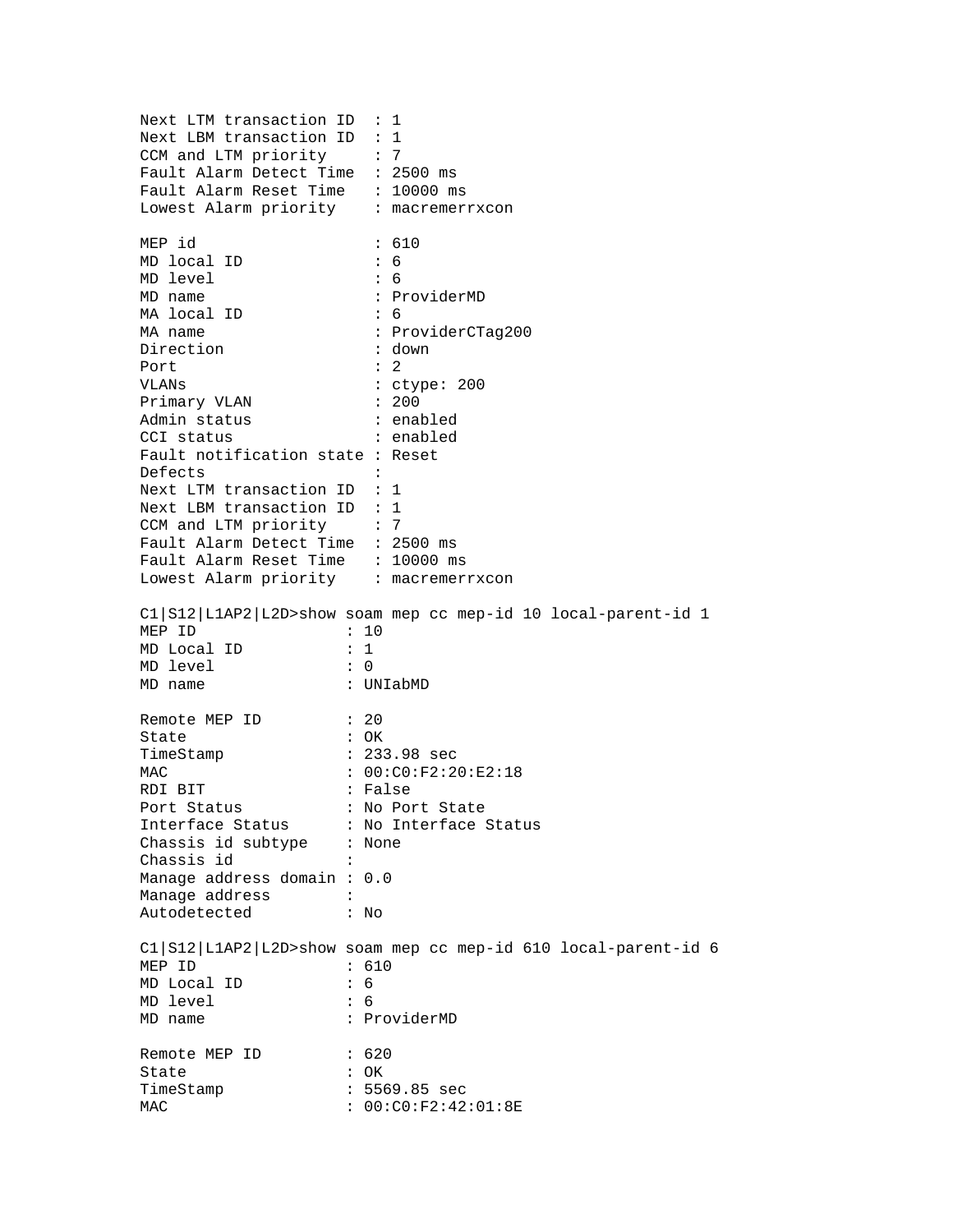| RDI BIT                     | : False               |
|-----------------------------|-----------------------|
| Port Status                 | : No Port State       |
| Interface Status            | : No Interface Status |
| Chassis id subtype : None   |                       |
| Chassis id                  |                       |
| Manage address domain : 0.0 |                       |
| Manaqe address              |                       |
| Autodetected                | : No                  |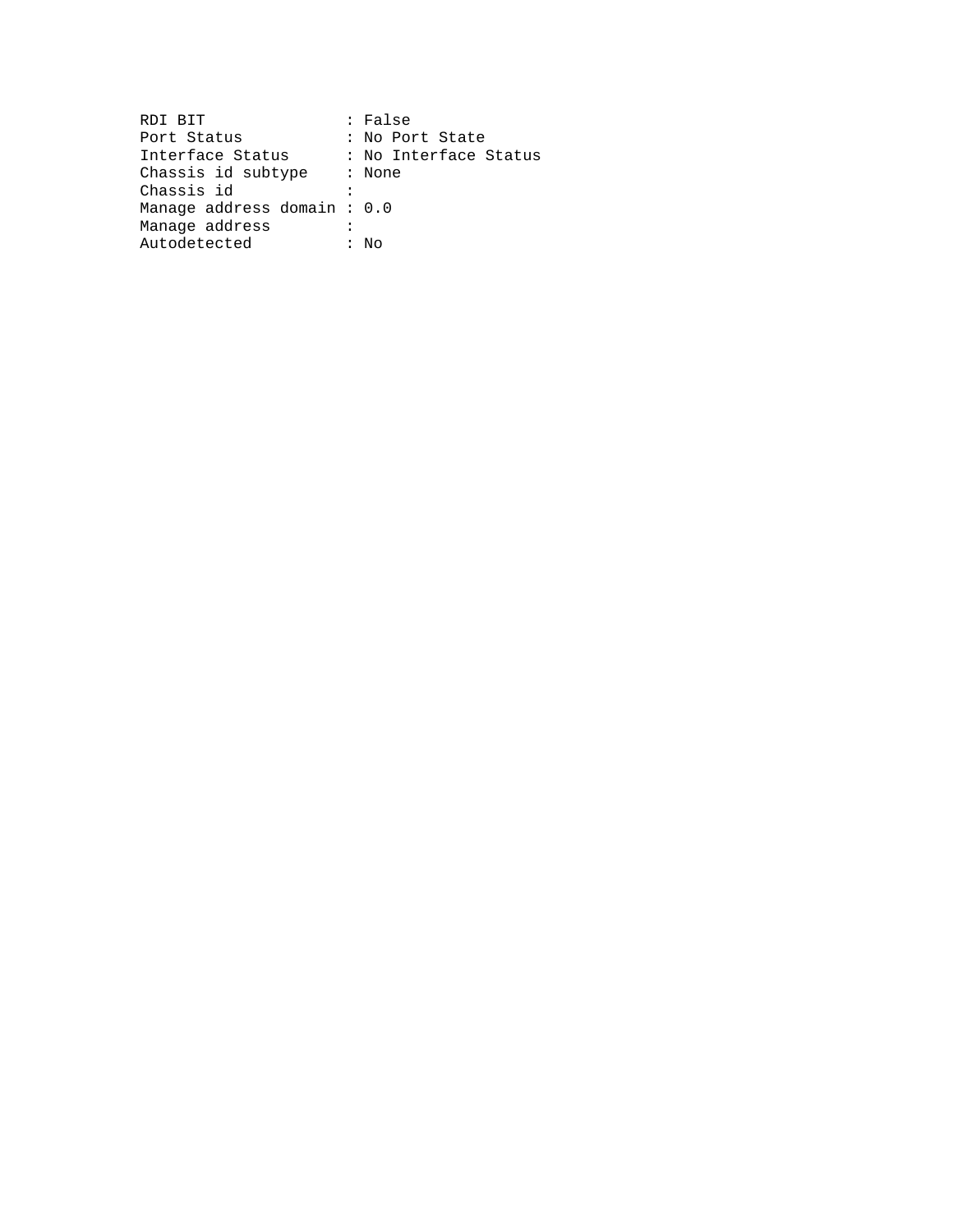### 2.2 Configuration from CLI of Device B

C1|S12|L1D>#### DEVICE B ### C1|S12|L1D>show soam md Local MD ID Name Level MAs MIPs Permission ----------------------------------------------------------- 1 UNIabMD 0 1 0 none 3 OperatorMD 3 1 1 none 6 ProviderMD 6 1 1 none 11 UNIbcMD 0 1 0 none C1|S12|L1D>show soam ma MA index : 1<br>MD index : 1 MD index : 1<br>MD level : 0 MD level : 0<br>MD name : UNIabMD MD name : UNIabMD MA name  $\qquad \qquad : \text{UNIabUntagged}$ CCM interval : 1s MEPs : 1 MEP ID list : (2 MepIds) 10 20<br>Permission : defer Permission VLAN ID list : none Auto detection timeout : 4000 Auto detect remote MEP : disabled MA index : 3 MD index : 3 MD level : 3 MD name : OperatorMD : OperatorCTag100 CCM interval : 1s MEPs : 1 MEP ID list : (2 MepIds) 310 320 Permission : defer<br>VLAN ID list : ctype: 100 VLAN ID list Primary VLAN ID : 100 Auto detection timeout : 4000 Auto detect remote MEP : disabled MA index : 6 MD index : 6<br>MD level : 6 MD level : 6 MD name : ProviderMD MA name : ProviderCTag200 CCM interval : 1s MEPs : 0 MEP ID list : (0 MepIds) Permission : defer VLAN ID list  $\qquad$  : ctype: 200 Primary VLAN ID : 200 Auto detection timeout : 4000 Auto detect remote MEP : disabled MA index : 11 MD index : 11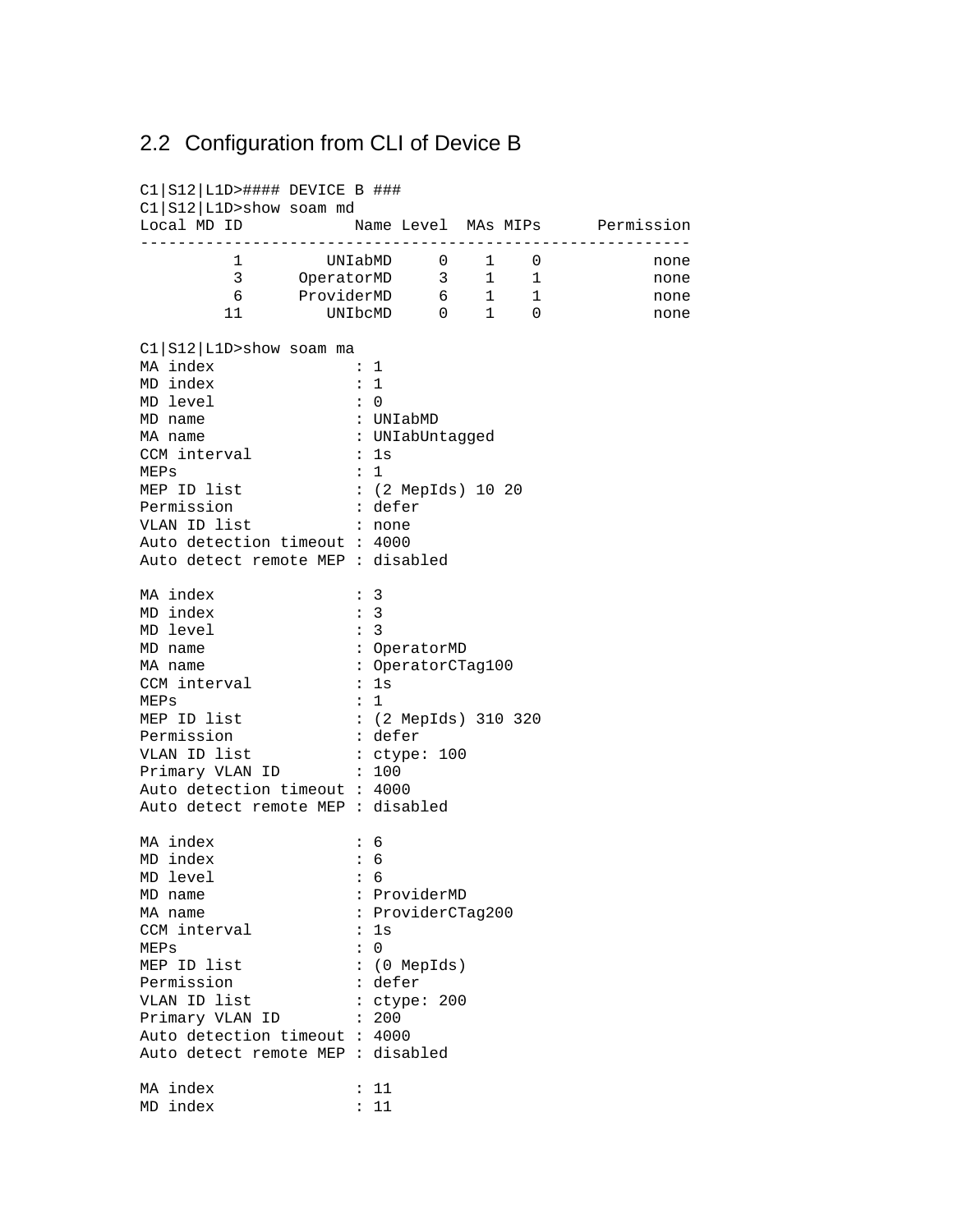MD level MD level : 0<br>MD name : UNIbcMD MA name : UNIbcUntagged CCM interval : 1s MEPs
 : 1<br>
MEP
ID
list
 : 2 : (2 MepIds) 30 40 Permission : defer VLAN ID list : none Auto detection timeout : 4000 Auto detect remote MEP : disabled C1|S12|L1D>show soam mip config MIP id : 311<br>MD local ID : 3<br>MD level : 3 MD local ID : 3 MD level MD name : OperatorMD VLANs : ctype: 100 Port : 1 Admin status : enabled MIP id : 611 MD local ID : 6 MD level : 6<br>MD name : P: MD name : ProviderMD<br>VLANs : ProviderMD<br>Ctype: 200 : ctype: 200 Port : 2 Admin status : enabled C1|S12|L1D>show soam mep config MEP  $id$  : 20 MD local ID : 1 MD level : 0 MD name : UNIabMD MA local ID : 1 MA name : UNIabUntagged<br>Direction : down : down Direction : do<br>Port : 2 Port : VLANs : none<br>Primary VLAN : 0 Primary VLAN Admin status : enabled CCI status : enabled Fault notification state : Reset Defects : Next LTM transaction ID : 1 Next LBM transaction ID : 1 CCM and LTM priority : 7 Fault Alarm Detect Time : 2500 ms Fault Alarm Reset Time : 10000 ms Lowest Alarm priority : macremerrxcon MEP id : 310 MD local ID : 3<br>MD level : 3 MD level MD name : OperatorMD MA local ID : 3 MA name : OperatorCTag100<br>Direction : up Direction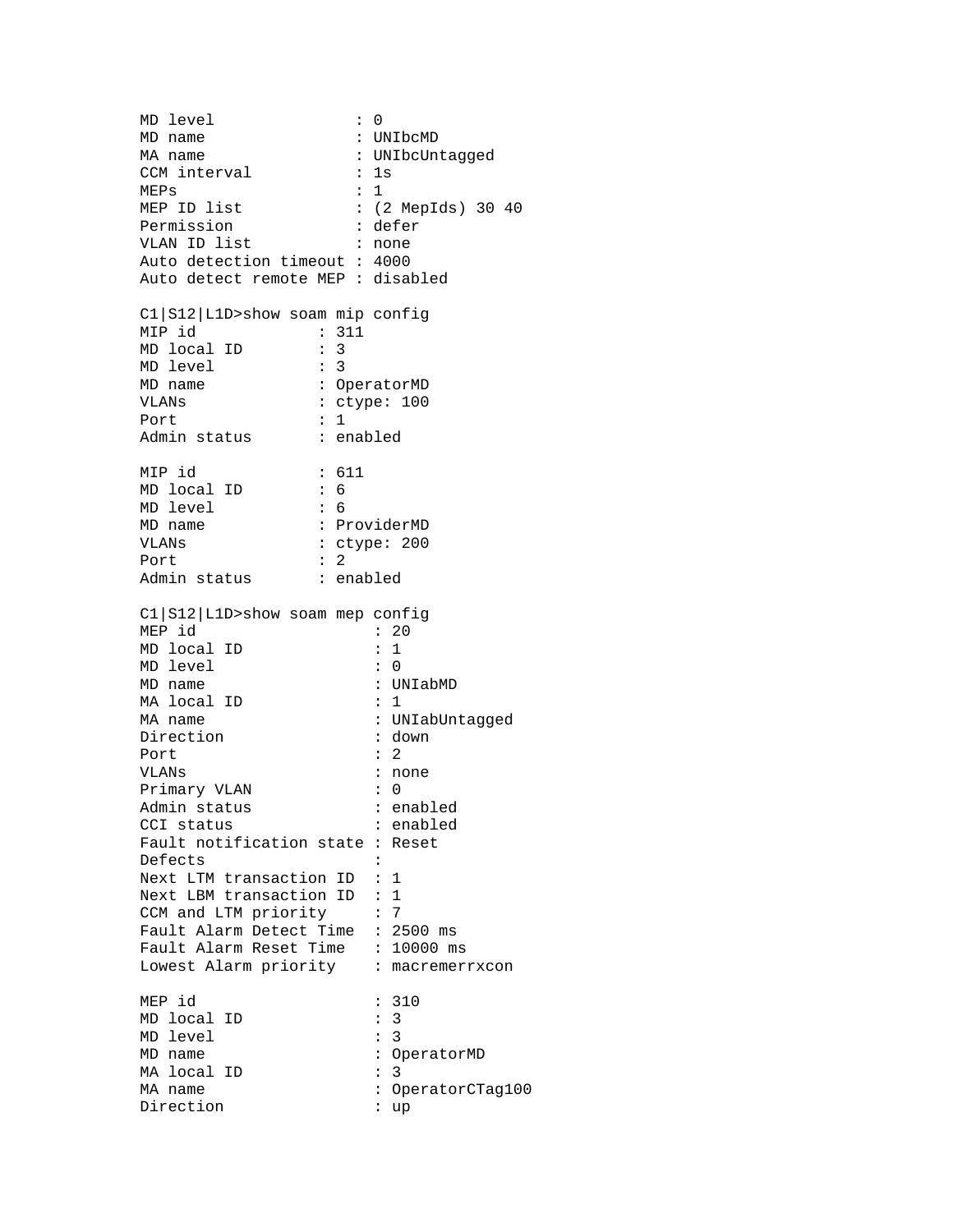Port : 2 VLANs : ctype: 100 Primary VLAN : 100 Admin status : enabled CCI status : enabled Fault notification state : Reset Defects : Next LTM transaction ID : 1 Next LBM transaction ID : 1 CCM and LTM priority : 7 Fault Alarm Detect Time : 2500 ms Fault Alarm Reset Time : 10000 ms Lowest Alarm priority : macremerrxcon MEP id : 30 MD local ID MD level : 0 MD name : UNIbcMD MA local ID : 11 MA name : UNIbcUntagged Direction : down Port : 1 VLANs : none Primary VLAN : 0 Admin status : enabled CCI status : enabled Fault notification state : Reset Defects : Next LTM transaction ID : 1 Next LBM transaction ID : 1 CCM and LTM priority : 7 Fault Alarm Detect Time : 2500 ms Fault Alarm Reset Time : 10000 ms Lowest Alarm priority : macremerrxcon C1|S12|L1D> C1|S12|L1D>show soam mep cc mep-id 20 local-parent-id 1 MEP ID : 20 MD Local ID : 1 MD level : 0 MD name : UNIabMD Remote MEP ID : 10 State : OK TimeStamp : 73229.15 sec MAC : 00:C0:F2:42:01:16 RDI BIT : False Port Status : No Port State Interface Status : No Interface Status Chassis id subtype : None Chassis id : Manage address domain : 0.0 Manage address : Autodetected : No C1|S12|L1D>show soam mep cc mep-id 310 local-parent-id 3 MEP ID : 310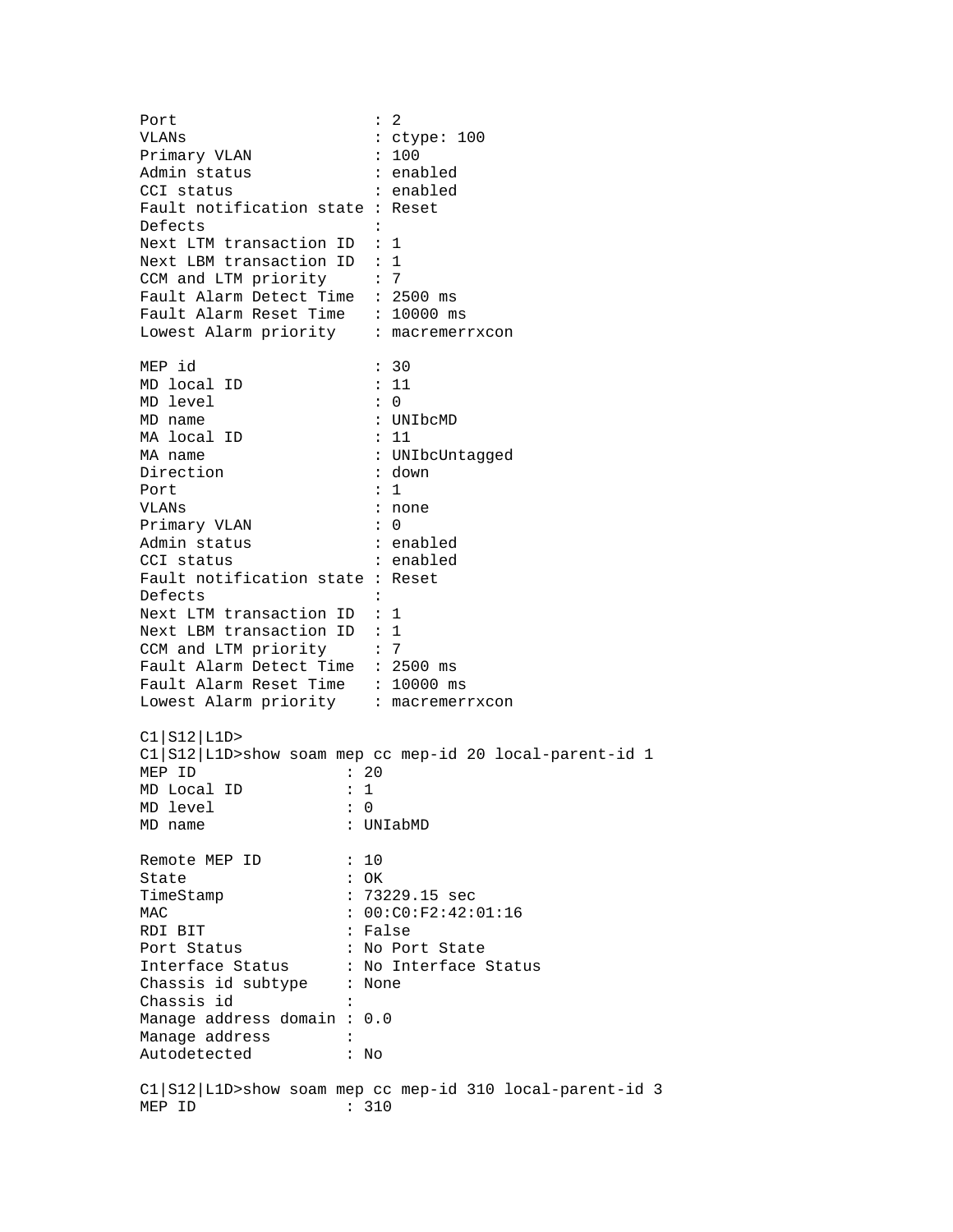| MD Local ID                            | $\ddot{\phantom{a}}$ | 3                                                            |
|----------------------------------------|----------------------|--------------------------------------------------------------|
| MD level                               |                      | : 3                                                          |
| MD name                                |                      | : OperatorMD                                                 |
| Remote MEP ID                          |                      | : 320                                                        |
| State                                  |                      | $:$ OK                                                       |
| TimeStamp                              |                      | : 77828.94 sec                                               |
| MAC                                    |                      | : 00:CO:F2:42:00:E0                                          |
| RDI BIT                                |                      | : False                                                      |
| Port Status                            |                      | : No Port State                                              |
| Interface Status : No Interface Status |                      |                                                              |
| Chassis id subtype : None              |                      |                                                              |
| Chassis id                             |                      |                                                              |
| Manage address domain: 0.0             |                      |                                                              |
| Manage address                         |                      |                                                              |
| Autodetected                           |                      | : N <sub>O</sub>                                             |
|                                        |                      | Cl   S12   L1D>show soam mep cc mep-id 30 local-parent-id 11 |
| MEP ID                                 |                      | : 30                                                         |
| MD Local ID                            |                      | : 11                                                         |
| MD level                               |                      | $\colon$ 0                                                   |
| MD name                                |                      | : UNIbcMD                                                    |
| Remote MEP ID                          |                      | : 40                                                         |
| State                                  |                      | $:$ OK                                                       |
| TimeStamp                              |                      | $: 75890.96 \text{ sec}$                                     |
| MAC                                    |                      | : 00:C0:F2:42:00:F                                           |
| RDI BIT                                |                      | : False                                                      |
| Port Status                            |                      | : No Port State                                              |
| Interface Status : No Interface Status |                      |                                                              |
| Chassis id subtype : None              |                      |                                                              |
| Chassis id                             |                      |                                                              |
| Manage address domain: 0.0             |                      |                                                              |
| Manage address                         |                      |                                                              |
| Autodetected                           |                      | No                                                           |
|                                        |                      |                                                              |

C1|S12|L1D>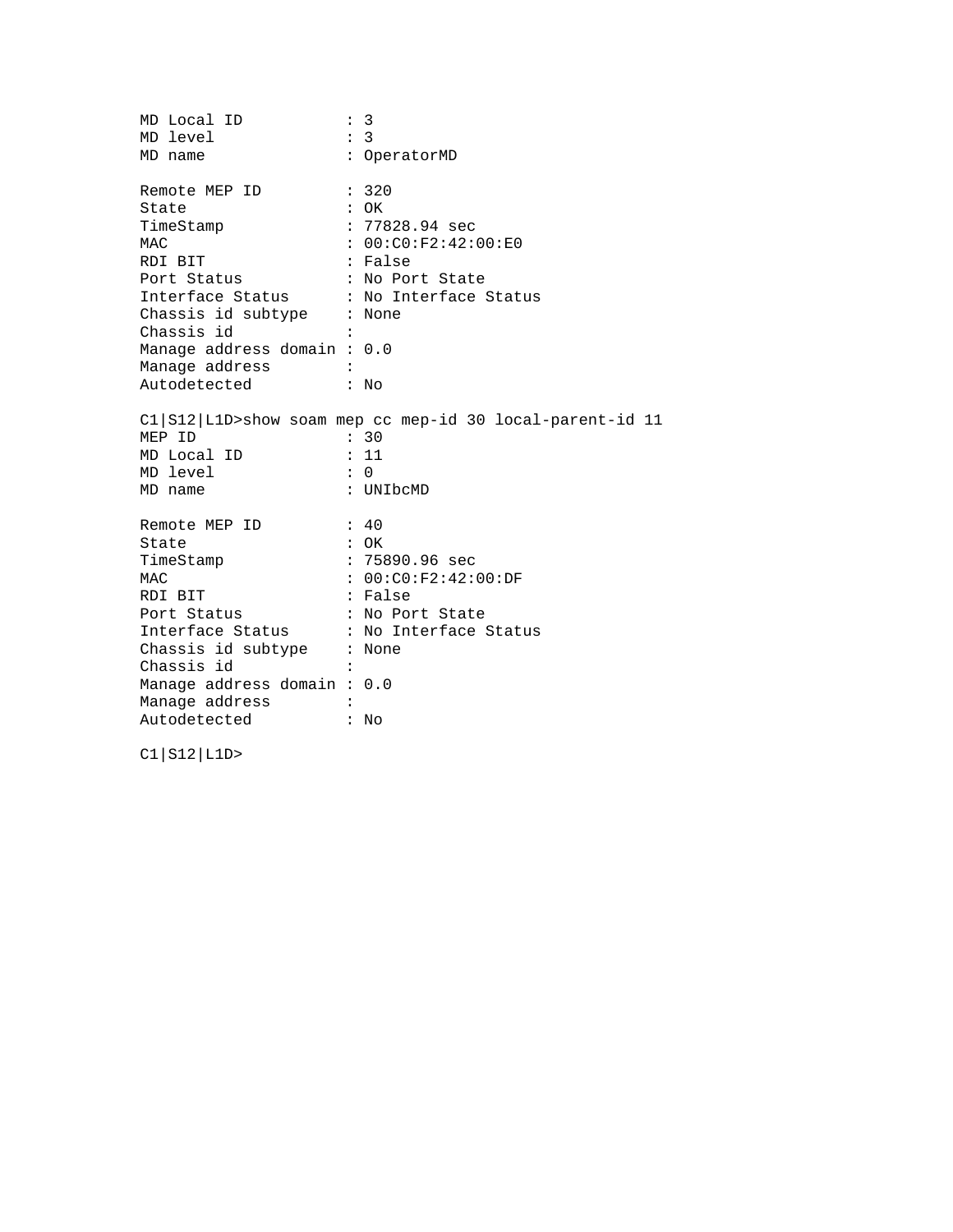## 2.3 Configuration from CLI of Device C

C1|S6|L1D>### DEVICE C ### C1|S6|L1D>show soam md Local MD ID Name Level MAs MIPs Permission ----------------------------------------------------------- 3 OperatorMD 3 1 1 none 6 ProviderMD 6 1 1 none 11 UNIbcMD 0 1 0 none 111 UNIcdMD 0 1 0 none C1|S6|L1D>show soam ma MA index : 3<br>MD index : 3 MD index : 3<br>MD level : 3 MD level MD name : OperatorMD : OperatorCTag100 CCM interval : 1s MEPs : 1 MEP ID list : (2 MepIds) 310 320<br>Permission : defer Permission : defer<br>VLAN ID list : ctype: 100 VLAN ID list  $\qquad \qquad :$  ctype: 100 Primary VLAN ID : 100 Auto detection timeout : 4000 Auto detect remote MEP : disabled MA index : 6 MD index : 6 MD level : 6 MD name : ProviderMD MA name : ProviderCTag200 CCM interval : 1s MEPs : 0 MEP ID list : (0 MepIds) Permission : defer VLAN ID list  $\qquad$  : ctype: 200 Primary VLAN ID : 200 Auto detection timeout : 4000 Auto detect remote MEP : disabled MA index : 11<br>MD index : 11 MD index MD level : 0<br>MD name : UNIbcMD MD name<br>MA name : UNIbcUntagged CCM interval : 1s MEPs
 : 1<br>
MEP
ID
list
 : () : (2 MepIds) 30 40<br>: defer Permission VLAN ID list : none Auto detection timeout : 4000 Auto detect remote MEP : disabled MA index : 111 MD index : 111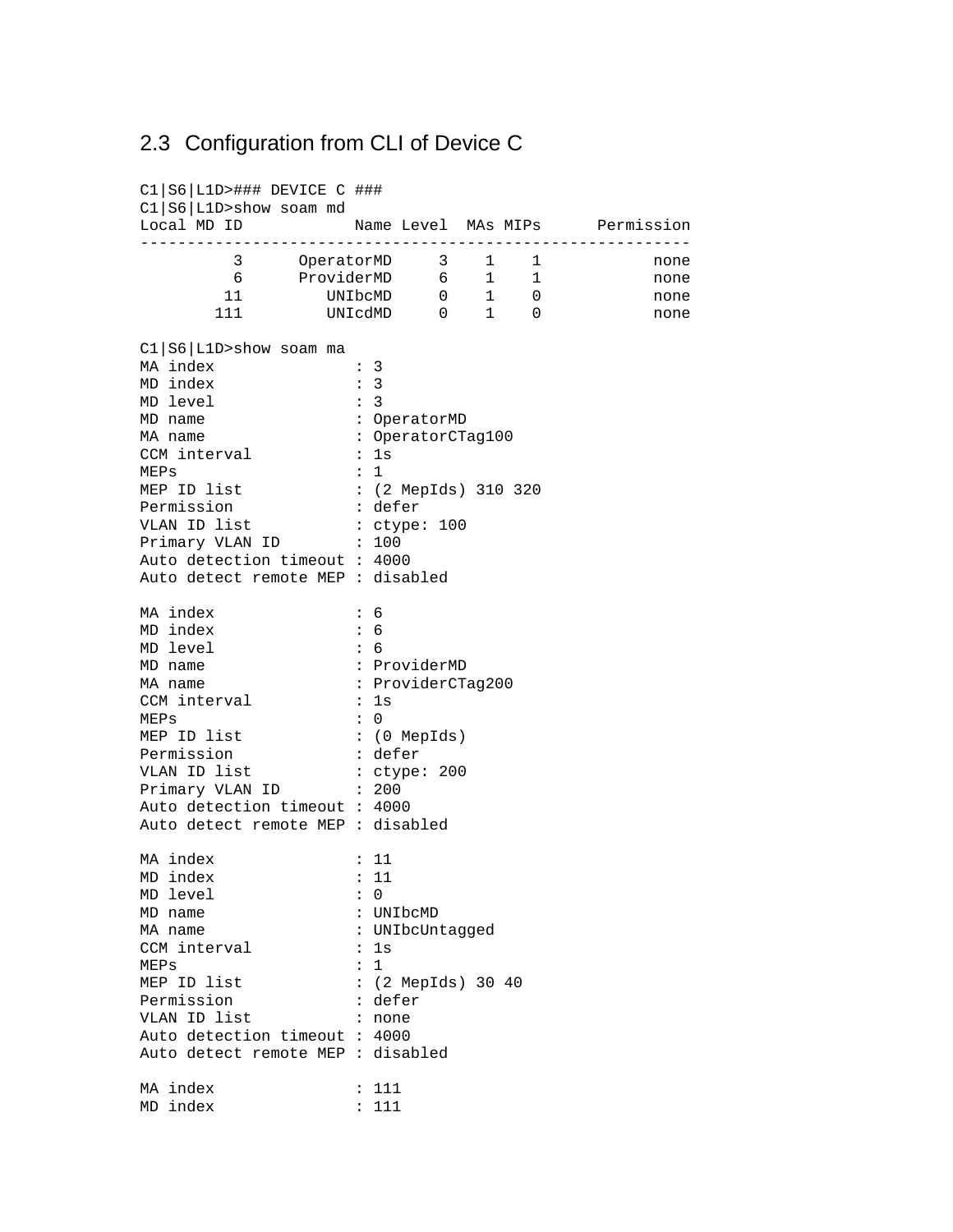MD level MD level : 0<br>MD name : UNIcdMD MA name : UNIcdUntagged CCM interval : 1s MEPs : 1 MEP ID list : (2 MepIds) 50 60 Permission : defer VLAN ID list : none Auto detection timeout : 4000 Auto detect remote MEP : disabled C1|S6|L1D>show soam mip config MIP id : 312<br>MD local ID : 3 MD local ID : 3<br>MD level : 3 MD level MD name : OperatorMD VLANs : ctype: 100 Port : 1 Admin status : enabled MIP id : 612 MD local ID : 6 MD level : 6<br>MD name : P: MD name : ProviderMD<br>VLANs : ProviderMD<br>Ctype: 200 : ctype: 200 Port : 2 Admin status : enabled C1|S6|L1D>show soam mep config MEP id : 320 MD local ID : 3 MD level : 3 MD name : OperatorMD MA local ID : 3 MA name : OperatorCTag100<br>Direction : up Direction : up<br>Port : 2 Port : VLANs : ctype: 100<br>Primary VLAN : 100<br>: 100 Primary VLAN Admin status : enabled cci status : enabled : enabled Fault notification state : Reset Defects : Next LTM transaction ID : 1 Next LBM transaction ID : 1 CCM and LTM priority : 7 Fault Alarm Detect Time : 2500 ms Fault Alarm Reset Time : 10000 ms Lowest Alarm priority : macremerrxcon MEP id : 40 MD local ID MD level : 0 MD name : UNIbcMD MA local ID : 11 MA name  $\qquad \qquad : \text{UNIbcUntagged}$ Direction : down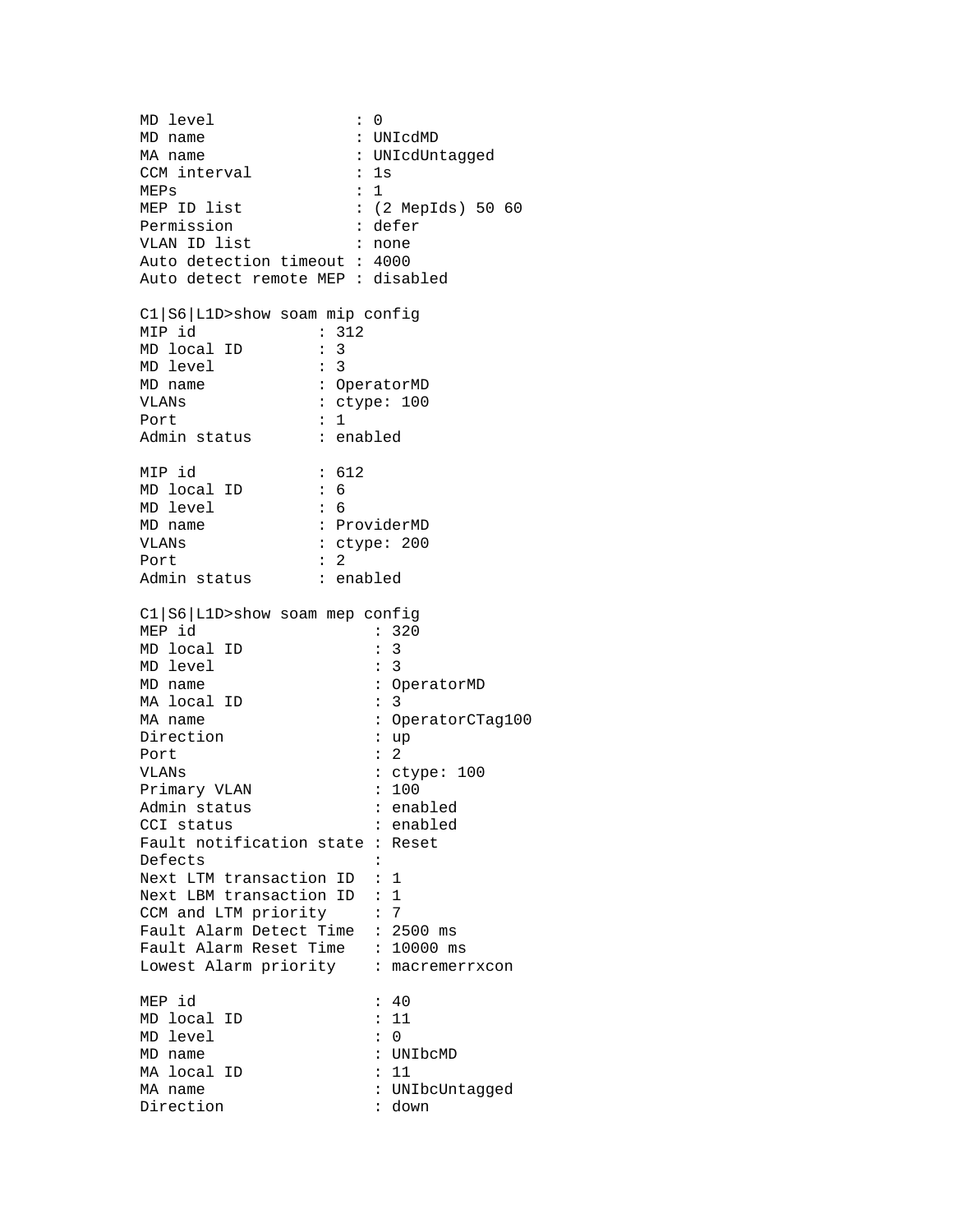Port : 1<br>VLANs : 1<br>i no : none Primary VLAN : 0 Admin status : enabled CCI status : enabled Fault notification state : Reset Defects : Next LTM transaction ID : 1 Next LBM transaction ID : 1 CCM and LTM priority : 7 Fault Alarm Detect Time : 2500 ms Fault Alarm Reset Time : 10000 ms Lowest Alarm priority : macremerrxcon MEP id : 50 MD local ID : 111 MD level : 0 MD name : UNIcdMD MA local ID : 111 MA name : UNIcdUntagged Direction : down Port : 2 VLANs : none Primary VLAN : 0 Admin status : enabled CCI status : enabled Fault notification state : Reset Defects : Next LTM transaction ID : 1 Next LBM transaction ID : 1 CCM and LTM priority : 7 Fault Alarm Detect Time : 2500 ms Fault Alarm Reset Time : 10000 ms Lowest Alarm priority : macremerrxcon C1|S6|L1D> C1|S6|L1D>show soam mep cc mep-id 320 local-parent-id 3 MEP ID : 320 MD Local ID : 3<br>MD level : 3 MD level MD name : OperatorMD Remote MEP ID : 310 State : OK TimeStamp : 69334.5 sec MAC : 00:C0:F2:20:E2:18 RDI BIT : False Port Status : No Port State Interface Status : No Interface Status Chassis id subtype : None Chassis id : Manage address domain : 0.0 Manage address : Autodetected : No C1|S6|L1D>show soam mep cc mep-id 40 local-parent-id 11 MEP ID : 40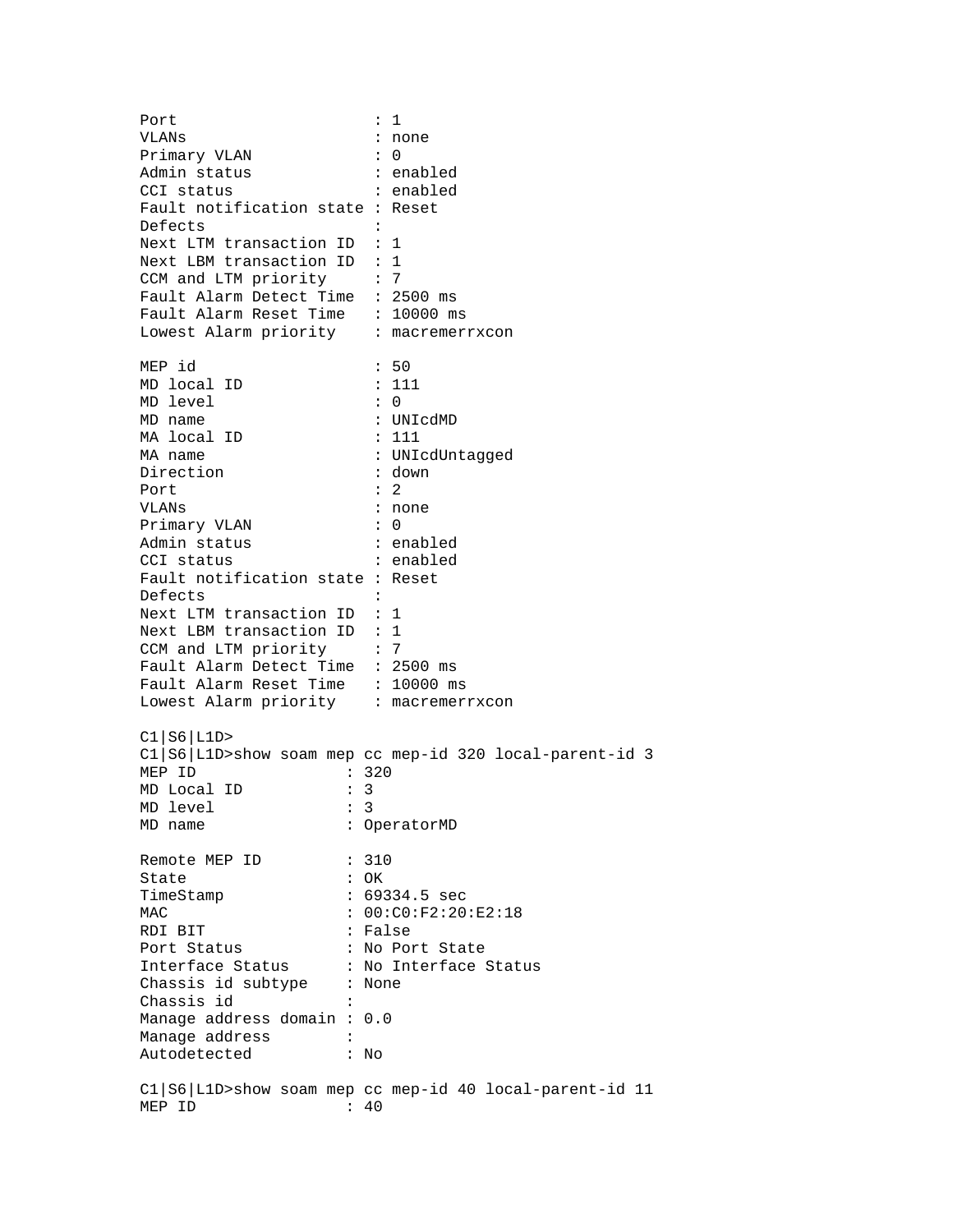| MD Local ID                            | : 11                                                     |
|----------------------------------------|----------------------------------------------------------|
| MD level                               | : 0                                                      |
| MD name                                | : UNIbcMD                                                |
| Remote MEP ID                          | : 30                                                     |
| State                                  | $:$ OK                                                   |
| TimeStamp                              | : 67397.50 sec                                           |
| MAC                                    | : 00:C0:F2:20:F2:17                                      |
| RDI BIT                                | : False                                                  |
| Port Status                            | : No Port State                                          |
| Interface Status : No Interface Status |                                                          |
| Chassis id subtype : None              |                                                          |
| Chassis id                             |                                                          |
| Manage address domain: 0.0             |                                                          |
| Manage address                         |                                                          |
| Autodetected                           | $:$ No                                                   |
|                                        | C1 S6 L1D>show soam mep cc mep-id 50 local-parent-id 111 |
| MEP ID                                 | : 50                                                     |
| MD Local ID                            | : 111                                                    |
| MD level                               | $\colon 0$                                               |
| MD name                                | : UNIcdMD                                                |
|                                        |                                                          |

C1|S6|L1D>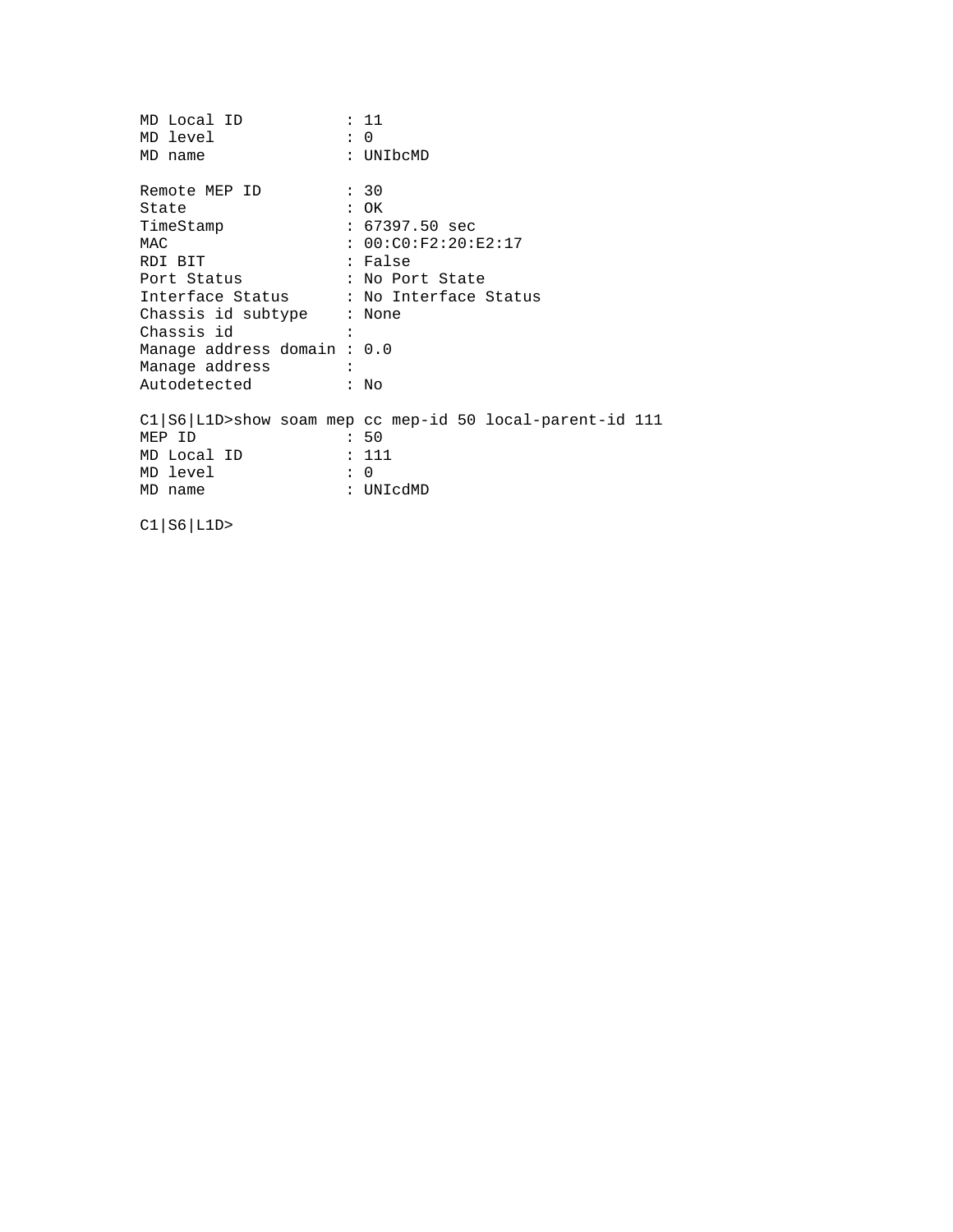### 2.4 Configuration from CLI of Device D

C1|S6|L1AP2|L2D>#### DEVICE D ### C1|S6|L1AP2|L2D>show soam md Local MD ID **Name Level MAs MIPs** Permission ----------------------------------------------------------- 6 ProviderMD 6 1 0 none 111 UNIcdMD 0 1 0 none C1|S6|L1AP2|L2D>show soam ma MA index : 6 MD index : 6 MD level : 6 MD name  $\qquad \qquad : \text{ProviderMD}$ <br>MA name  $\qquad \qquad : \text{ProviderCT}$ : ProviderCTag200 CCM interval : 1s  $MEPs$  : 1 MEP ID list : (2 MepIds) 610 620 Permission : defer VLAN ID list  $\qquad$  : ctype: 200 Primary VLAN ID : 200 Auto detection timeout : 4000 Auto detect remote MEP : disabled MA index : 111 MD index : 111 MD level : 0 MD name : UNIcdMD<br>MA name : UNIcdUni : UNIcdUntagged CCM interval : 1s<br>
MEPs : 1  $MEPs$  : 1 MEP ID list : (2 MepIds) 50 60 Permission : defer VLAN ID list : none Auto detection timeout : 4000 Auto detect remote MEP : disabled C1|S6|L1AP2|L2D>show soam mip config The MIPs table is empty. C1|S6|L1AP2|L2D>show soam mep config MEP id : 620 MD local ID : 6<br>MD level : 6 MD level MD name : ProviderMD MA local ID : 6 MA name : ProviderCTag200 Direction : down Port : 2 VLANs : ctype: 200<br>Primary VLAN : 200 Primary VLAN Admin status : enabled CCI status : enabled Fault notification state : Reset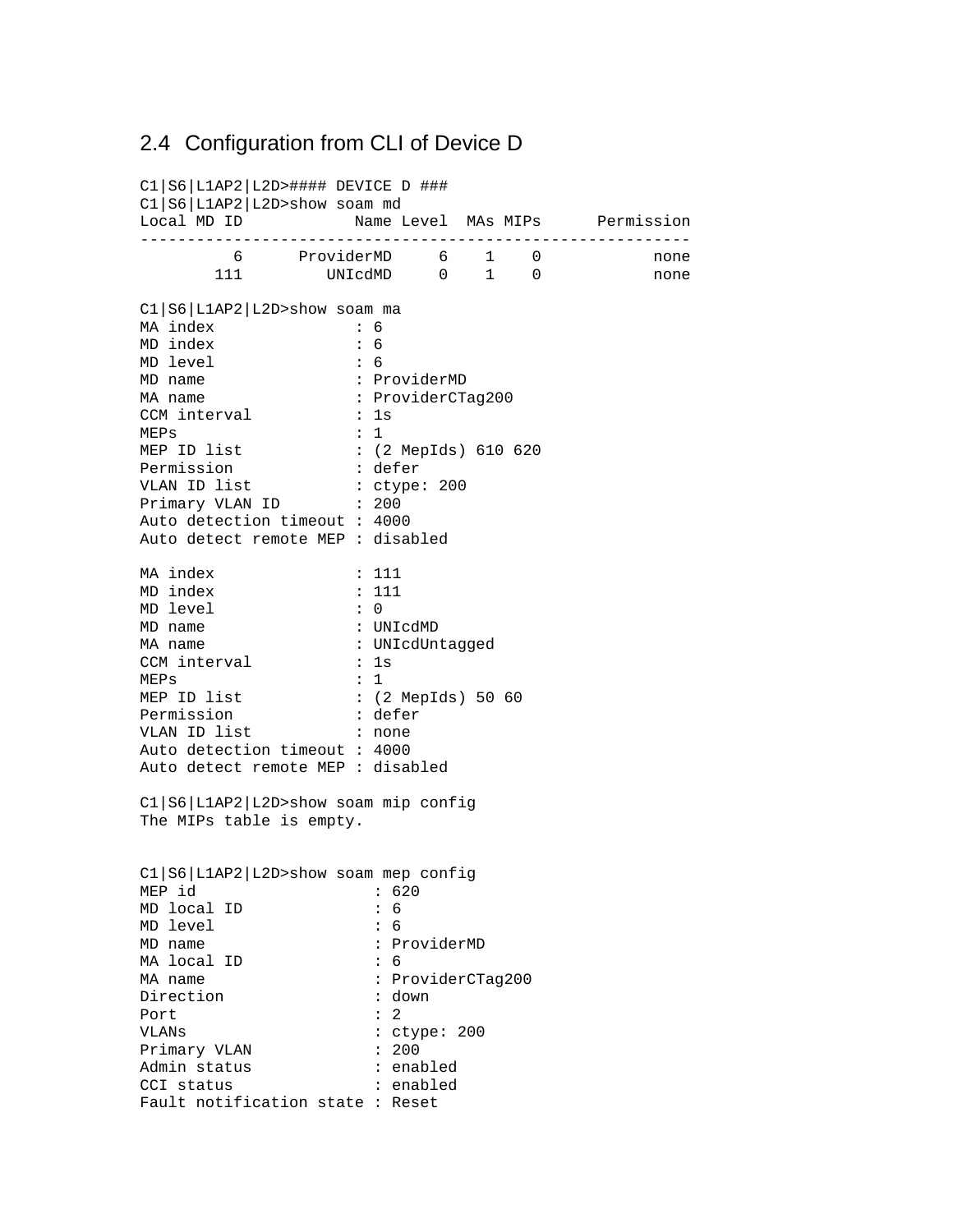Defects : Next LTM transaction ID : 1 Next LBM transaction ID : 1 CCM and LTM priority : 7 Fault Alarm Detect Time : 2500 ms Fault Alarm Reset Time : 10000 ms Lowest Alarm priority : macremerrxcon MEP id : 60 MD local ID : 111 MD level : 0<br>MD name : UI : UNIcdMD MA local ID : 111 MA name  $\begin{array}{ccc} \texttt{MA} & \texttt{name} \\ \texttt{Direction} & \texttt{C} \\ \end{array}$  : down Direction : do<br>Port : 2 Port VLANs : none Primary VLAN : 0 Admin status : enabled CCI status : enabled Fault notification state : Reset Defects : Next LTM transaction ID : 1 Next LBM transaction ID : 1 CCM and LTM priority : 7 Fault Alarm Detect Time : 2500 ms Fault Alarm Reset Time : 10000 ms Lowest Alarm priority : macremerrxcon C1|S6|L1AP2|L2D> C1|S6|L1AP2|L2D> C1|S6|L1AP2|L2D>show soam mep cc mep-id 620 local-parent-id 6 MEP ID : 620 MD Local ID : 6<br>MD level : 6 MD level MD name : ProviderMD Remote MEP ID : 610 State : OK TimeStamp : 7054.16 sec MAC : 00:C0:F2:42:01:16 RDI BIT : False Port Status : No Port State Interface Status : No Interface Status Chassis id subtype : None Chassis id : Manage address domain : 0.0 Manage address :<br>Autodetected : No Autodetected C1|S6|L1AP2|L2D>show soam mep cc mep-id 60 local-parent-id 111 MEP ID  $\begin{array}{ccc} \text{MEP} & \text{ID} & \text{S0} \\ \text{MD Local ID} & \text{S.} & \text{I.} \\ \end{array}$ MD Local ID MD level : 0 MD name : UNIcdMD Remote MEP ID : 50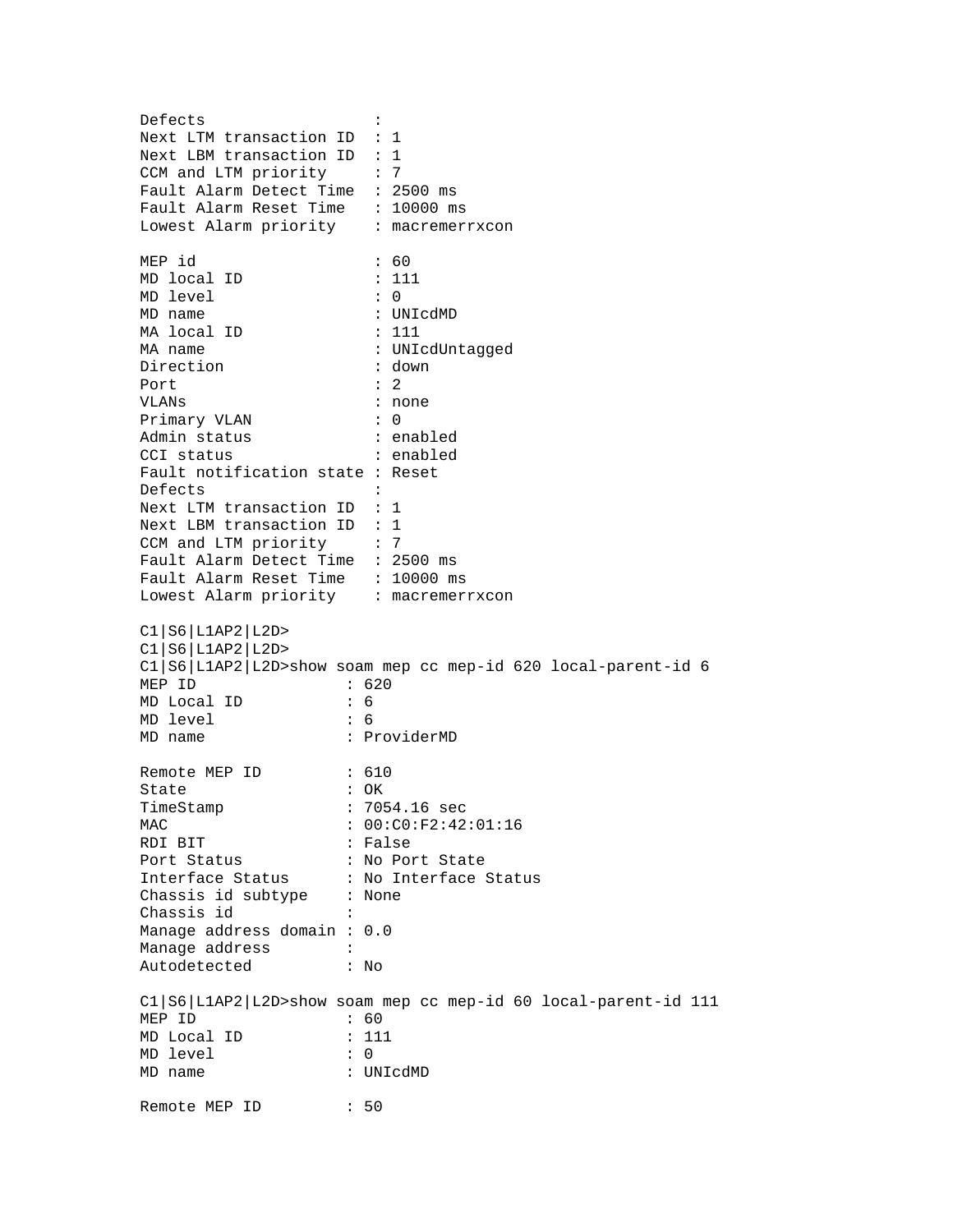| : OK                        |
|-----------------------------|
| $: 3853.31$ sec             |
| : 00:C0:F2:42:00:E0         |
| : False                     |
| : No Port State             |
| : No Interface Status       |
| : None                      |
|                             |
| Manage address domain : 0.0 |
|                             |
| Nο                          |
|                             |

C1|S6|L1AP2|L2D>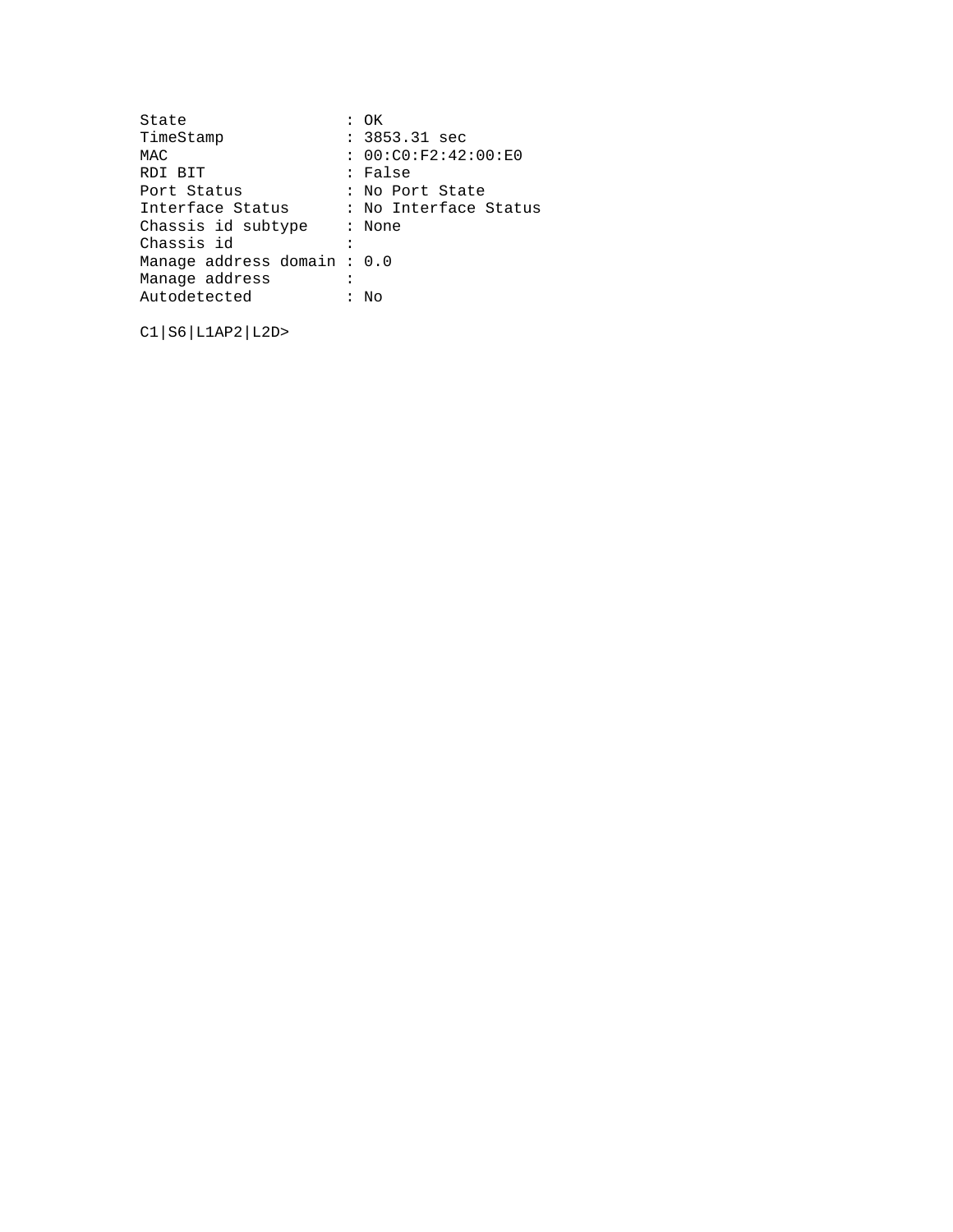# **3 Y.1731 Test Configuration**

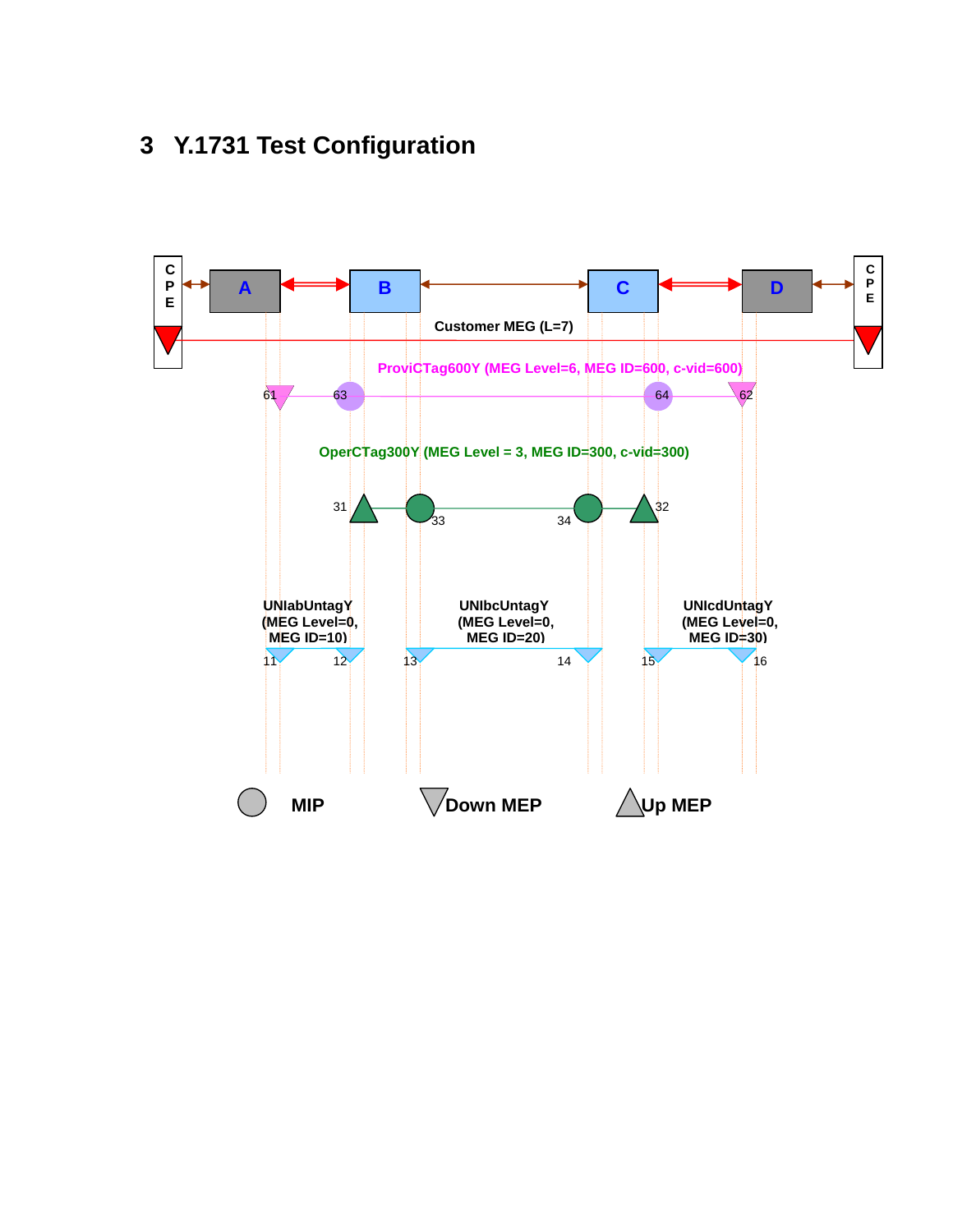### **\*\*\*\*\*\*\*\*\*\*\*\*\*\*\*\*\*\*\*\*\*\*\*\*\*\*\*\*\*\*\*\*\*\*\*\*\*\*\*\*\*\* \* Y.1731 ( All MEGs on different CTAGs) \* \*\*\*\*\*\*\*\*\*\*\*\*\*\*\*\*\*\*\*\*\*\*\*\*\*\*\*\*\*\*\*\*\*\*\*\*\*\*\*\*\*\***

#### **## Device A ################################**

### **## Level 0 UNI ##**

add soam meg local-meg-id 10 meg-name UNIabUntagY meg-level 0 vlan-type none

set soam meg local-meg-id 10 attr\_name mepid-add attr\_value 11

set soam meg local-meg-id 10 attr\_name mepid-add attr\_value 12

add soam mep mep-id 11 local-parent-id 10 direction down port 2

set soam mep config mep-id 11 local-parent-id 10 attr\_name admin attr\_value enable

set soam mep config mep-id 11 local-parent-id 10 attr\_name cci attr value enable

#### **## Level 6 Provider MD ##**

add soam meg local-meg-id 600 meg-name ProvCTag600Y meg-level 6 vlantype ctype 600

set soam meg local-meg-id 600 attr\_name mepid-add attr\_value 61

set soam meg local-meg-id 600 attr\_name mepid-add attr\_value 62

add soam mep mep-id 61 local-parent-id 600 direction down port 2

set soam mep config mep-id 61 local-parent-id 600 attr\_name admin attr\_value enable

set soam mep config mep-id 61 local-parent-id 600 attr name cci attr value enable

set soam mep config mep-id 61 local-parent-id 600 attr\_name aisprocess attr\_value enable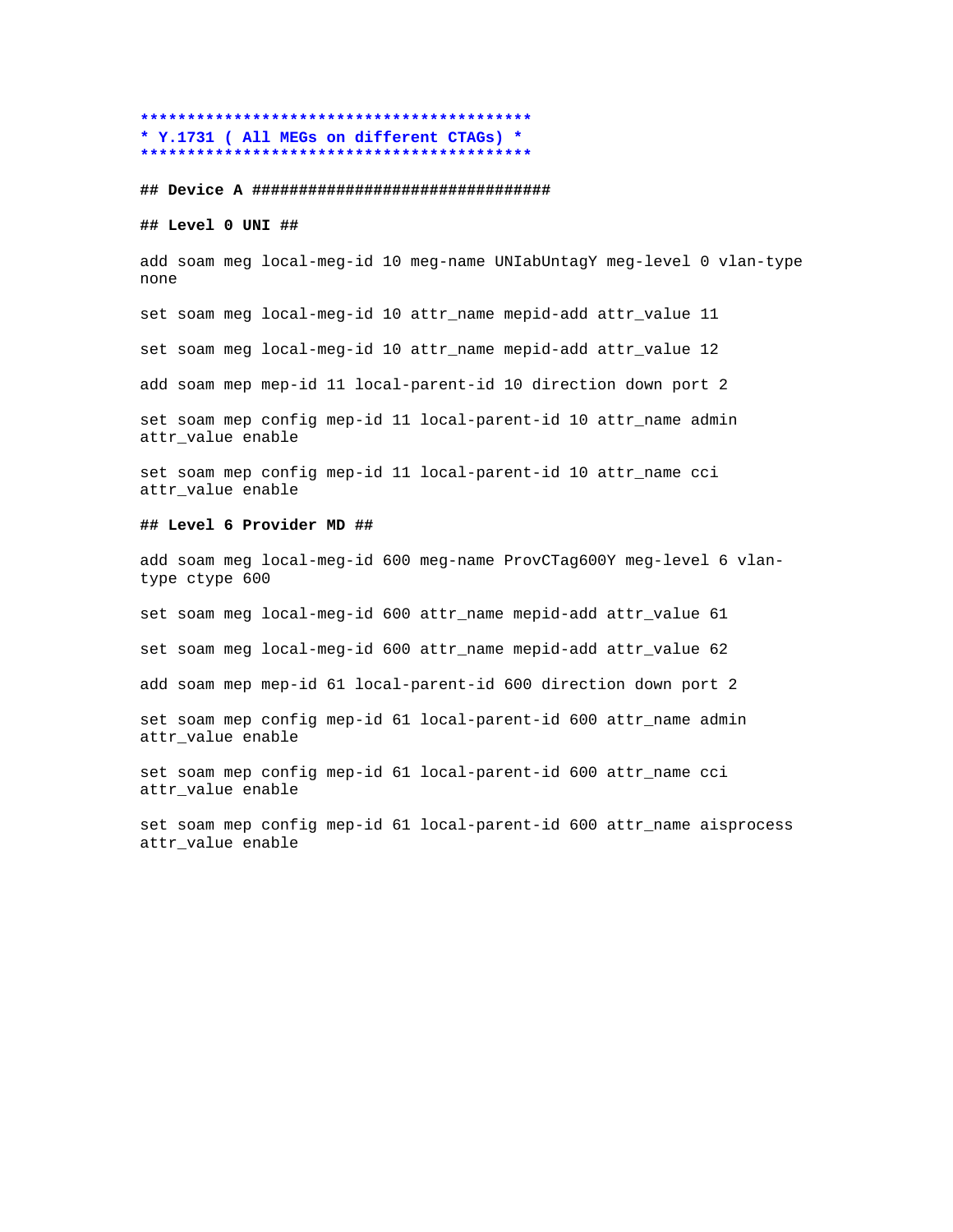**## Device B ################################**

### **## Level 0 UNI ##**

add soam meg local-meg-id 10 meg-name UNIabUntagY meg-level 0 vlan-type none

set soam meg local-meg-id 10 attr\_name mepid-add attr\_value 11

set soam meg local-meg-id 10 attr\_name mepid-add attr\_value 12

add soam mep mep-id 12 local-parent-id 10 direction down port 2

set soam mep config mep-id 12 local-parent-id 10 attr\_name admin attr\_value enable

set soam mep config mep-id 12 local-parent-id 10 attr\_name cci attr value enable

### **## Level 0 UNI ##**

add soam meg local-meg-id 20 meg-name UNIbcUntagY meg-level 0 vlan-type none

set soam meg local-meg-id 20 attr\_name mepid-add attr\_value 13

set soam meg local-meg-id 20 attr\_name mepid-add attr\_value 14

add soam mep mep-id 13 local-parent-id 20 direction down port 1

set soam mep config mep-id 13 local-parent-id 20 attr\_name admin attr\_value enable

set soam mep config mep-id 13 local-parent-id 20 attr\_name cci attr\_value enable

set soam mep config mep-id 13 local-parent-id 20 attr\_name aisprocess attr\_value enable

set soam mep config mep-id 13 local-parent-id 20 attr name aisnotifyup attr value enable

set soam mep config mep-id 13 local-parent-id 20 attr\_name aistransmit attr\_value enable

set soam mep config mep-id 13 local-parent-id 20 attr\_name aisclientadd attr\_value MIP33

### **## Level 3 Operator MD ##**

add soam meg local-meg-id 300 meg-name OperCTag300Y meg-level 3 vlantype ctype 300

set soam meg local-meg-id 300 attr\_name mepid-add attr\_value 31 set soam meg local-meg-id 300 attr\_name mepid-add attr\_value 32 add soam mep mep-id 31 local-parent-id 300 direction up port 2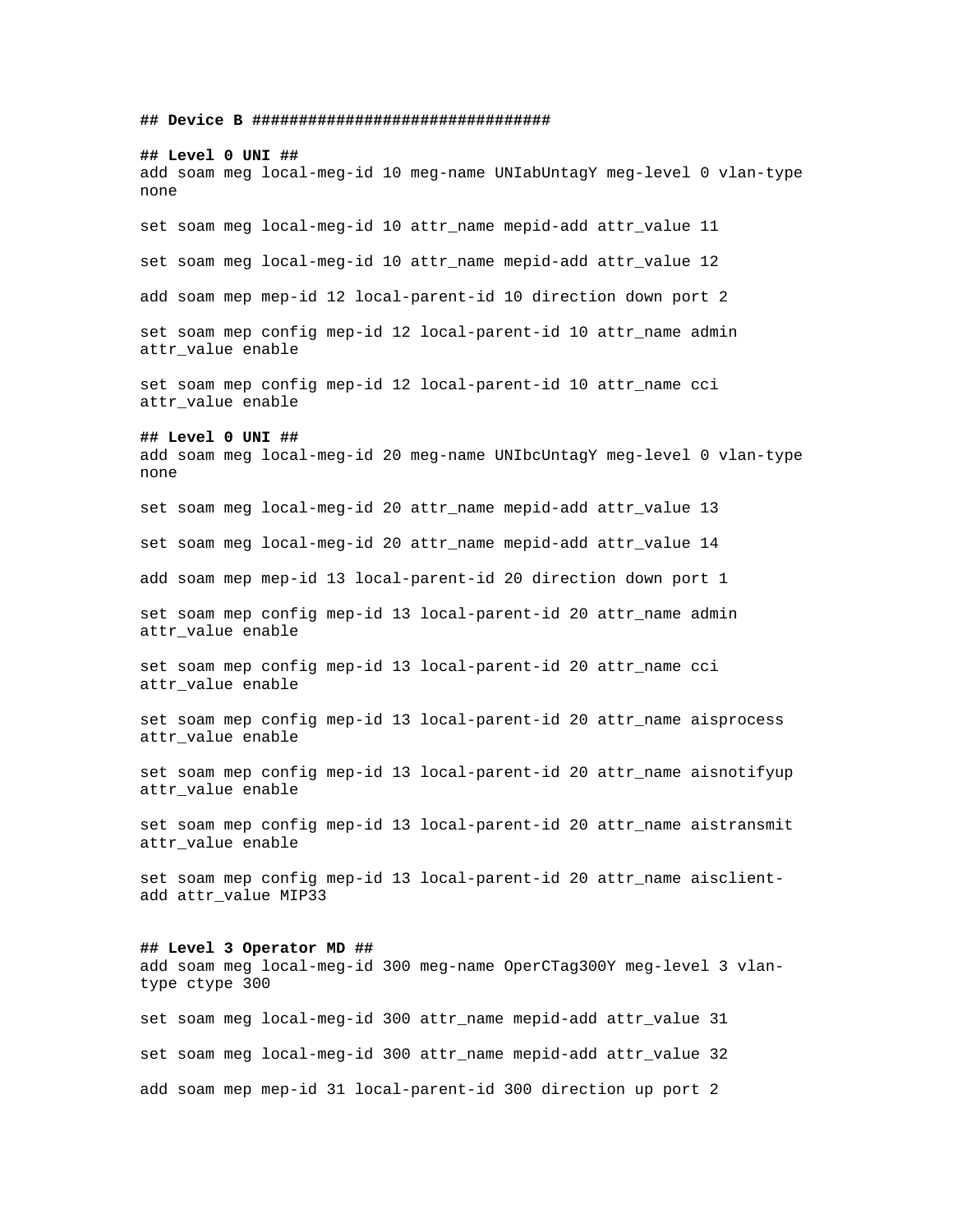set soam mep config mep-id 31 local-parent-id 300 attr\_name admin attr\_value enable

set soam mep config mep-id 31 local-parent-id 300 attr\_name cci attr value enable

set soam mep config mep-id 31 local-parent-id 300 attr\_name aisprocess attr value enable

set soam mep config mep-id 31 local-parent-id 300 attr\_name aisnotifyup attr value enable set soam mep config mep-id 31 local-parent-id 300 attr\_name aistransmit attr\_value enable

set soam mep config mep-id 31 local-parent-id 300 attr\_name aisclientadd attr\_value MIP63

add soam mip mip-type y.1731 local-mip-id 33 local-parent-id 300 port 1 set soam mip local-mip-id 33 attr-name admin attr-val enable set soam mip local-mip-id 33 attr-name aistransmit attr-val enable

#### **## Level 6 Provider MD ##**

add soam meg local-meg-id 600 meg-name ProvCTag600Y meg-level 6 vlantype ctype 600 add soam mip mip-type y.1731 local-mip-id 63 local-parent-id 600 port 2 set soam mip local-mip-id 63 attr-name admin attr-val enable set soam mip local-mip-id 63 attr-name aistransmit attr-val enable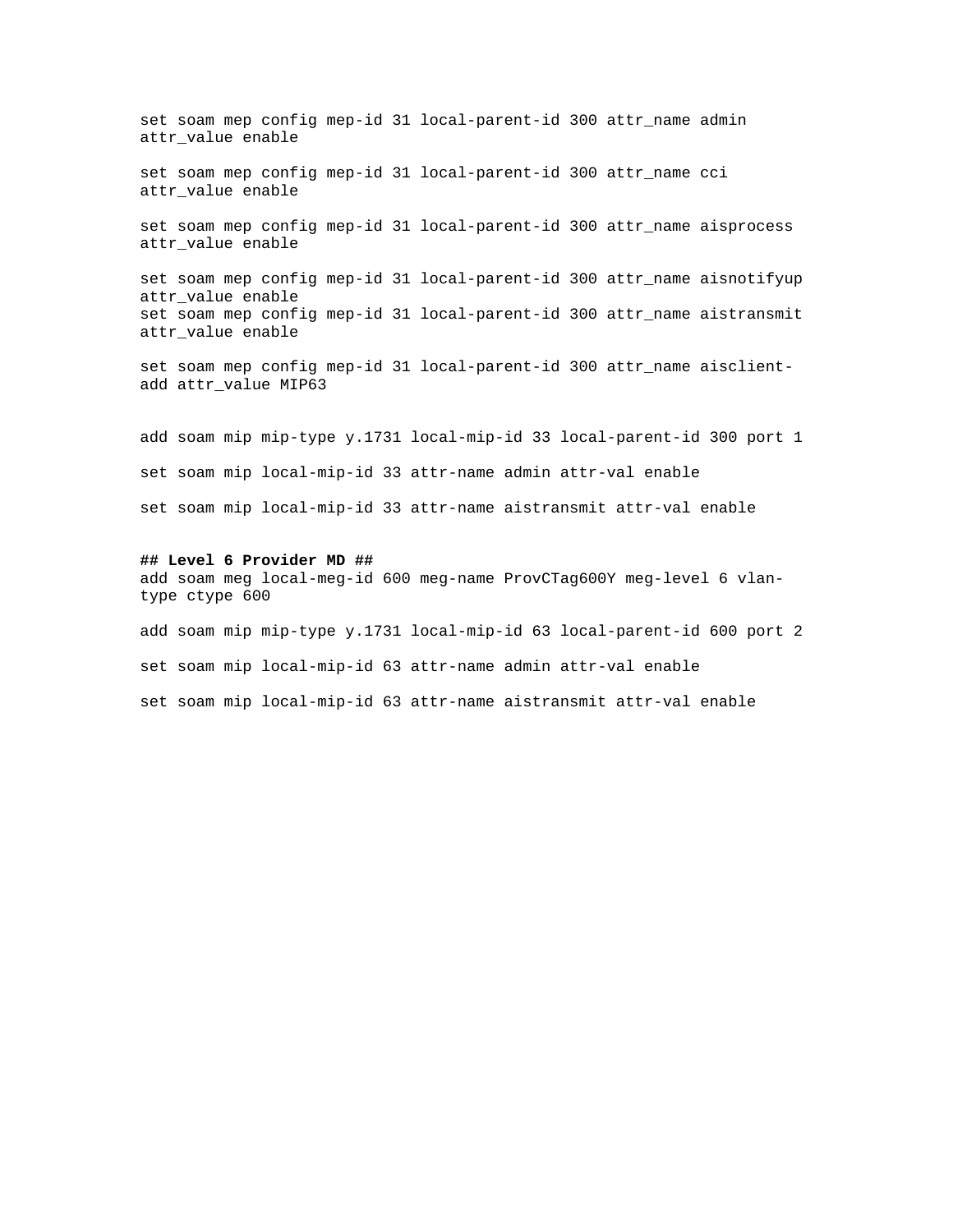**## Device C ################################ ## Level 0 UNI ##** add soam meg local-meg-id 20 meg-name UNIbcUntagY meg-level 0 vlan-type none set soam meg local-meg-id 20 attr\_name mepid-add attr\_value 13 set soam meg local-meg-id 20 attr\_name mepid-add attr\_value 14 add soam mep mep-id 14 local-parent-id 20 direction down port 1 set soam mep config mep-id 14 local-parent-id 20 attr\_name admin attr\_value enable set soam mep config mep-id 14 local-parent-id 20 attr\_name cci attr\_value enable set soam mep config mep-id 14 local-parent-id 20 attr\_name aisprocess attr\_value enable set soam mep config mep-id 14 local-parent-id 20 attr name aisnotifyup attr value enable set soam mep config mep-id 14 local-parent-id 20 attr\_name aistransmit attr value enable set soam mep config mep-id 14 local-parent-id 20 attr\_name aisclientadd attr\_value MIP34 **## Level 0 UNI ##** add soam meg local-meg-id 30 meg-name UNIcdUntagY meg-level 0 vlan-type none set soam meg local-meg-id 30 attr\_name mepid-add attr\_value 15 set soam meg local-meg-id 30 attr\_name mepid-add attr\_value 16 add soam mep mep-id 15 local-parent-id 30 direction down port 2 set soam mep config mep-id 15 local-parent-id 30 attr\_name admin attr\_value enable set soam mep config mep-id 15 local-parent-id 30 attr\_name cci attr value enable **## Level 3 Operator MD ##** add soam meg local-meg-id 300 meg-name OperCTag300Y meg-level 3 vlantype ctype 300 set soam meg local-meg-id 300 attr\_name mepid-add attr\_value 31 set soam meg local-meg-id 300 attr\_name mepid-add attr\_value 32 add soam mep mep-id 32 local-parent-id 300 direction up port 2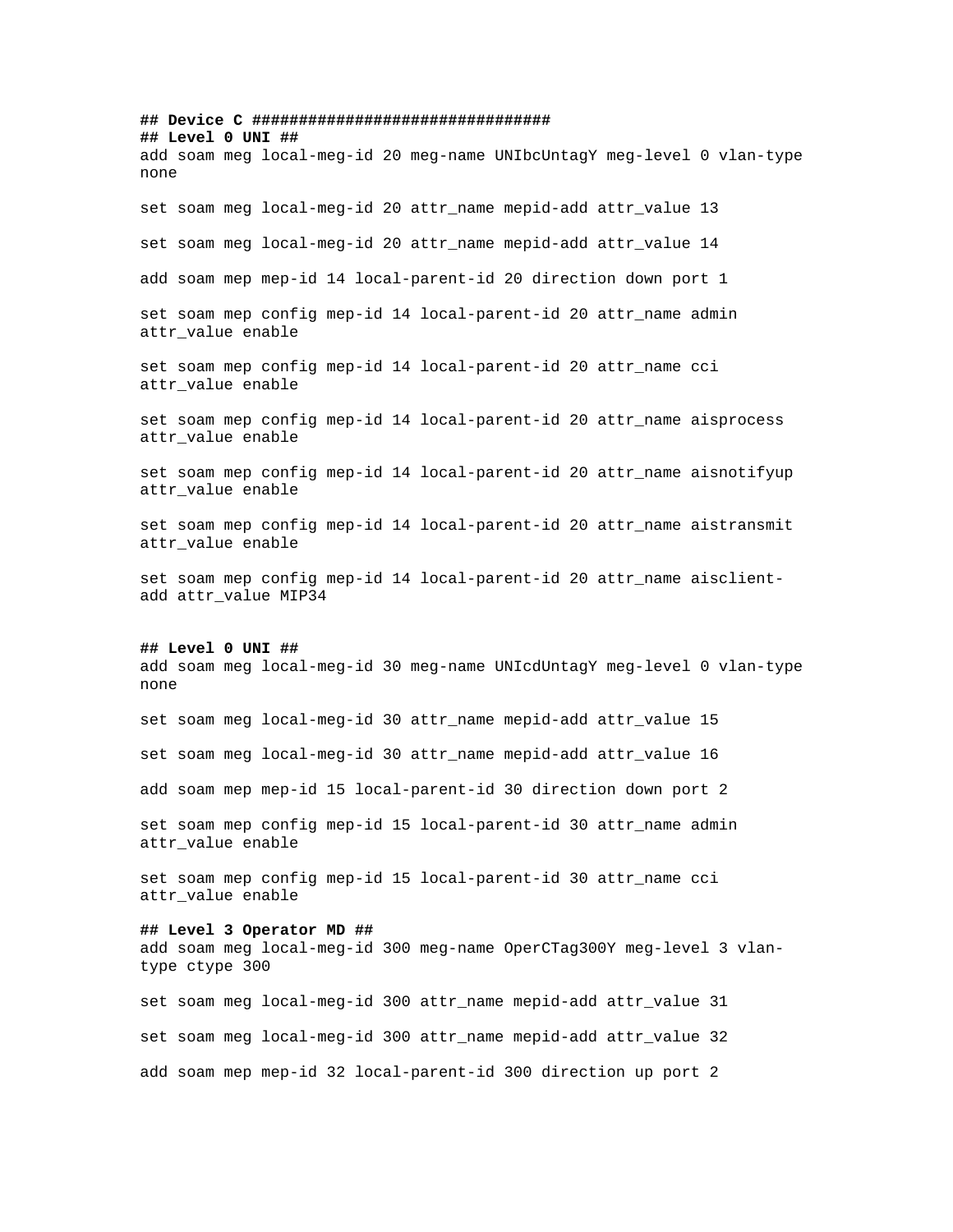set soam mep config mep-id 32 local-parent-id 300 attr\_name admin attr\_value enable

set soam mep config mep-id 32 local-parent-id 300 attr\_name cci attr value enable

set soam mep config mep-id 32 local-parent-id 300 attr\_name aisprocess attr value enable

set soam mep config mep-id 32 local-parent-id 300 attr\_name aisprocess attr value enable

set soam mep config mep-id 32 local-parent-id 300 attr\_name aisnotifyup attr\_value enable

set soam mep config mep-id 32 local-parent-id 300 attr\_name aistransmit attr value enable

set soam mep config mep-id 32 local-parent-id 300 attr\_name aisclientadd attr\_value MIP64

add soam mip mip-type y.1731 local-mip-id 34 local-parent-id 300 port 1 set soam mip local-mip-id 34 attr-name admin attr-val enable set soam mip local-mip-id 34 attr-name aistransmit attr-val enable

#### **## Level 6 Provider MD ##**

add soam meg local-meg-id 600 meg-name ProvCTag600Y meg-level 6 vlantype ctype 600

add soam mip mip-type y.1731 local-mip-id 64 local-parent-id 600 port 2 set soam mip local-mip-id 64 attr-name admin attr-val enable set soam mip local-mip-id 64 attr-name aistransmit attr-val enable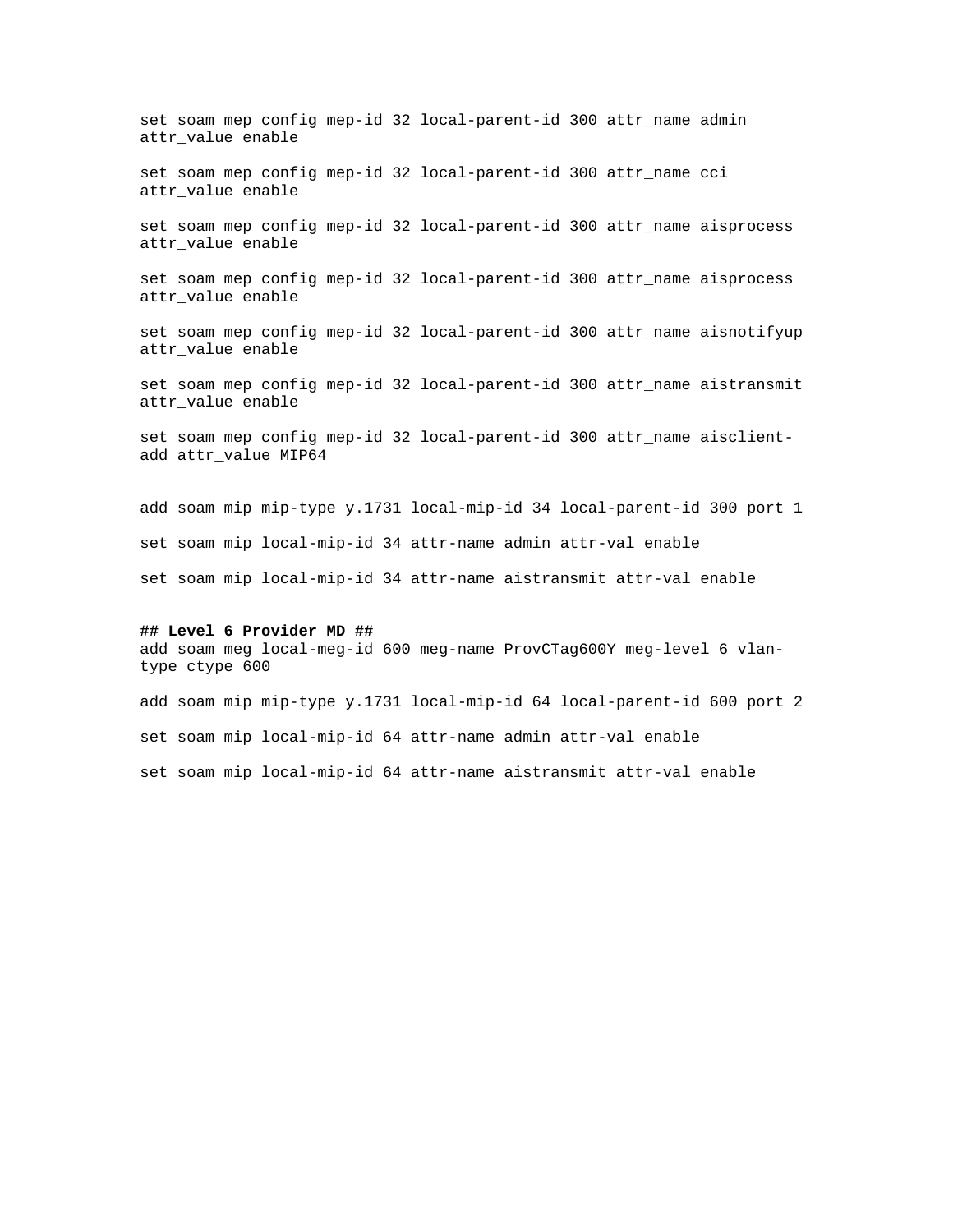**## Device D ################################ ## Level 0 UNI ##** add soam meg local-meg-id 30 meg-name UNIcdUntagY meg-level 0 vlan-type none set soam meg local-meg-id 30 attr\_name mepid-add attr\_value 15 set soam meg local-meg-id 30 attr\_name mepid-add attr\_value 16 add soam mep mep-id 16 local-parent-id 30 direction down port 2 set soam mep config mep-id 16 local-parent-id 30 attr\_name admin attr\_value enable set soam mep config mep-id 16 local-parent-id 30 attr\_name cci attr\_value enable **## Level 6 Provider MD ##** add soam meg local-meg-id 600 meg-name ProvCTag600Y meg-level 6 vlantype ctype 600 set soam meg local-meg-id 600 attr\_name mepid-add attr\_value 61 set soam meg local-meg-id 600 attr\_name mepid-add attr\_value 62 add soam mep mep-id 62 local-parent-id 600 direction down port 2 set soam mep config mep-id 62 local-parent-id 600 attr\_name admin attr\_value enable set soam mep config mep-id 62 local-parent-id 600 attr\_name cci attr\_value enable set soam mep config mep-id 62 local-parent-id 600 attr\_name aisprocess attr\_value enable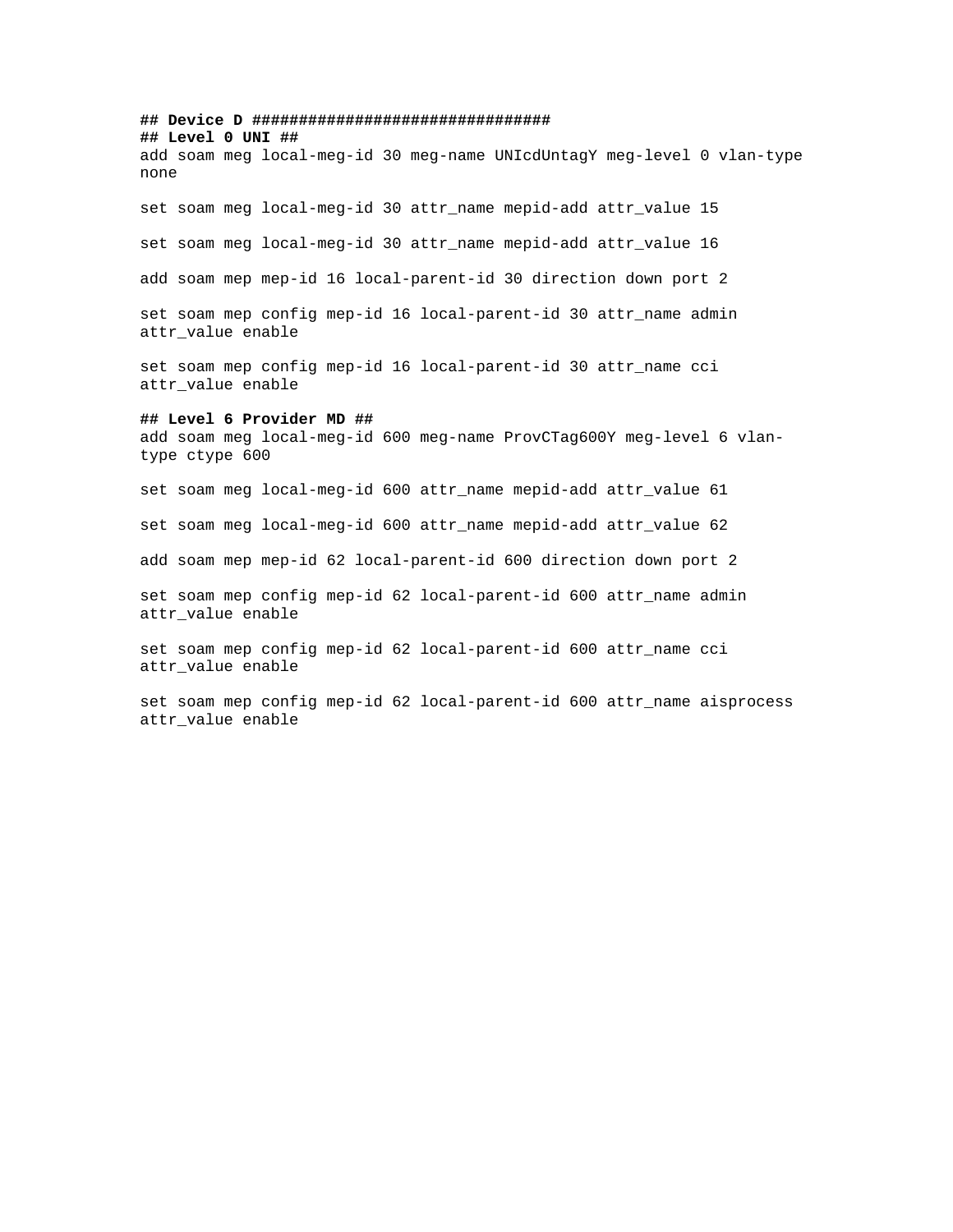## 3.1 Configuration from CLI of Device A

```
C1|S12|L1AP2|L2D>### DEVICE A ####
C1|S12|L1AP2|L2D>show soam meg
MEG index : 10<br>MEG level : 0
MEG level
MEG name : UNIabUntagY
CCM interval : 1s
MEPs : 1<br>MIPs : 0
MIPSMEP ID list : (2 MepIds) 11 12<br>Permission : none
Permission
VLAN ID list : none
Auto detection timeout : 4000
Auto detect remote MEP : disabled
CCI interworking : disabled
MEG index : 600
MEG level : 6
                  : ProvCTag600Y
CCM interval : 1s
MEPs : 1<br>MIPs : 0
MIPs<br>MEP ID list
                  : (2 MepIds) 61 62<br>: none
Permission
VLAN ID list : ctype: 600
Primary VLAN ID : 600
Auto detection timeout : 4000
Auto detect remote MEP : disabled
CCI interworking : disabled
C1|S12|L1AP2|L2D>show soam mep config
MEP id : 11
MEG local ID : 10
MEG level : 0
MEG name : UNIabUntagY
Direction : down
Port : 2
VLANs : none
Primary VLAN : 0
Admin status : enabled
CCI status : enabled
Fault notification state : Reset
Defects :
Next LTM transaction ID : 1
Next LBM transaction ID : 1
CCM and LTM priority : 7
Fault Alarm Detect Time : 2500 ms
Fault Alarm Reset Time : 10000 ms
Lowest Alarm priority : macremerrxcon
AIS transmit : disabled
AIS interval \qquad \qquad : 1 \text{ second}AIS process \qquad \qquad : \text{ disabled}AIS notify up
AIS client list \qquad \qquad : (0 \text{ MEPs}, 0 \text{ MIPs})
```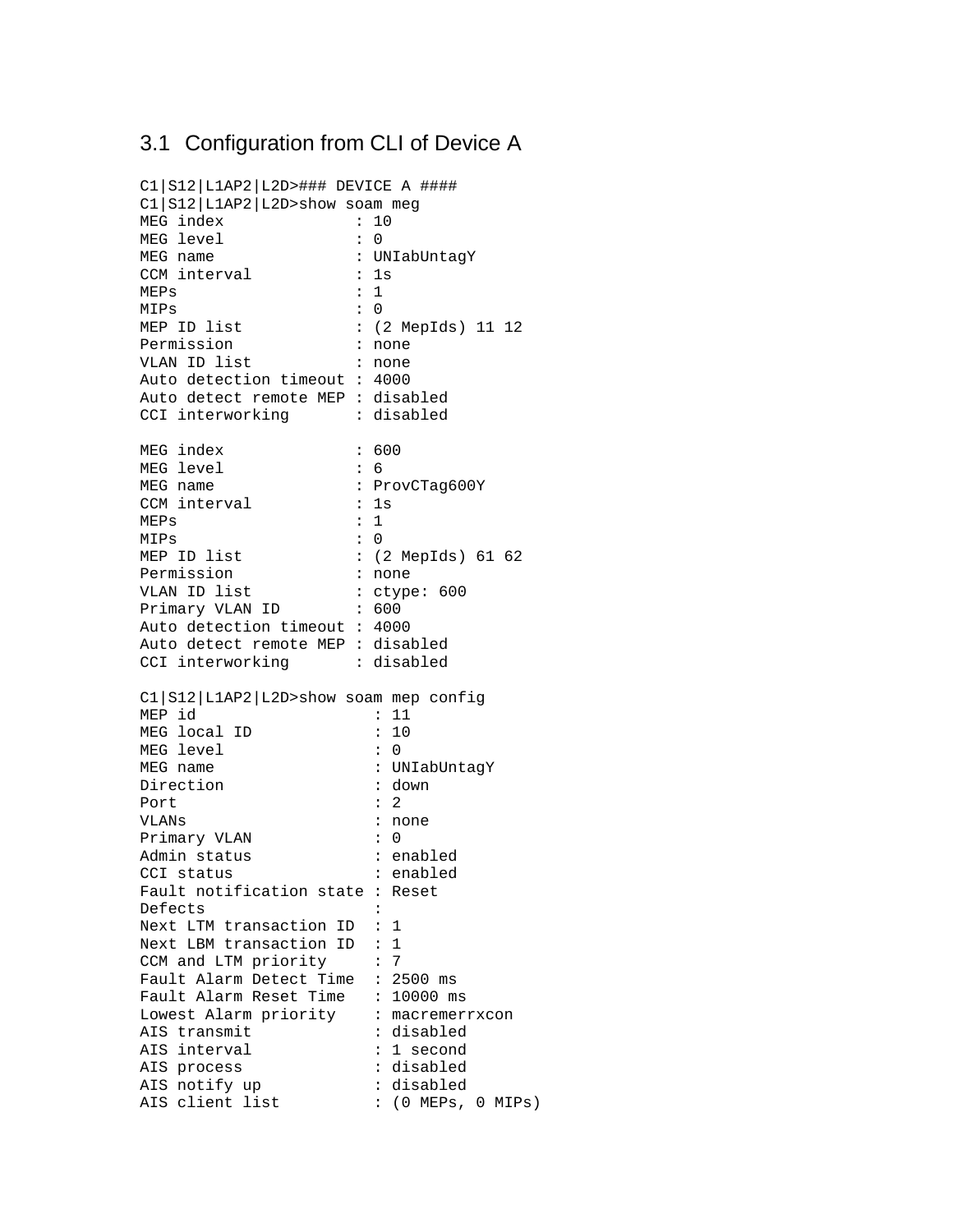AIS frame priority : 1 MEP id : 61 MEG local ID : 600 MEG level : 6 MEG name : ProvCTag600Y Direction : down Port : 2 VLANs : ctype: 600 Primary VLAN : 600 Admin status : enabled CCI status : enabled Fault notification state : Reset Defects : Next LTM transaction ID : 1 Next LBM transaction ID : 1<br>CCM and LTM priority : 7 CCM and LTM priority Fault Alarm Detect Time : 2500 ms Fault Alarm Reset Time : 10000 ms Lowest Alarm priority : macremerrxcon AIS transmit : disabled AIS interval : 1 second AIS process  $\qquad \qquad : \text{ enabled}$ AIS notify up  $\qquad \qquad :$  disabled AIS client list  $\qquad \qquad : (0 \text{ MEPs}, 0 \text{ MIPs})$ AIS frame priority : 1 C1|S12|L1AP2|L2D>show soam mip config The MIPs table is empty. C1|S12|L1AP2|L2D> C1|S12|L1AP2|L2D>show soam mep cc mep-id 11 local-parent-id 10 MEP ID : 11 MEG Local ID : 0 MEG level : 0 MEG name : UNIabUntagY Remote MEP ID : 12 State : OK TimeStamp : 238.98 sec MAC : 00:C0:F2:20:E2:18 RDI BIT : False Port Status : No Port State Interface Status : No Interface Status Chassis id subtype : None Chassis id Manage address domain : 0.0 Manage address : Autodetected : No C1|S12|L1AP2|L2D>show soam mep cc mep-id 61 local-parent-id 600 MEP ID : 61 MEG Local ID : 0 MEG level : 6 MEG name : ProvCTaq600Y Remote MEP ID : 62 State : OK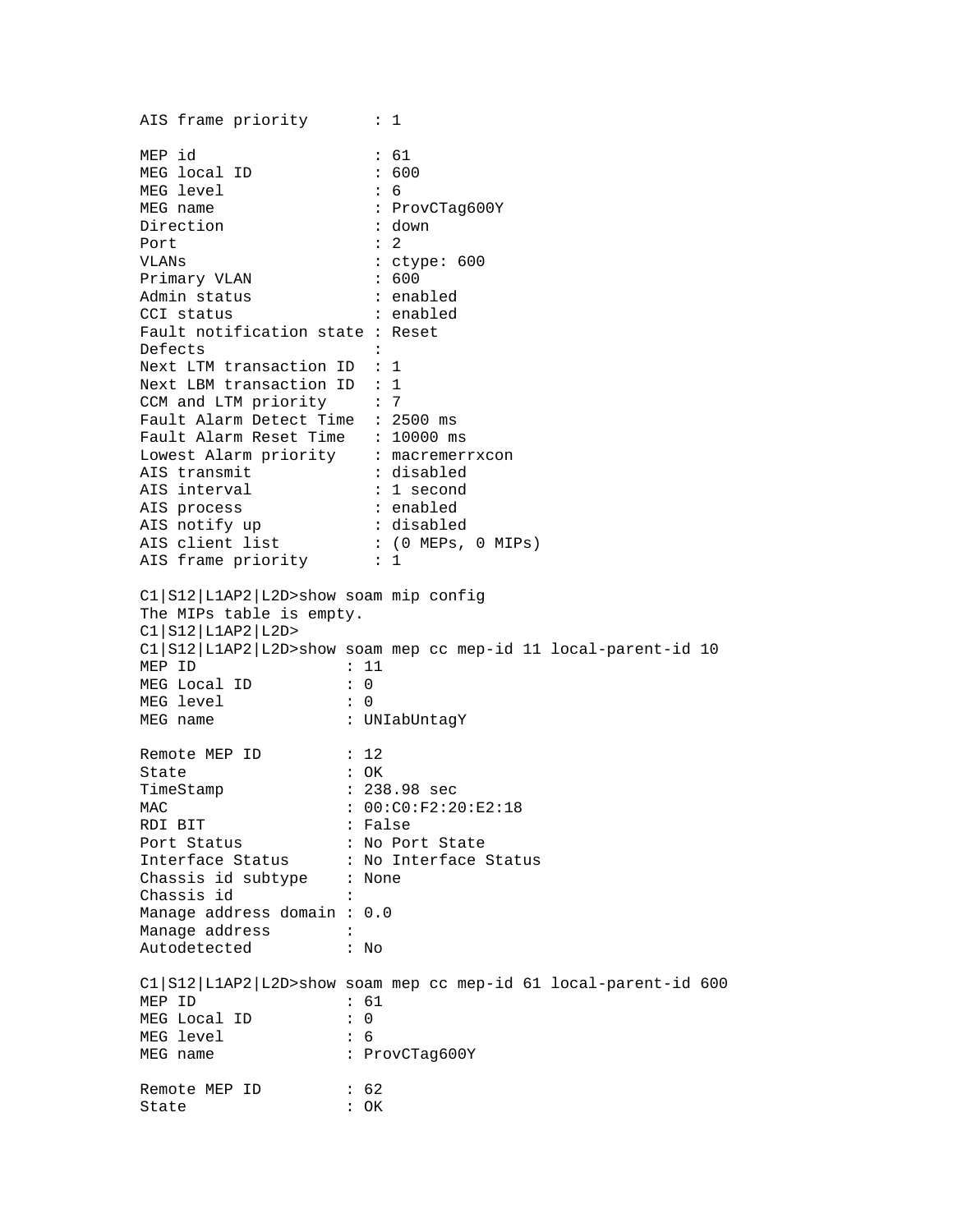| TimeStamp                   | $: 3644.96 \text{ sec}$ |
|-----------------------------|-------------------------|
| MAC                         | : 00:C0:F2:42:01:8E     |
| RDI BIT                     | : False                 |
| Port Status                 | : No Port State         |
| Interface Status            | : No Interface Status   |
| Chassis id subtype          | : None                  |
| Chassis id                  |                         |
| Manaqe address domain : 0.0 |                         |
| Manaqe address              |                         |
| Autodetected                | Nο                      |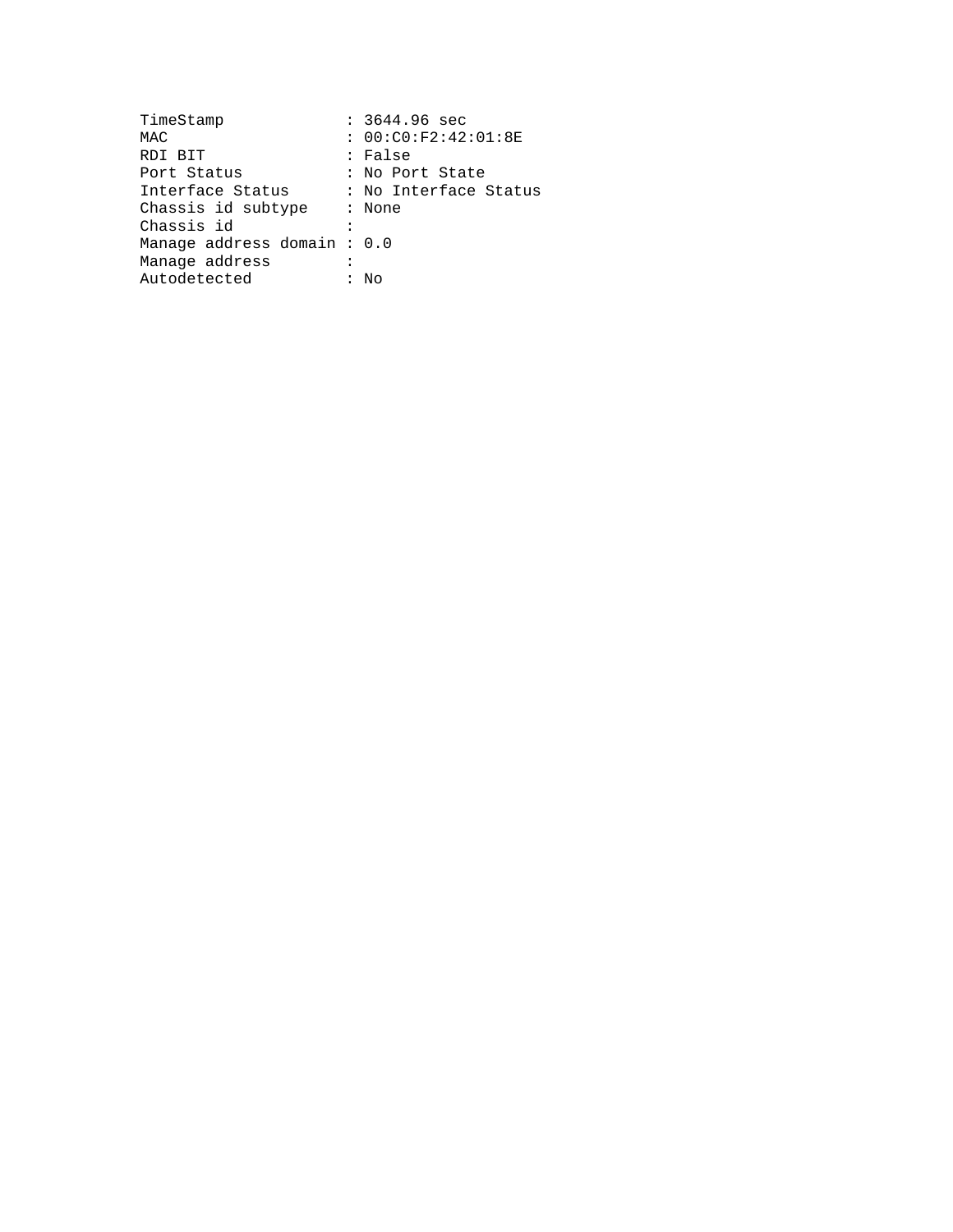# 3.2 Configuration from CLI of Device B

| C1   S12   L1D>### DEVICE B ####  |                                      |
|-----------------------------------|--------------------------------------|
| CI S12 L1D                        |                                      |
| Cl   S12   L1D> show soam meg     |                                      |
| MEG index                         | 10<br>$\mathbf{L}$                   |
| MEG level                         | $\ddot{\phantom{a}}$<br>0            |
| MEG name                          | : UNIabUntagY                        |
| CCM interval                      | 1s<br>$\ddot{\cdot}$                 |
| MEPs                              | $\mathbf{1}$<br>:                    |
| MIPs                              | $\Omega$<br>$\mathbf{I}$             |
| MEP ID list                       | : (2 MepIds) 11 12                   |
| Permission                        | $\ddot{\cdot}$<br>none               |
| VLAN ID list                      | $\ddot{\cdot}$<br>none               |
| Auto detection timeout: 4000      |                                      |
| Auto detect remote MEP : disabled |                                      |
|                                   | : disabled                           |
| CCI interworking                  |                                      |
| MEG index                         | : 20                                 |
| MEG level                         | $\mathbf{I}$<br>0                    |
| MEG name                          | : UNIbcUntagY                        |
| CCM interval                      | $\colon$<br>1s                       |
| MEPs                              | $\mathbf{1}$<br>:                    |
| MIPs                              | $\ddot{\phantom{0}}$<br>$\Omega$     |
| MEP ID list                       | : (2 MepIds) 13 14                   |
| Permission                        | :<br>none                            |
| VLAN ID list                      | $\ddot{\cdot}$<br>none               |
| Auto detection timeout : 4000     |                                      |
| Auto detect remote MEP : disabled |                                      |
| CCI interworking                  | : disabled                           |
|                                   |                                      |
| MEG index                         | 300<br>$\ddot{\cdot}$                |
| MEG level                         | 3<br>:                               |
| MEG name                          | : OperCTag300Y                       |
| CCM interval                      | :<br>1s                              |
| MEPs                              | $\mathbf{1}$<br>$\ddot{\cdot}$       |
| MIPs                              | $\mathbf{1}$<br>$\ddot{\phantom{a}}$ |
| MEP ID list                       | : (2 MepIds) 31 32                   |
| Permission                        | $\ddot{\cdot}$<br>none               |
| VLAN ID list                      | $\ddot{\cdot}$<br>ctype: 300         |
| $\sim 10^{11}$<br>Primary VLAN ID | 300                                  |
| Auto detection timeout: 4000      |                                      |
| Auto detect remote MEP : disabled |                                      |
| CCI interworking                  | : disabled                           |
|                                   |                                      |
| MEG index                         | 600<br>$\ddot{\phantom{0}}$          |
| MEG level                         | 6<br>$\ddot{\phantom{0}}$            |
| MEG name                          | $\ddot{\cdot}$<br>ProvCTag600Y       |
| CCM interval                      | 1s<br>$\colon$                       |
| MEPs                              | $\mathbf 0$<br>$\ddot{\cdot}$        |
| MIPs                              | $\mathbf 1$<br>$\ddot{\phantom{0}}$  |
| MEP ID list                       | : (0 MepIds)                         |
| Permission                        | $\ddot{\phantom{0}}$<br>none         |
| VLAN ID list                      | ctype: 600<br>:                      |
| Primary VLAN ID                   | $\ddot{\cdot}$<br>600                |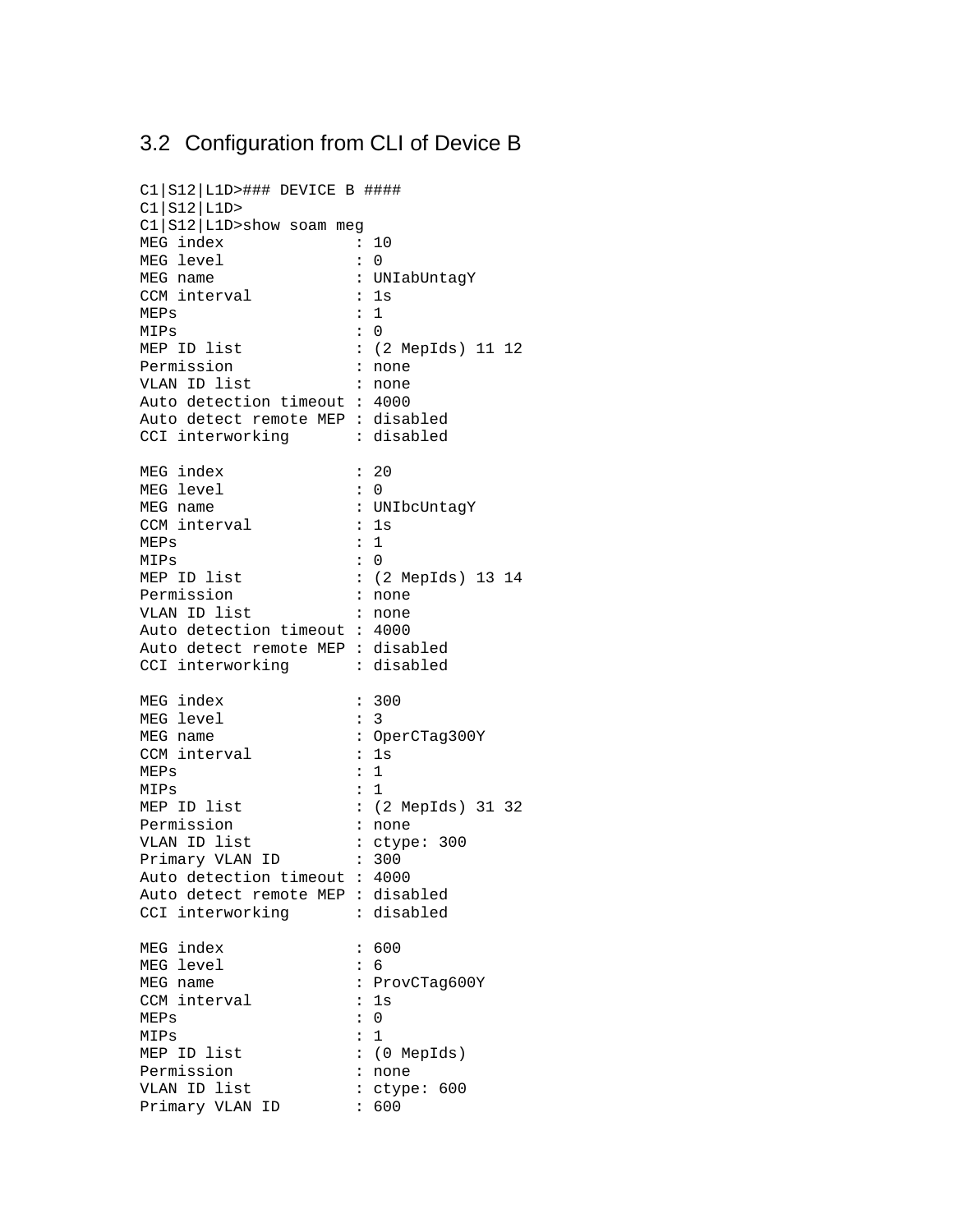Auto detection timeout : 4000 Auto detect remote MEP : disabled CCI interworking : disabled C1|S12|L1D>show soam mep config MEP id : 12 MEG local ID : 10 MEG level : 0 MEG name : UNIabUntagY Direction : down Port : 2 VLANs : none Primary VLAN : 0 Admin status : enabled cci status : enabled Fault notification state : Reset Defects : Next LTM transaction ID : 1 Next LBM transaction ID : 1 CCM and LTM priority : 7 Fault Alarm Detect Time : 2500 ms Fault Alarm Reset Time : 10000 ms Lowest Alarm priority : macremerrxcon AIS transmit : disabled AIS interval  $\qquad \qquad : 1 \text{ second}$ AIS process  $\qquad \qquad : \text{ disabled}$ AIS notify up  $\qquad \qquad :$  disabled AIS client list  $\qquad \qquad : (0 \text{ MEPs}, 0 \text{ MIPS})$ AIS frame priority : 1 MEP id : 13 MEG local ID : 20 MEG level : 0 MEG name : UNIbcUntagY Direction : down<br>Port : 1 Port VLANs : none Primary VLAN : 0 Admin status : enabled CCI status : enabled Fault notification state : Reset Defects : Next LTM transaction ID : 1 Next LBM transaction ID : 1 CCM and LTM priority : 7 Fault Alarm Detect Time : 2500 ms Fault Alarm Reset Time : 10000 ms Lowest Alarm priority : macremerrxcon AIS transmit : enabled AIS interval : 1 second AIS process  $\qquad \qquad : \text{ enabled}$ AIS notify up AIS client list : (0 MEPs, 1 MIPs) MIP33 AIS frame priority : 1 MEP id : 31 MEG local ID : 300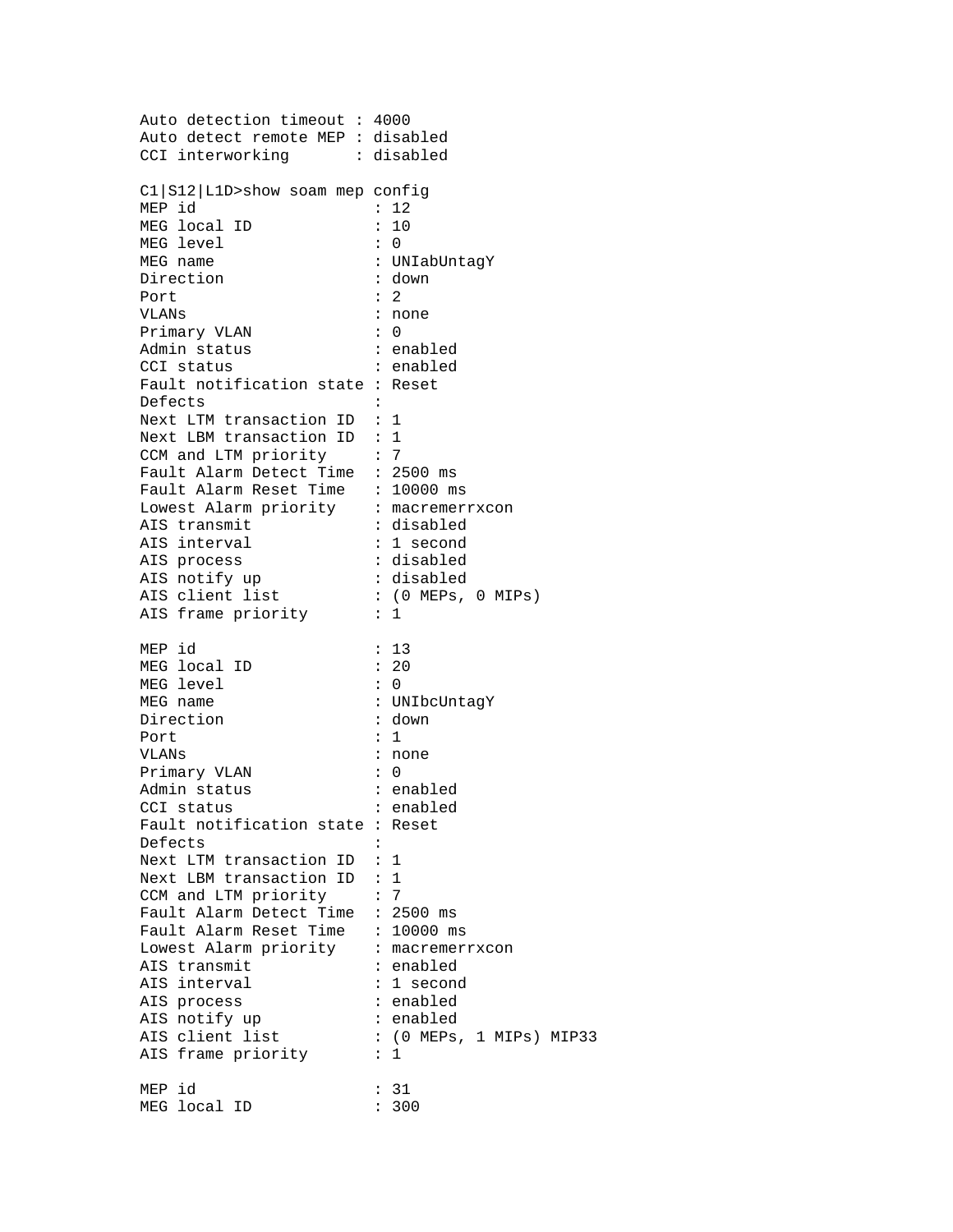MEG level MEG level : 3<br>MEG name : OperCTag300Y Direction : up Port : 2 VLANs : ctype: 300 Primary VLAN : 300 Admin status : enabled CCI status : enabled Fault notification state : Reset Defects : Next LTM transaction ID : 1 Next LBM transaction ID : 1 CCM and LTM priority : 7 Fault Alarm Detect Time : 2500 ms Fault Alarm Reset Time : 10000 ms Lowest Alarm priority : macremerrxcon AIS transmit  $\qquad \qquad : \text{ enabled}$ AIS interval  $\qquad \qquad : 1 \text{ second}$ AIS process  $\qquad \qquad : \text{ enabled}$ AIS notify up : enabled AIS client list : (0 MEPs, 1 MIPs) MIP63 AIS frame priority : 1 C1|S12|L1D>show soam mip config MIP id : 33 MEG local ID : 300 MEG level : 3<br>MEG name : 0p MEG name : OperCTag300Y VLANs : ctype: 300 Port : 1 Admin status : enabled AIS transmit : enabled AIS interval : 1 second AIS frame priority : 7 MIP id : 63<br>MEG local ID : 600 MEG local ID MEG level : 6<br>MEG name : P : ProvCTag600Y VLANs : ctype: 600 Port : 2 Admin status : enabled AIS transmit : enabled Als transmite<br>AIS interval : 1 second AIS frame priority : 7 C1|S12|L1D>show soam mep cc mep-id 31 local-parent-id 300 MEP ID : 31<br>MEG Local ID : 0 MEG Local ID : 0<br>MEG level : 3 MEG level MEG name : OperCTag300Y Remote MEP ID : 32 State : OK TimeStamp : 3408.97 sec MAC : 00:C0:F2:42:00:E0<br>RDI BIT : False RDI BIT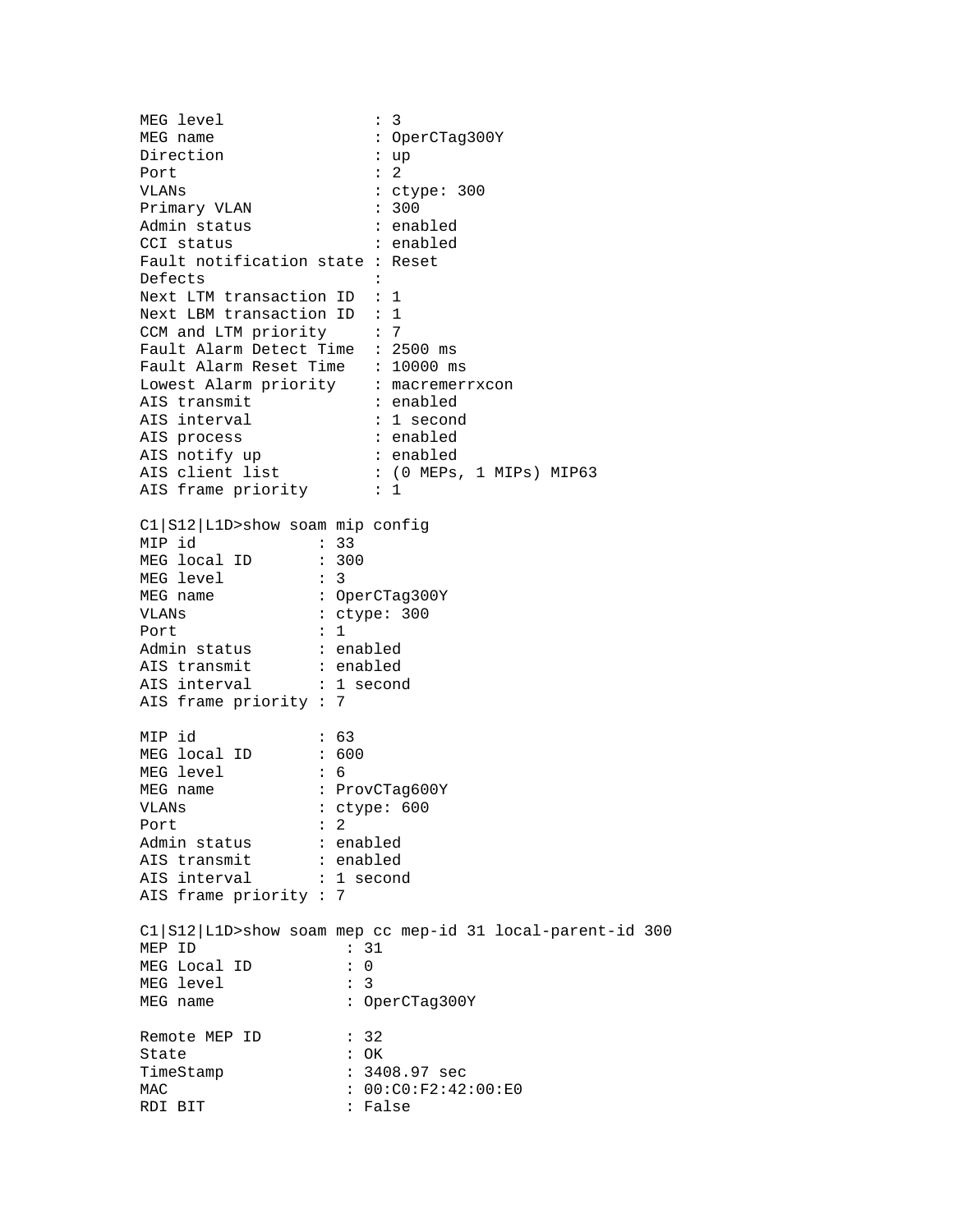Port Status : No Port State Interface Status : No Interface Status Chassis id subtype : None Chassis id : Manage address domain : 0.0 Manage address : Autodetected : No C1|S12|L1D>show soam mep cc mep-id 12 local-parent-id 10 MEP ID : 12 MEG Local ID : 0 MEG level : 0 MEG name : UNIabUntagY Remote MEP ID : 11 State : OK TimeStamp : 3.48 sec  $: 00:C0:F2:42:01:16$ MAC : 00:CO<br>
RDI BIT : False<br>
Port Status : No Po: Port Status : No Port State Interface Status : No Interface Status Chassis id subtype : None Chassis id : Manage address domain : 0.0 Manage address : Autodetected : No C1|S12|L1D>show soam mep cc mep-id 13 local-parent-id 20 MEP ID : 13<br>MEG Local ID : 0 MEG Local ID MEG level : 0 MEG name : UNIbcUntagY Remote MEP ID : 14<br>State : OK State TimeStamp : 399543.9 sec MAC : 00:C0:F2:42:00:DF RDI BIT : False Port Status : No Port State Interface Status : No Interface Status Chassis id subtype : None Chassis id : Manage address domain : 0.0 Manage address :<br>Autodetected : No Autodetected

C1|S12|L1D>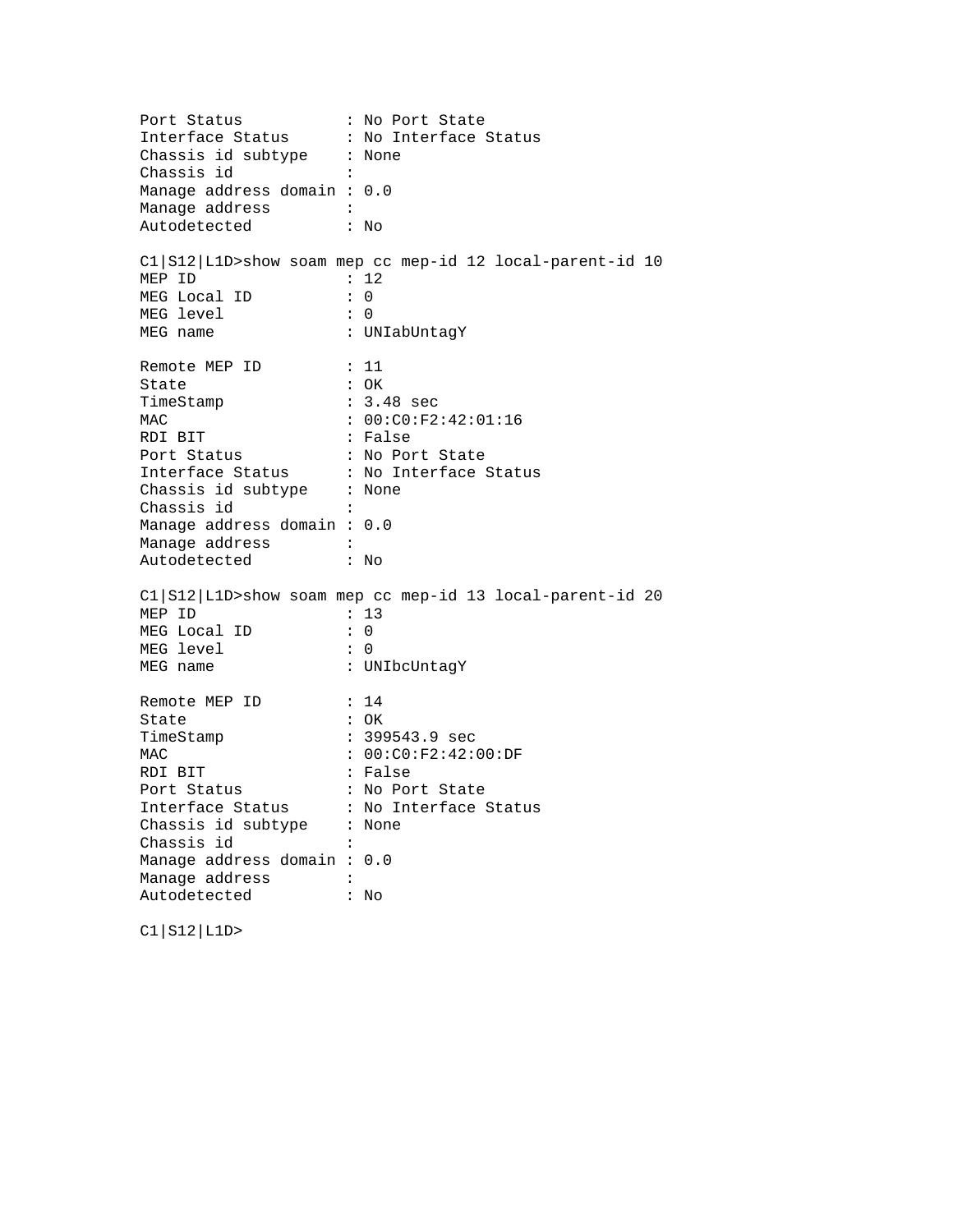# 3.3 Configuration from CLI of Device C

| C1   S6   L1D>### DEVICE C ####<br>CI S6 L1D> |                      |                    |
|-----------------------------------------------|----------------------|--------------------|
| C1   S6   L1D>show soam meg                   |                      |                    |
| MEG index                                     | $\ddot{\cdot}$       | 20                 |
| MEG level                                     | $\ddot{\cdot}$       | $\Omega$           |
| MEG name                                      | $\ddot{\phantom{a}}$ | UNIbcUntagY        |
| CCM interval                                  | $\ddot{\phantom{a}}$ | 1s                 |
| MEPs                                          | :                    | $\mathbf{1}$       |
| MIPs                                          | $\mathbf{L}$         | 0                  |
| MEP ID list                                   |                      |                    |
| Permission                                    |                      | : (2 MepIds) 13 14 |
|                                               | $\ddot{\phantom{a}}$ | none               |
| VLAN ID list                                  | $\ddot{\cdot}$       | none               |
| Auto detection timeout : 4000                 |                      |                    |
| Auto detect remote MEP : disabled             |                      |                    |
| CCI interworking                              |                      | : disabled         |
| MEG index                                     | $\ddot{\phantom{0}}$ | 30                 |
| MEG level                                     | $\ddot{\cdot}$       | 0                  |
| MEG name                                      |                      | : UNIcdUntagY      |
| CCM interval                                  | $\ddot{\cdot}$       | 1s                 |
| MEPs                                          | :                    | $\mathbf{1}$       |
| MIPs                                          | $\ddot{\cdot}$       | $\Omega$           |
| MEP ID list                                   |                      | : (2 MepIds) 15 16 |
| Permission                                    | $\ddot{\cdot}$       | none               |
| VLAN ID list                                  | :                    | none               |
| Auto detection timeout : 4000                 |                      |                    |
| Auto detect remote MEP : disabled             |                      |                    |
| CCI interworking                              |                      | : disabled         |
|                                               |                      |                    |
| MEG index                                     | $\ddot{\phantom{0}}$ | 300                |
| MEG level                                     | $\ddot{\cdot}$       | 3                  |
| MEG name                                      |                      | : OperCTag300Y     |
| CCM interval                                  | $\ddot{\phantom{0}}$ | 1s                 |
| MEPs                                          | $\ddot{\phantom{a}}$ | $\mathbf{1}$       |
| MIPs                                          | $\ddot{\phantom{0}}$ | 1                  |
| MEP ID list                                   |                      | : (2 MepIds) 31 32 |
| Permission                                    | $\ddot{\phantom{a}}$ | none               |
| VLAN ID list                                  | $\ddot{\cdot}$       |                    |
|                                               |                      | ctype: 300         |
| Primary VLAN ID                               | $\pm$ .              | 300                |
| Auto detection timeout : 4000                 |                      |                    |
| Auto detect remote MEP : disabled             |                      |                    |
| CCI interworking                              |                      | : disabled         |
| MEG index                                     | :                    | 600                |
| MEG level                                     | $\ddot{\phantom{a}}$ | 6                  |
| MEG name                                      | $\colon$             | ProvCTag600Y       |
| CCM interval                                  | :                    | 1s                 |
| MEPs                                          | $\ddot{\cdot}$       | $\mathbf 0$        |
| MIPs                                          | $\colon$             | $\mathbf 1$        |
| MEP ID list                                   | $\ddot{\phantom{0}}$ | (0 MepIds)         |
| Permission                                    | ÷                    | none               |
| VLAN ID list                                  | :                    | ctype: 600         |
| Primary VLAN ID                               | $\mathbf{L}$         | 600                |
|                                               |                      |                    |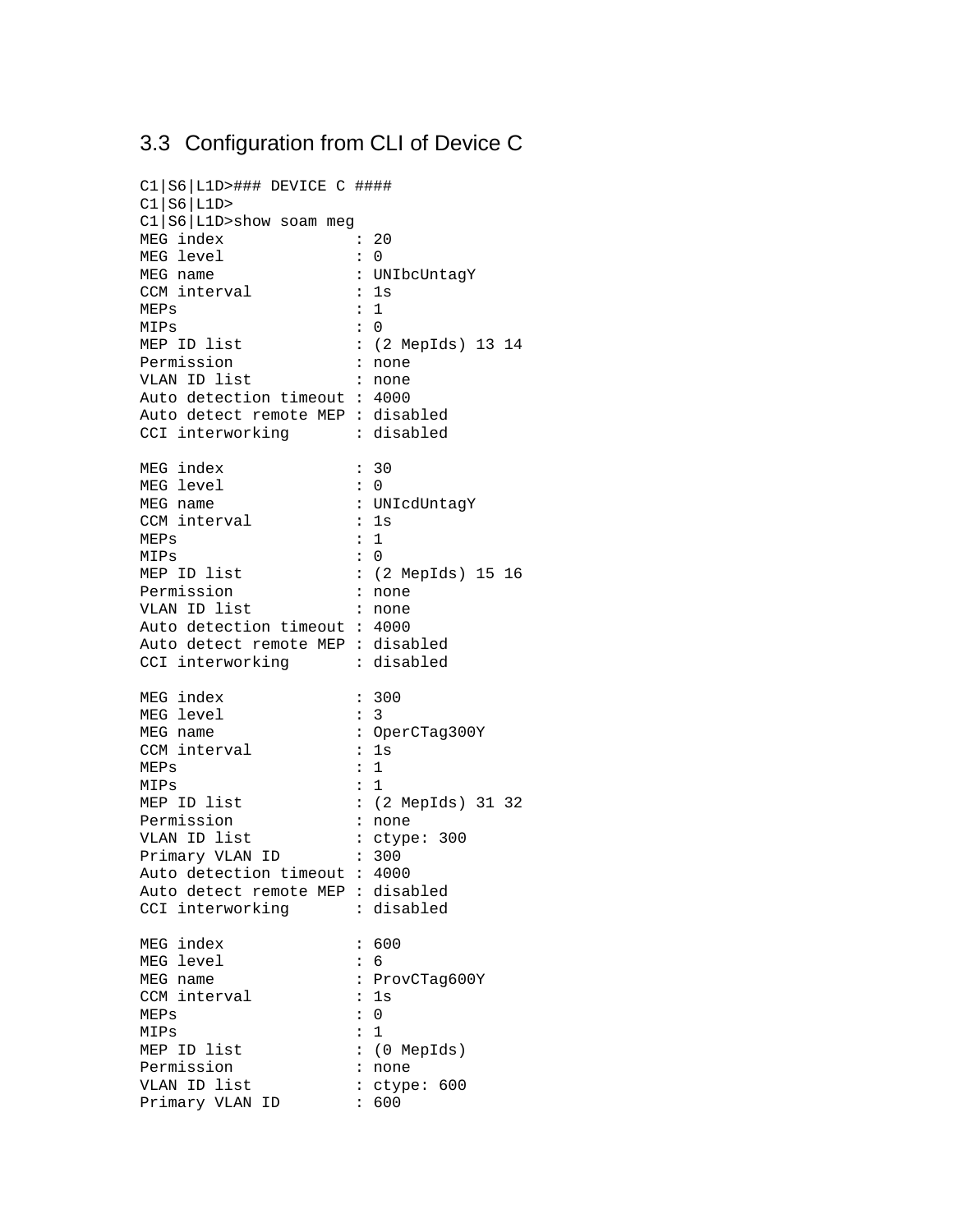Auto detection timeout : 4000 Auto detect remote MEP : disabled CCI interworking : disabled C1|S6|L1D>show soam mep config MEP id : 14 MEG local ID : 20 MEG level : 0 MEG name : UNIbcUntagY Direction : down Port : 1 VLANs : none Primary VLAN : 0 Admin status : enabled cci status : enabled Fault notification state : Reset Defects : Next LTM transaction ID : 1 Next LBM transaction ID : 1 CCM and LTM priority : 7 Fault Alarm Detect Time : 2500 ms Fault Alarm Reset Time : 10000 ms Lowest Alarm priority : macremerrxcon AIS transmit : enabled AIS interval  $\qquad \qquad : 1 \text{ second}$ AIS process  $\qquad \qquad : \text{ enabled}$ AIS notify up  $\qquad \qquad :$  enabled AIS client list : (0 MEPs, 1 MIPs) MIP34 AIS frame priority : 1 MEP id : 15 MEG local ID : 30 MEG level : 0 MEG name : UNIcdUntagY Direction : down<br>Port : 2 Port VLANs : none Primary VLAN : 0 Admin status : enabled CCI status : enabled Fault notification state : Reset Defects : Next LTM transaction ID : 1 Next LBM transaction ID : 1 CCM and LTM priority : 7 Fault Alarm Detect Time : 2500 ms Fault Alarm Reset Time : 10000 ms Lowest Alarm priority : macremerrxcon AIS transmit :  $\frac{1}{2}$  : disabled AIS interval : 1 second AIS process  $\qquad \qquad : \text{ disabled}$ AIS notify up<br>AIS client list<br>AIS for AIS client list  $\qquad \qquad : (0 \text{ MEPs}, 0 \text{ MIPs})$ AIS frame priority : 1 MEP id : 32 MEG local ID : 300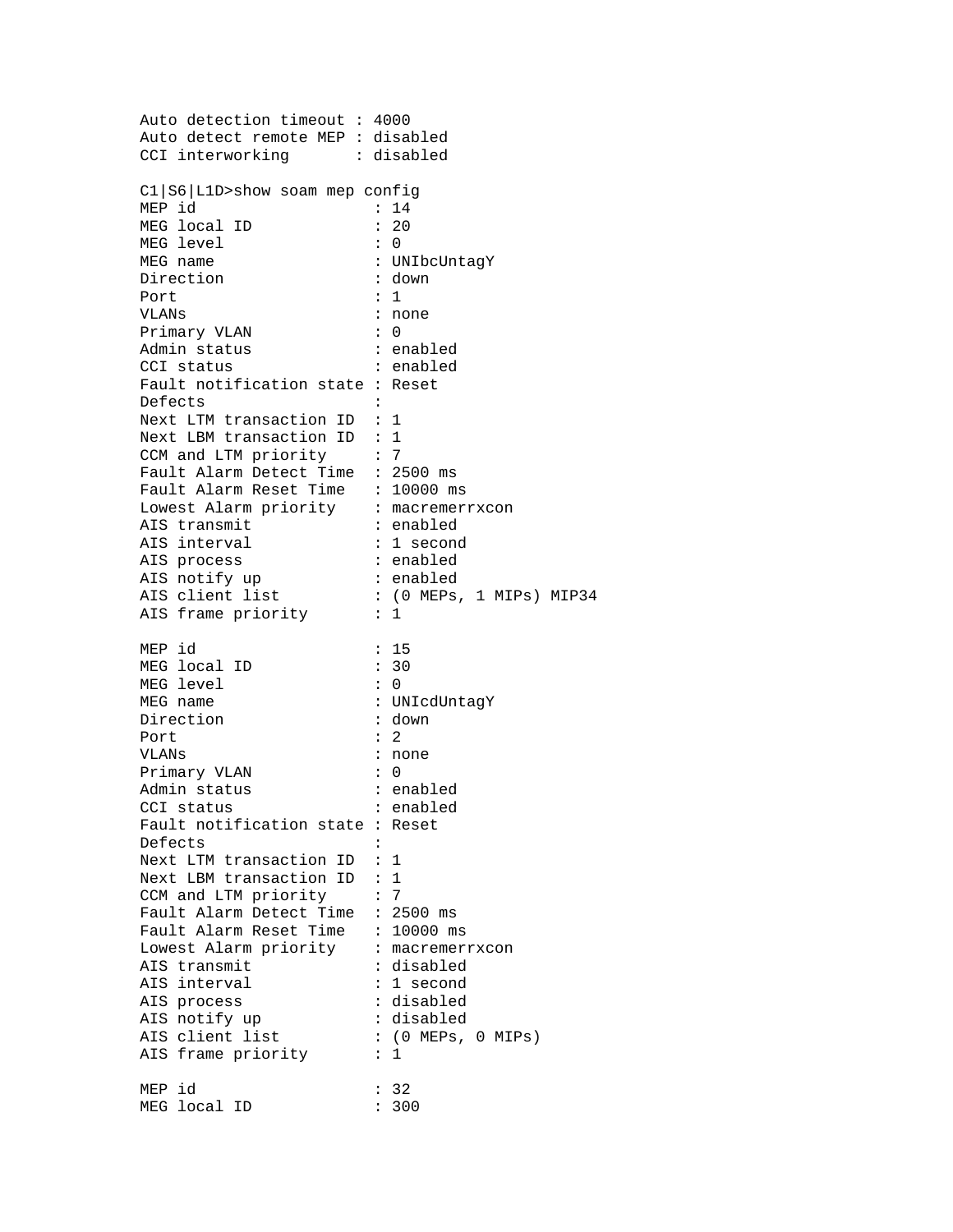MEG level MEG level : 3<br>MEG name : OperCTag300Y Direction : up Port : 2 VLANs : ctype: 300 Primary VLAN : 300 Admin status : enabled CCI status : enabled Fault notification state : Reset Defects : Next LTM transaction ID : 1 Next LBM transaction ID : 1 CCM and LTM priority : 7 Fault Alarm Detect Time : 2500 ms Fault Alarm Reset Time : 10000 ms Lowest Alarm priority : macremerrxcon AIS transmit  $\qquad \qquad : \text{ enabled}$ AIS interval  $\qquad \qquad : 1 \text{ second}$ AIS process  $\qquad \qquad : \text{ enabled}$ AIS notify up : enabled AIS client list : (0 MEPs, 1 MIPs) MIP64 AIS frame priority : 1 C1|S6|L1D>show soam mip config MIP id : 34 MEG local ID : 300 MEG level : 3 MEG name : OperCTag300Y VLANs : ctype: 300 Port : 1 Admin status : enabled AIS transmit : enabled AIS interval : 1 second AIS frame priority : 7 MIP id : 64<br>MEG local ID : 600 MEG local ID MEG level : 6<br>MEG name : P : ProvCTag600Y VLANs : ctype: 600 Port : 2 Admin status : enabled AIS transmit : enabled Als transmite<br>AIS interval : 1 second AIS frame priority : 7 C1|S6|L1D>show soam mep cc mep-id 32 local-parent-id 300 MEP ID : 32<br>MEG Local ID : 0 MEG Local ID : 0<br>MEG level : 3 MEG level MEG name : OperCTag300Y Remote MEP ID : 31 State : OK TimeStamp : 258076.32 sec MAC : 00:C0:F2:20:E2:18<br>RDI BIT : False RDI BIT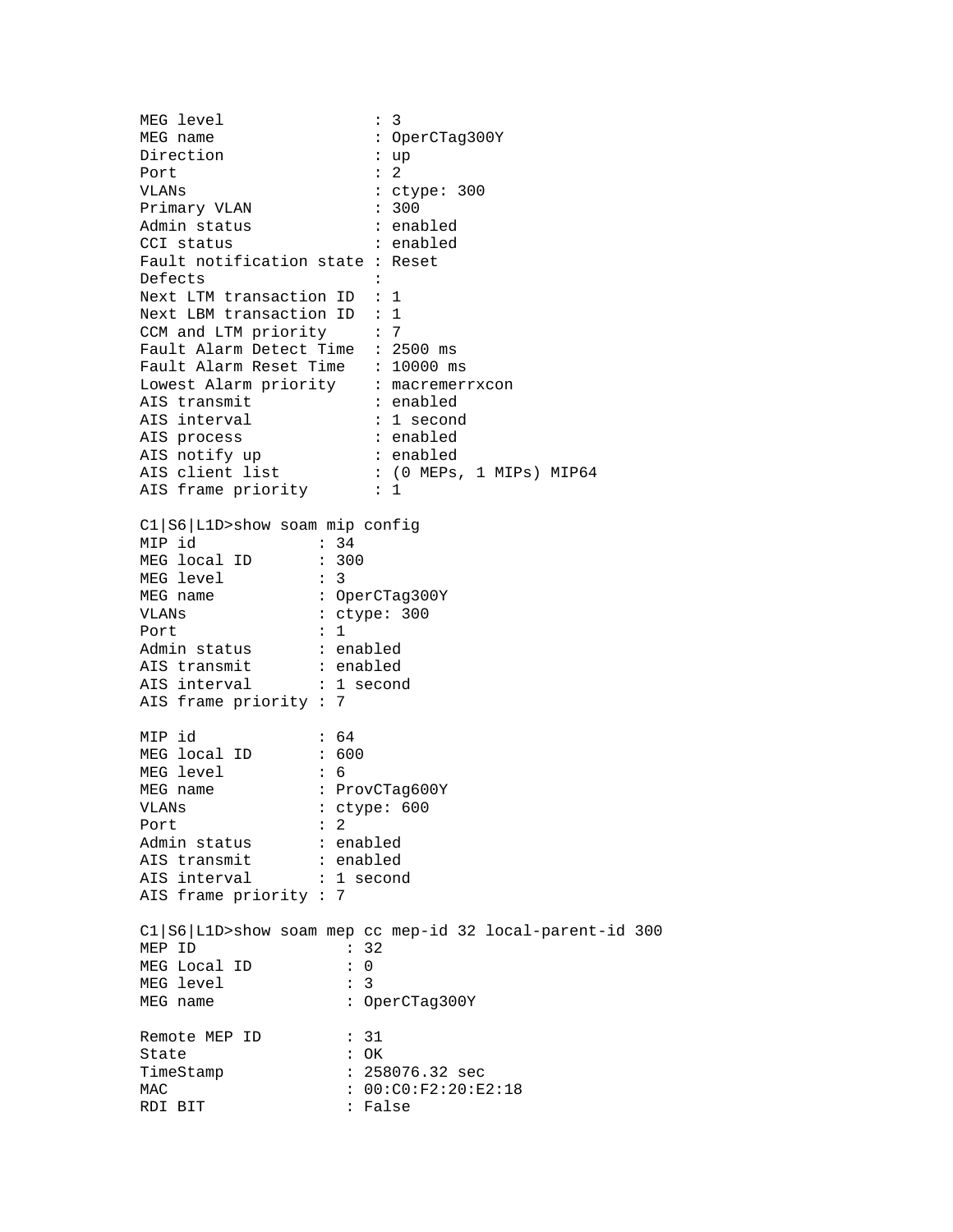Port Status : No Port State Interface Status : No Interface Status Chassis id subtype : None Chassis id : Manage address domain : 0.0 Manage address : Autodetected : No C1|S6|L1D>show soam mep cc mep-id 14 local-parent-id 20 MEP ID : 14 MEG Local ID : 0 MEG level : 0 MEG name : UNIbcUntagY Remote MEP ID : 13 State : OK TimeStamp : 653995.52 sec  $: 00:C0:F2:20:F2:17$ MAC : 00:CO<br>
RDI BIT : False<br>
Port Status : No Po: Port Status : No Port State Interface Status : No Interface Status Chassis id subtype : None Chassis id : Manage address domain : 0.0 Manage address : Autodetected : No C1|S6|L1D>show soam mep cc mep-id 15 local-parent-id 30 MEP ID : 15<br>MEG Local ID : 0 MEG Local ID MEG level : 0 MEG name : UNIcdUntagY Remote MEP ID : 16<br>State : OK State TimeStamp : 172726.51 sec MAC : 00:C0:F2:42:01:8E<br>RDI BIT : False RDI BIT : False Port Status : No Port State Interface Status : No Interface Status Chassis id subtype : None Chassis id : Manage address domain : 0.0 Manage address : Autodetected : No

C1|S6|L1D>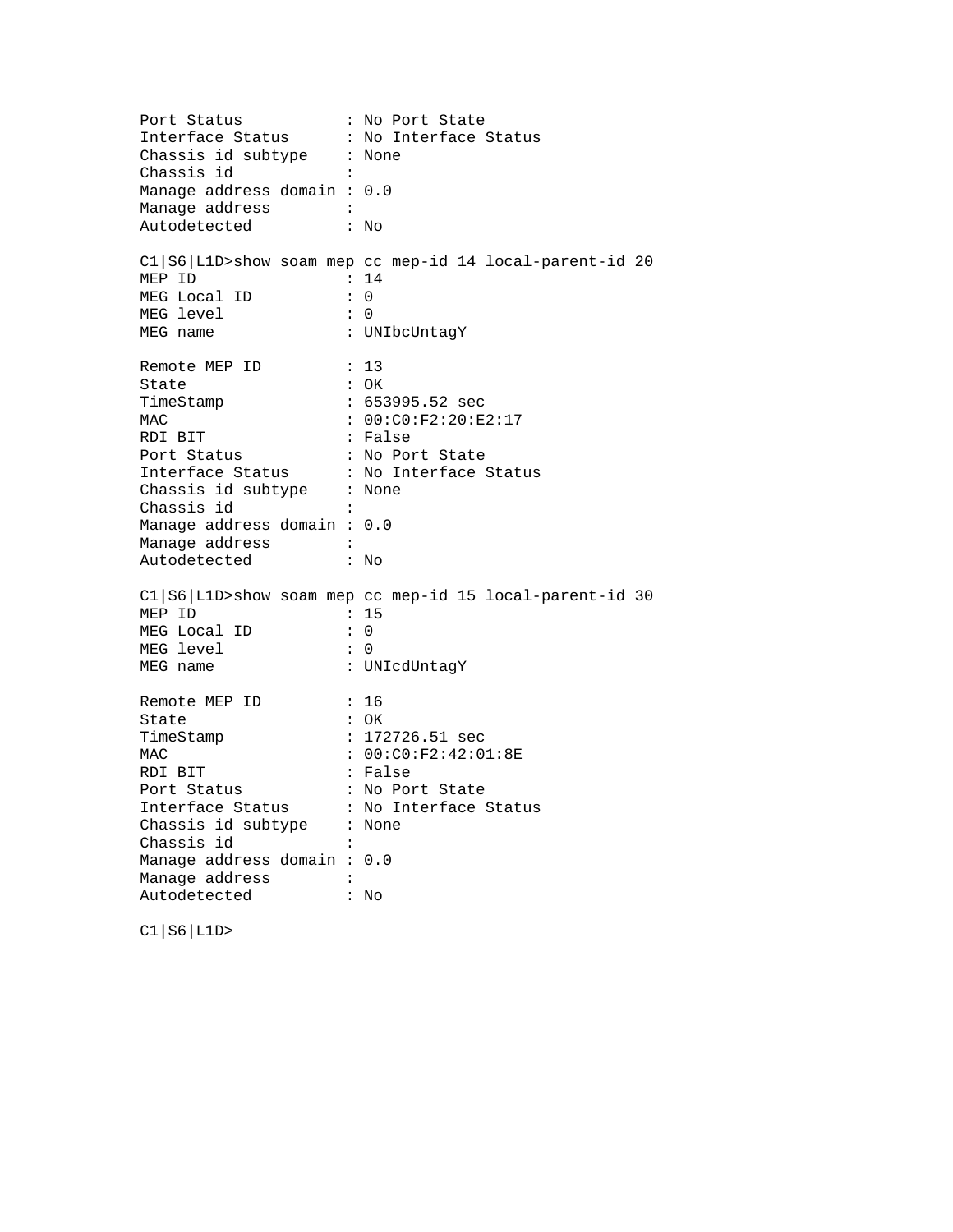### 3.4 Configuration from CLI of Device D

```
C1|S6|L1AP2|L2D>### DEVICE D ###
C1|S6|L1AP2|L2D>
C1|S6|L1AP2|L2D>show soam meg
MEG index : 30
MEG level : 0
MEG name : UNIcdUntagY
CCM interval : 1s
MEPs : 1
MIPs : 0<br>MEP ID list : ()
                   : (2 MepIds) 15 16
Permission : none<br>VLAN ID list : none
VLAN ID list
Auto detection timeout : 4000
Auto detect remote MEP : disabled
CCI interworking : disabled
MEG index : 600<br>MEG level : 6
MEG level<br>MEG name
                   : ProvCTag600Y
CCM interval : 1s
MEPs : 1<br>MIPs : 0
MIPs<br>MEP ID list
                   : (2 MepIds) 61 62<br>: none
Permission
VLAN ID list : ctype: 600<br>Primary VLAN ID : 600
Primary VLAN ID
Auto detection timeout : 4000
Auto detect remote MEP : disabled
CCI interworking : disabled
C1|S6|L1AP2|L2D>show soam mep config
MEP id : 16<br>MEG local ID : 30
MEG local ID
MEG level : 0
MEG name : UNIcdUntagY
Direction : down
Port : 2
VLANs : none
Primary VLAN : 0
Admin status : enabled
CCI status : enabled
Fault notification state : Reset
Defects :
Next LTM transaction ID : 1
Next LBM transaction ID : 1
CCM and LTM priority : 7
Fault Alarm Detect Time : 2500 ms
Fault Alarm Reset Time : 10000 ms
Lowest Alarm priority : macremerrxcon
AIS transmit : disabled
AIS interval \qquad \qquad : 1 \text{ second}AIS process : disabled<br>AIS notify up : disabled
AIS notify up
```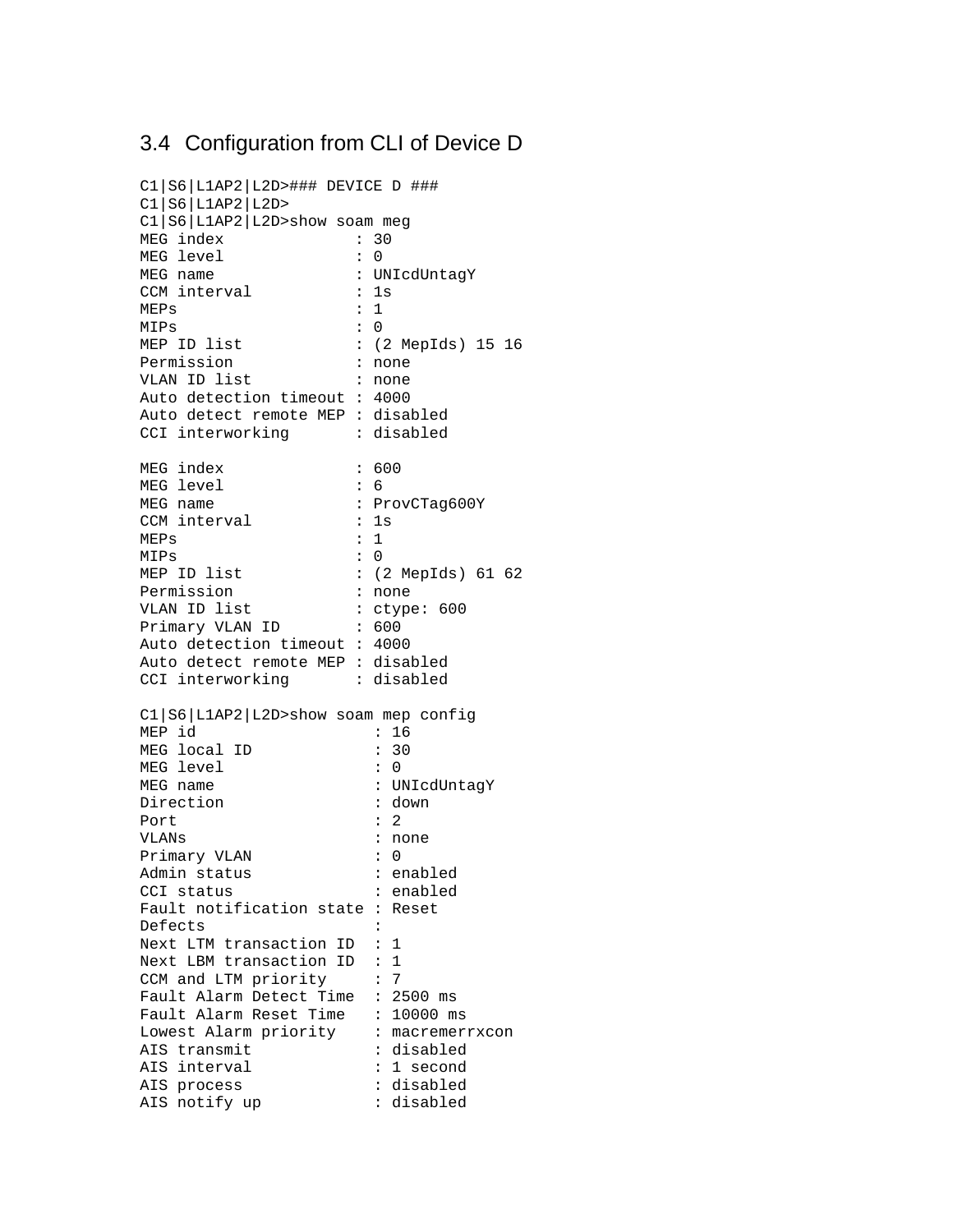AIS client list  $\qquad \qquad : (0 \text{ MEPs}, 0 \text{ MIPs})$ AIS frame priority : 1 MEP id : 62 MEG local ID MEG level : 6 MEG name : ProvCTag600Y Direction : down Port : 2 VLANs : ctype: 600 Primary VLAN : 600 Admin status : enabled CCI status : enabled Fault notification state : Reset Defects : Next LTM transaction ID : 2 Next LBM transaction ID : 2<br>CCM and LTM priority : 7 CCM and LTM priority Fault Alarm Detect Time : 2500 ms Fault Alarm Reset Time : 10000 ms Lowest Alarm priority : macremerrxcon AIS transmit : disabled AIS interval  $\qquad \qquad : 1 \text{ second}$ AIS process  $\qquad \qquad : \text{ enabled}$ AIS notify up : disabled AIS client list  $\qquad \qquad : (0 \text{ MEPs}, 0 \text{ MIPs})$ AIS frame priority : 1 C1|S6|L1AP2|L2D>show soam mip config The MIPs table is empty. C1|S6|L1AP2|L2D> C1|S6|L1AP2|L2D>show soam mep cc mep-id 62 local-parent-id 600 MEP ID : 62 MEG Local ID : 0<br>MEG level : 6 MEG level MEG name : ProvCTag600Y Remote MEP ID : 61 State : OK TimeStamp : 105380.75 sec MAC : 00:C0:F2:42:01:16 RDI BIT : False Port Status : No Port State Interface Status : No Interface Status Chassis id subtype : None Chassis id Manage address domain : 0.0 Manage address :<br>Autodetected : No Autodetected C1|S6|L1AP2|L2D>show soam mep cc mep-id 16 local-parent-id 30 MEP ID : 16 MEG Local ID : 0 MEG level : 0 MEG name : UNIcdUntagY Remote MEP ID : 15